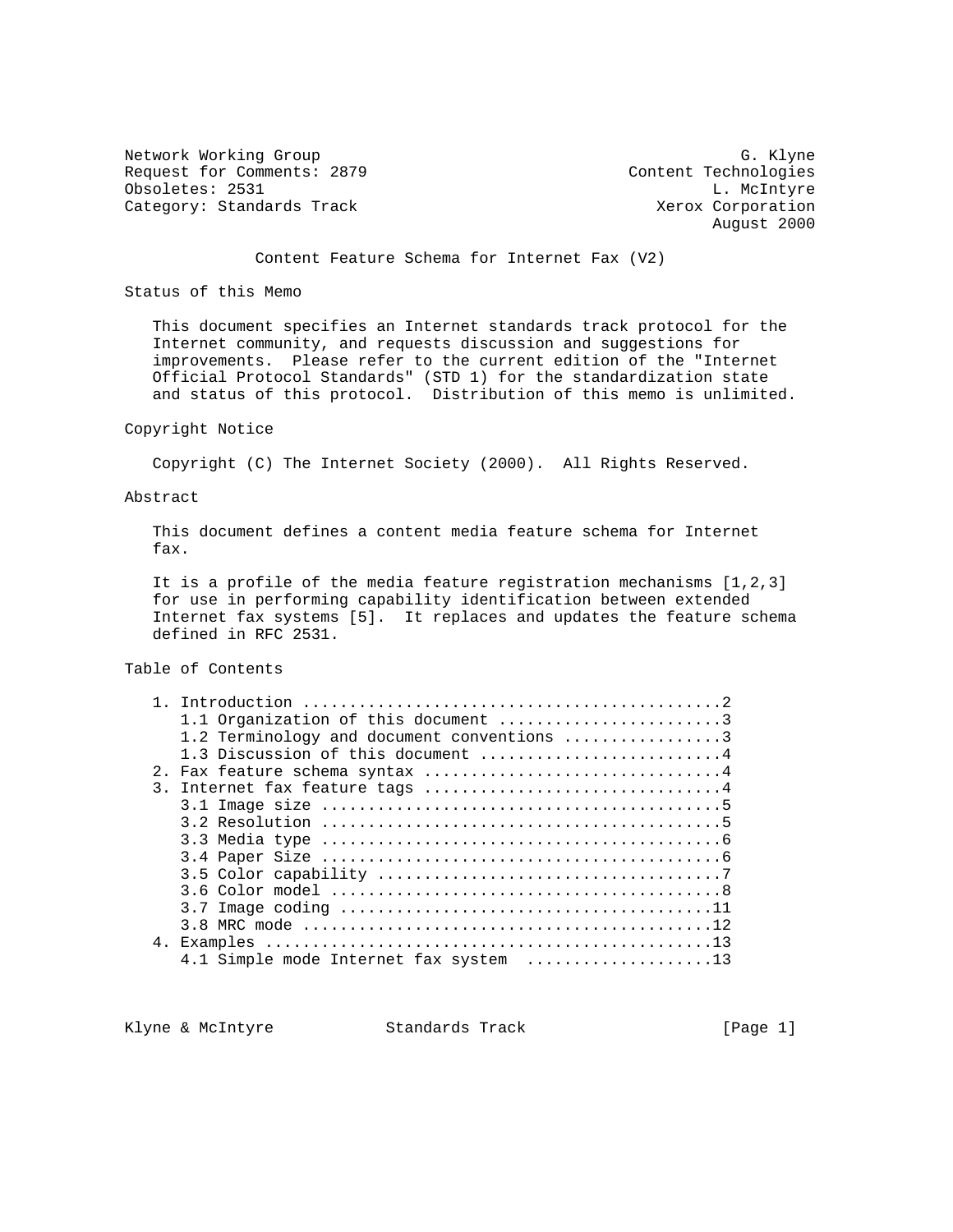| 4.2 High-end black-and-white Internet fax system14    |  |
|-------------------------------------------------------|--|
| 4.3 Grey-scale Internet fax system 14                 |  |
| 4.4 Full-color Internet fax system (JPEG only) 15     |  |
| 4.5 Full-color Internet fax system (JPEG and JBIG) 16 |  |
| 4.6 Full-color Internet fax system (MRC) 17           |  |
| 4.7 Sender and receiver feature matching 19           |  |
|                                                       |  |
|                                                       |  |
| 6.1 Capability descriptions and mechanisms 21         |  |
|                                                       |  |
|                                                       |  |
|                                                       |  |
|                                                       |  |
| Appendix A: Feature registrations 25                  |  |
|                                                       |  |
| A.2 Resolution aspect ratio 27                        |  |
|                                                       |  |
|                                                       |  |
| A.5 CIELAB color illuminant 33                        |  |
|                                                       |  |
|                                                       |  |
|                                                       |  |
|                                                       |  |
|                                                       |  |
| A.11 JBIG stripe size  44                             |  |
|                                                       |  |
|                                                       |  |
| A.14 MRC availability and mode 49                     |  |
| A.15 MRC maximum stripe size 50                       |  |
| Appendix B: TIFF mode descriptions 52                 |  |
| Appendix C: Changes from RFC 2531 57                  |  |
|                                                       |  |

1. Introduction

 This document defines a content media feature schema for Internet fax.

 It is a profile of the media feature registration mechanisms [1,2,3] for use in performing capability identification between extended Internet fax systems [5]. It replaces and updates the feature schema defined in RFC 2531.

 The media feature description mechanisms do not describe any specific mechanisms for communicating capability information, but do presume that any such mechanisms will transfer textual values. In conjunction with this feature schema, they specify a textual format to be used for describing Internet Fax capability information.

Klyne & McIntyre  $\sim$  Standards Track [Page 2]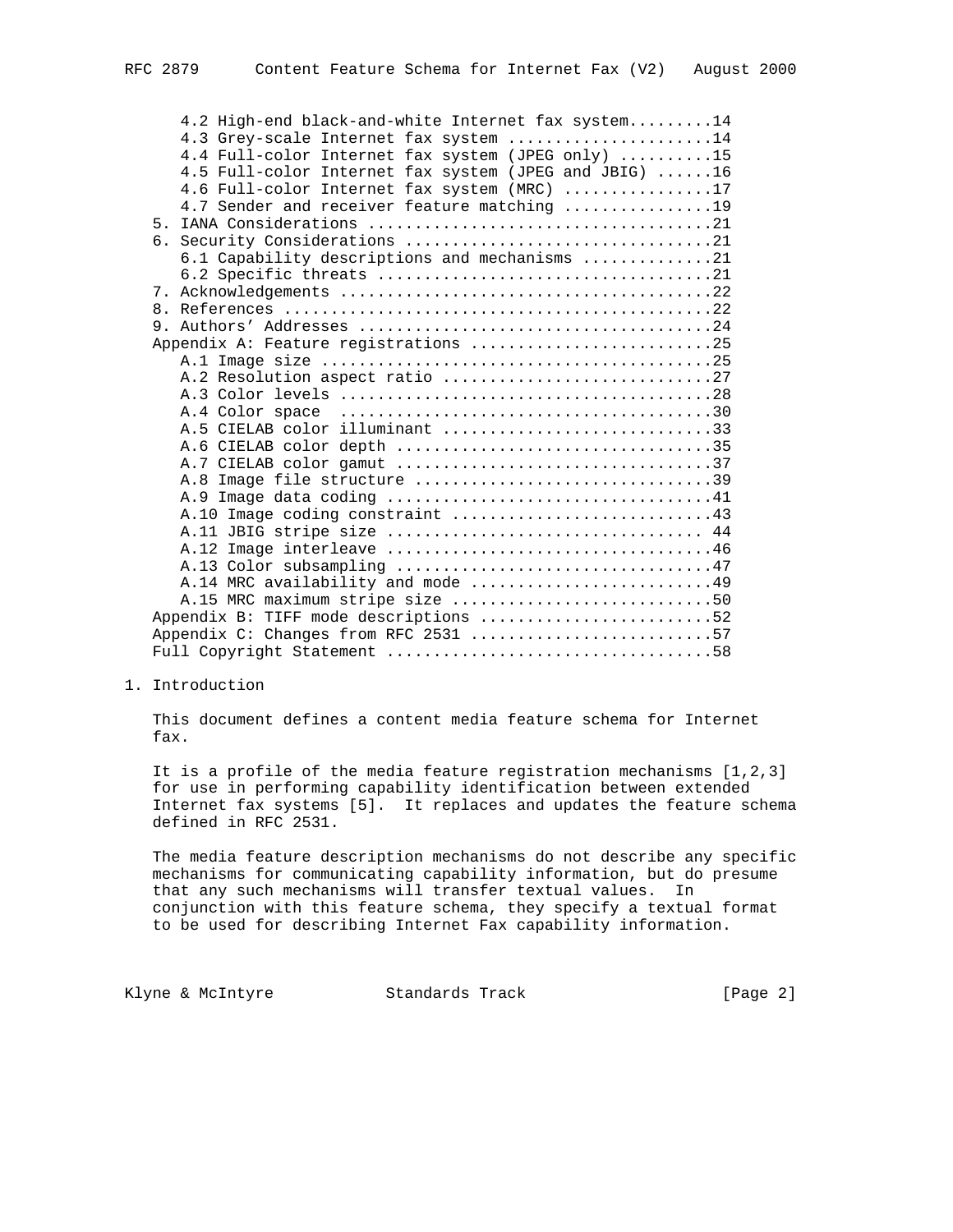The range of capabilities that can be indicated are based on those covered by the TIFF file format for Internet fax [7] and Group 3 facsimile [6]. A companion document [4] describes the relationship and mapping between this schema and Group 3 fax capabilities.

1.1 Organization of this document

 Section 2 specifies the overall syntax for fax feature descriptions by reference to the media feature registration and syntax documents [1,2].

 Section 3 enumerates the feature tags that are to be recognized and processed by extended Internet fax systems, according to their capabilities.

 Appendix A contains additional feature tag registrations for media features that are specific to fax and for which no applicable registration already exists. These are presented in the form prescribed by the media feature registration procedure [1].

#### 1.2 Terminology and document conventions

 The term "extended Internet fax system" is used to describe any software, device or combination of these that conforms to the specification "Extended Facsimile Using Internet Mail" [5].

 "capability exchange" describes any transfer of information between communicating systems that is used to indicate system capabilities and hence determine the form of data transferred. This term covers both one-way and two-way transfers of capability information.

 "capability identification" is a particular form of capability exchange in which a receiving system provides capability information to a sending system.

 "capability description" is a collection of data presented in some specific format that describes the capabilities of some communicating entity. It may exist separately from any specific capability exchange mechanism.

 NOTE: Comments like this provide additional nonessential information about the rationale behind this document. Such information is not needed for building a conformant implementation, but may help those who wish to understand the design in greater depth.

Klyne & McIntyre  $\sim$  Standards Track [Page 3]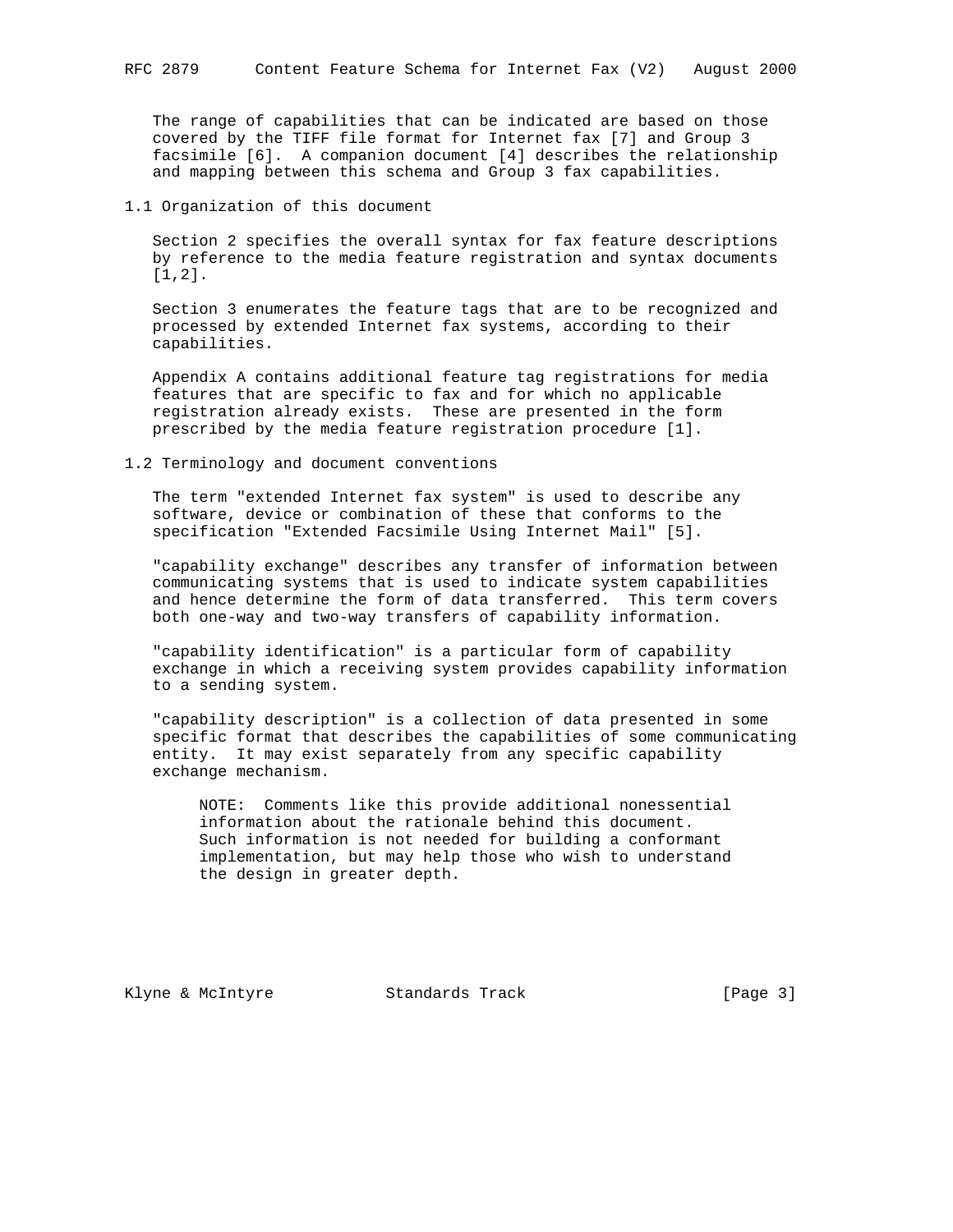# 1.3 Discussion of this document

 Discussion of this document should take place on the Internet fax mailing list hosted by the Internet Mail Consortium (IMC). Please send comments regarding this document to:

ietf-fax@imc.org

 To subscribe to this list, send a message with the body 'subscribe' to "ietf-fax-request@imc.org".

 To see what has gone on before you subscribed, please see the mailing list archive at:

http://www.imc.org/ietf-fax/

2. Fax feature schema syntax

 The syntax for the fax feature schema is described by "A syntax for describing media feature sets" [2]. This in turn calls upon media feature tags that may be registered according to the procedure described in "Media Feature Tag Registration Procedure" [1].

 NOTE: Media feature registration provides a base vocabulary of features that correspond to media handling capabilities. The feature set syntax provides a mechanism and format for combining these to describe combinations of features. This memo indicates those features that may be associated with extended Internet fax systems.

3. Internet fax feature tags

 This section enumerates and briefly describes a number of feature tags that are defined for use with extended Internet fax systems and applications. These tags may be used also by other systems and applications that support corresponding capabilities.

 The feature tags presented below are those that an extended Internet fax system is expected to recognize its ability or non-ability to handle.

 Definitive descriptions of feature tags are indicated by reference to their registration according to the media feature registration procedure [1] (some of which are appended to this document).

Klyne & McIntyre  $\sim$  Standards Track [Page 4]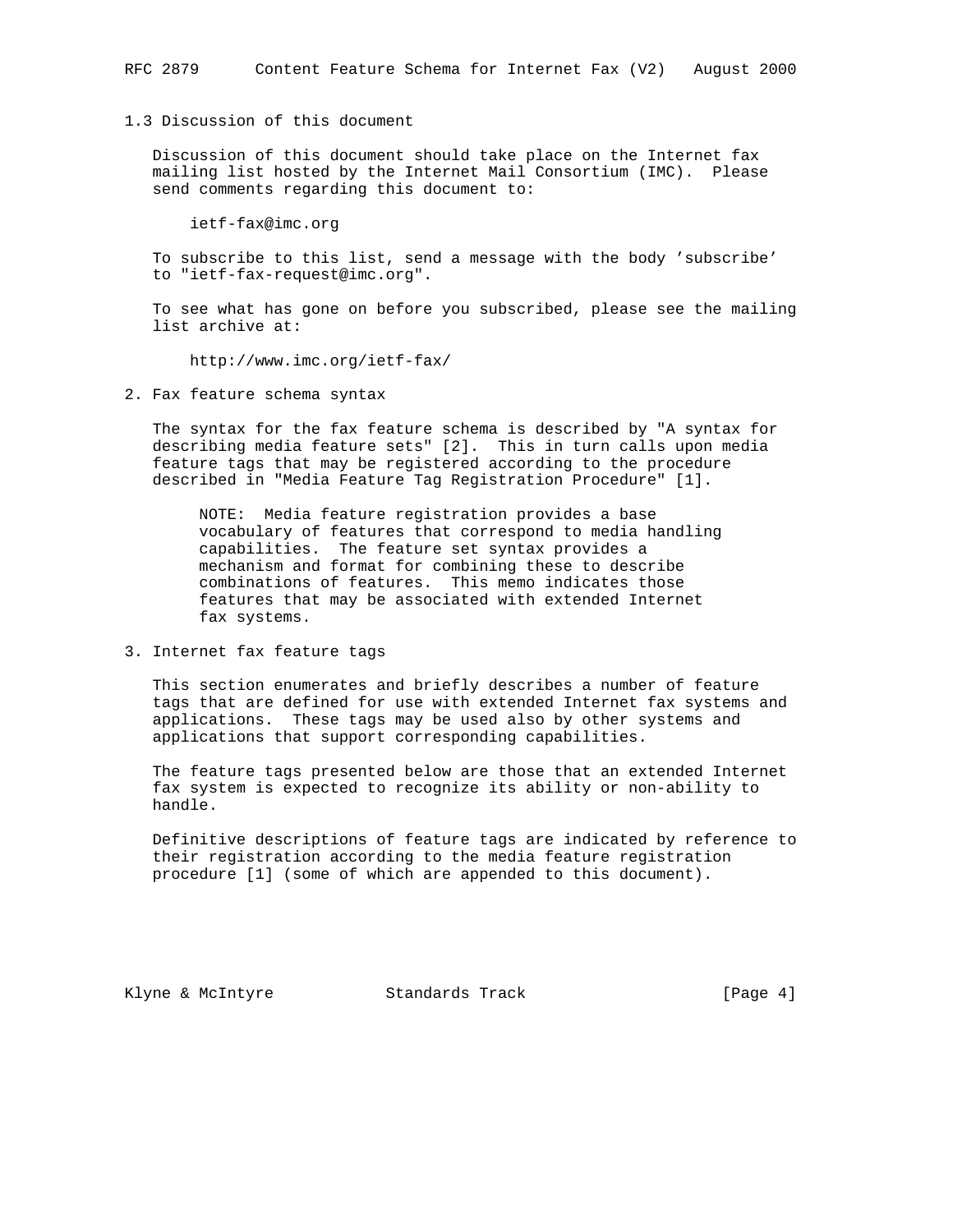NOTE: The presence of a feature tag in this list does not mean that an extended Internet fax system must have that capability; rather, it must recognize the feature tag and deal with it according to the capabilities that it does have.

 Further, an extended Internet fax system is not prevented from recognizing and offering additional feature tags. The list below is intended to provide a basic vocabulary that all extended Internet fax systems can use in a consistent fashion.

 If an unrecognized or unused feature tag is received, the feature set matching rule (described in [2]) operates so that tag is effectively ignored.

3.1 Image size

| Feature tag name | Legal values               |
|------------------|----------------------------|
|                  |                            |
| $size-x$         | $\langle$ Rational> $(>0)$ |
| size-v           | $\langle$ Rational> $(>0)$ |
|                  |                            |

Reference: this document, Appendix A.

These feature values indicate a rendered document size in inches.

 Where the actual size is measured in millimetres, a conversion factor of 10/254 may be applied to yield an exact inch-based value.

## 3.2 Resolution

| Feature tag name | Legal values                                 |
|------------------|----------------------------------------------|
|                  |                                              |
| dpi              | $ $ <integer> <math>(</math>&gt;0)</integer> |
| dpi-xyratio      | $\epsilon$ Rational> $(>0)$                  |

 Reference: "Media Features for Display, Print, and Fax" [3], and this document appendix A.

 If 'dpi-xyratio' is present and not equal to 1 then the horizontal resolution (x-axis) is indicated by the 'dpi' feature value, and the vertical resolution (y-axis) is the value of 'dpi' divided by 'dpi xyratio'.

Klyne & McIntyre  $\sim$  Standards Track [Page 5]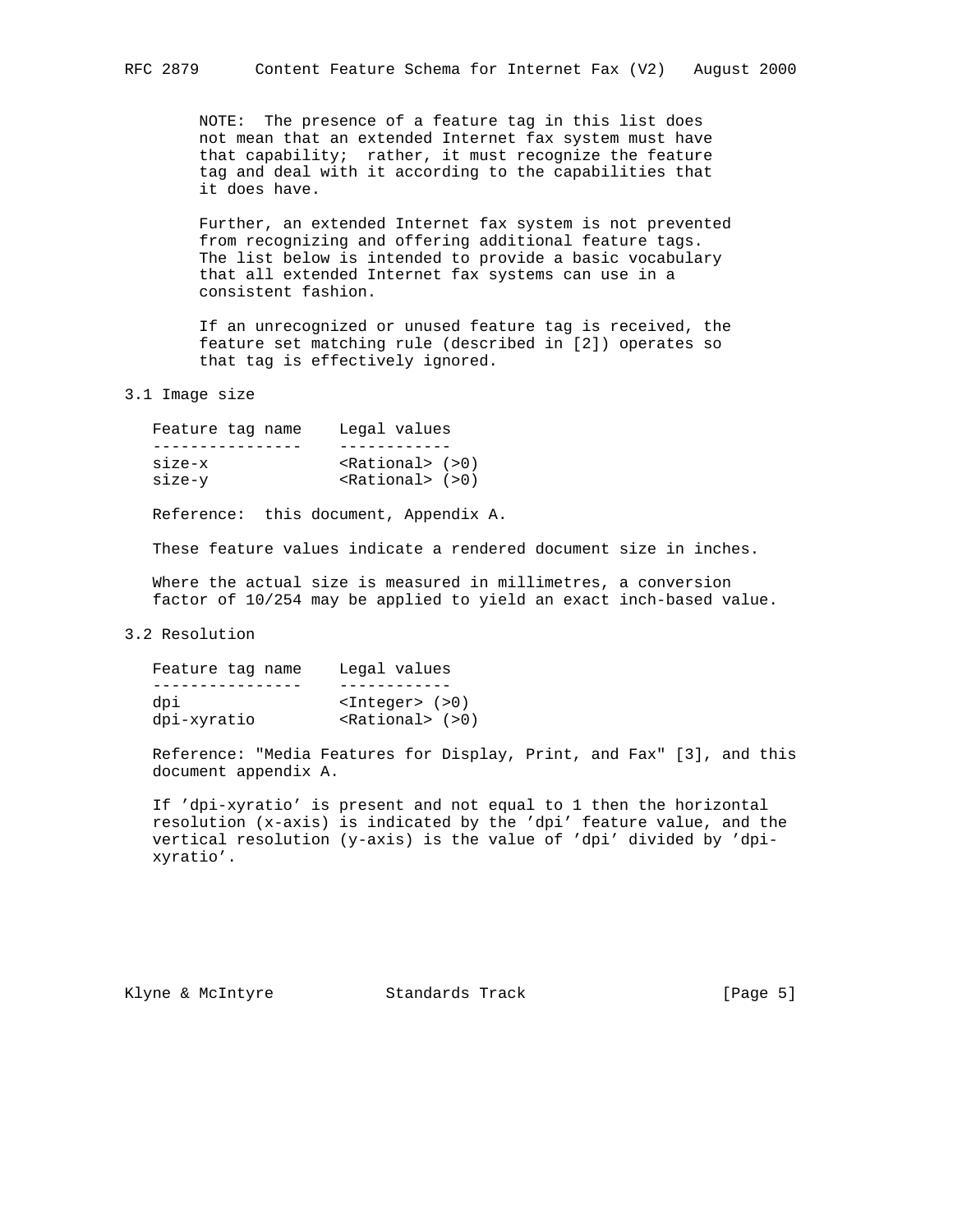For example, the basic Group 3 fax resolution of 200\*100dpi might be indicated as:

(& (dpi=200) (dpi-xyratio=200/100) )

 When describing resolutions for an MRC format document, the complete set of usable resolutions is listed. However, there are some restrictions on their use: (a) 100dpi resolution can be used only with multi-level images, and (b) any multi-level image resolution is required to be an integral sub-multiple of the applicable mask resolution.

3.3 Media type

| Feature tag name | Legal values   |
|------------------|----------------|
|                  |                |
| ua-media         | screen         |
|                  | screen-paged   |
|                  | stationery     |
|                  | transparency   |
|                  | envelope       |
|                  | envelope-plain |
|                  | continuous     |
|                  |                |

Reference: "Media Features for Display, Print, and Fax" [3].

 NOTE: Where the recipient indicates specific support for hard copy or soft copy media type, a sender of color image data may wish to adjust the color components (e.g. per the related rules of ITU recommendation T.42 [9]) to improve rendered image quality on that medium.

# 3.4 Paper Size

| Feature tag name | Legal values    |
|------------------|-----------------|
|                  |                 |
| paper-size       | $\overline{A}4$ |
|                  | A <sub>3</sub>  |
|                  | B4              |
|                  | letter          |
|                  | legal           |

Reference: "Media Features for Display, Print, and Fax" [3].

Klyne & McIntyre  $\sim$  Standards Track [Page 6]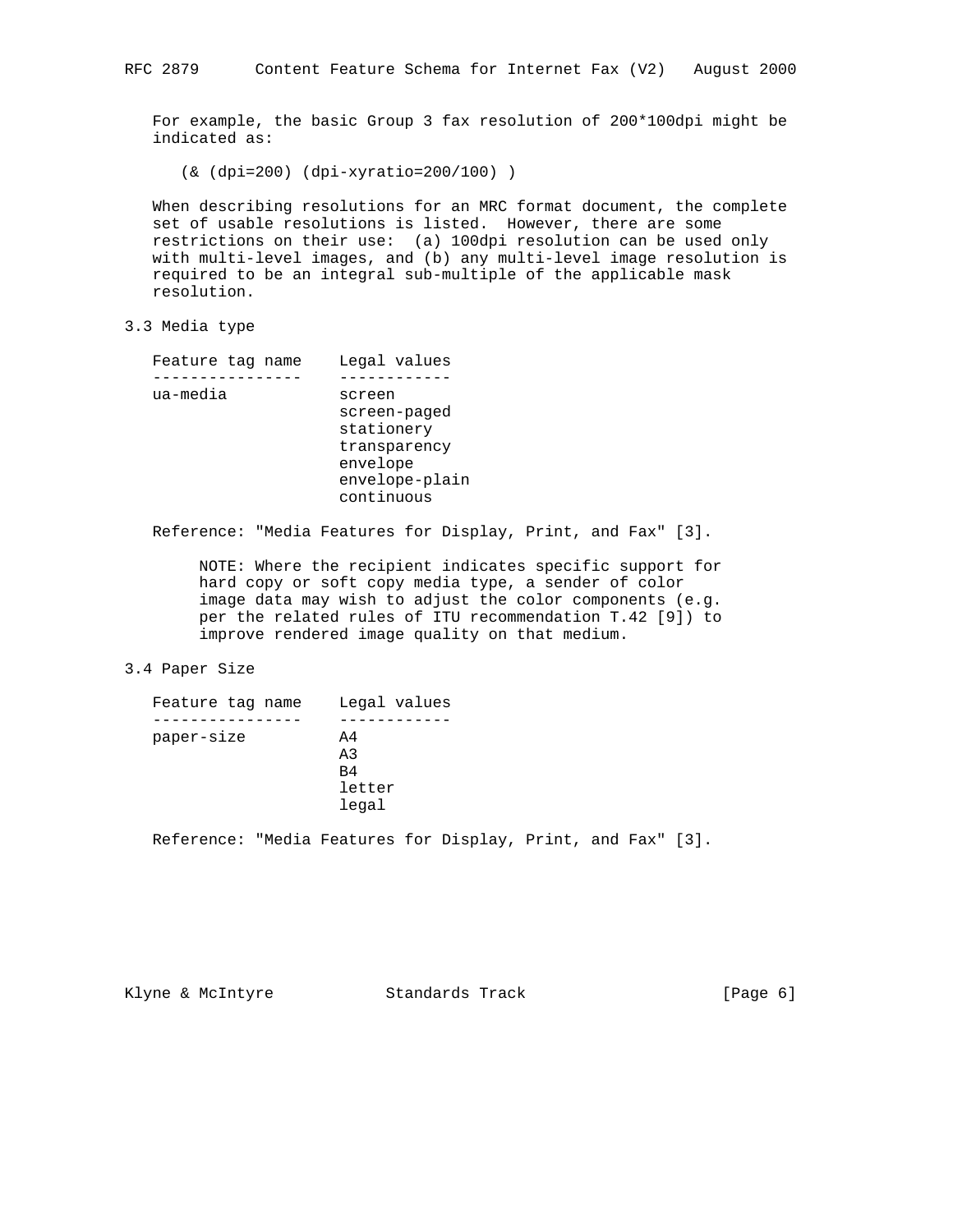3.5 Color capability

| Feature tag name | Legal values |                                            |
|------------------|--------------|--------------------------------------------|
|                  |              |                                            |
| color            |              | Binary (bi-level only)                     |
|                  |              | Limited (a limited number of colors)       |
|                  |              | Mapped (palette or otherwise mapped color) |
|                  | Grev         | (grey-scale only)                          |
|                  | Full         | (full continuous-tone color)               |

Reference: "Media Features for Display, Print, and Fax" [3].

 The intention here is to give a broad indication of color handling capabilities that might be used, for example, to select among a small number of available data resources.

 The value of this feature also gives an indication of the more detailed color handling features that might be applicable (see next section).

 'Binary' indicates blank-and-white, or other bi-level capability. No further qualifying feature tags are required.

 'Limited' indicates a small number of distinct fixed colors, such as might be provided by a highlight printer, pen plotter or limited color display. The 'color-levels' tag should be used to indicate the number of distinct colors available.

 NOTE: No ability to indicate any specific or named color is implied by this option. Some devices might use different intensity levels rather than different hues for distinction.

 In the context of Internet fax, 'limited' is interpreted as one-bit per-color-sample (RGB, CMY or CMYK), depending on the color space used.

 'Mapped' indicates that pixel color values are mapped in some specifiable way to a multi-component color space. The 'color-levels' tag may be used to indicate the number of distinct colors available; in its absence, sufficient levels to display a photographic image should be assumed.

'Grey' indicates a continuous tone grey-scale capability.

'Full' indicates full continuous tone color capability.

Klyne & McIntyre  $\sim$  Standards Track [Page 7]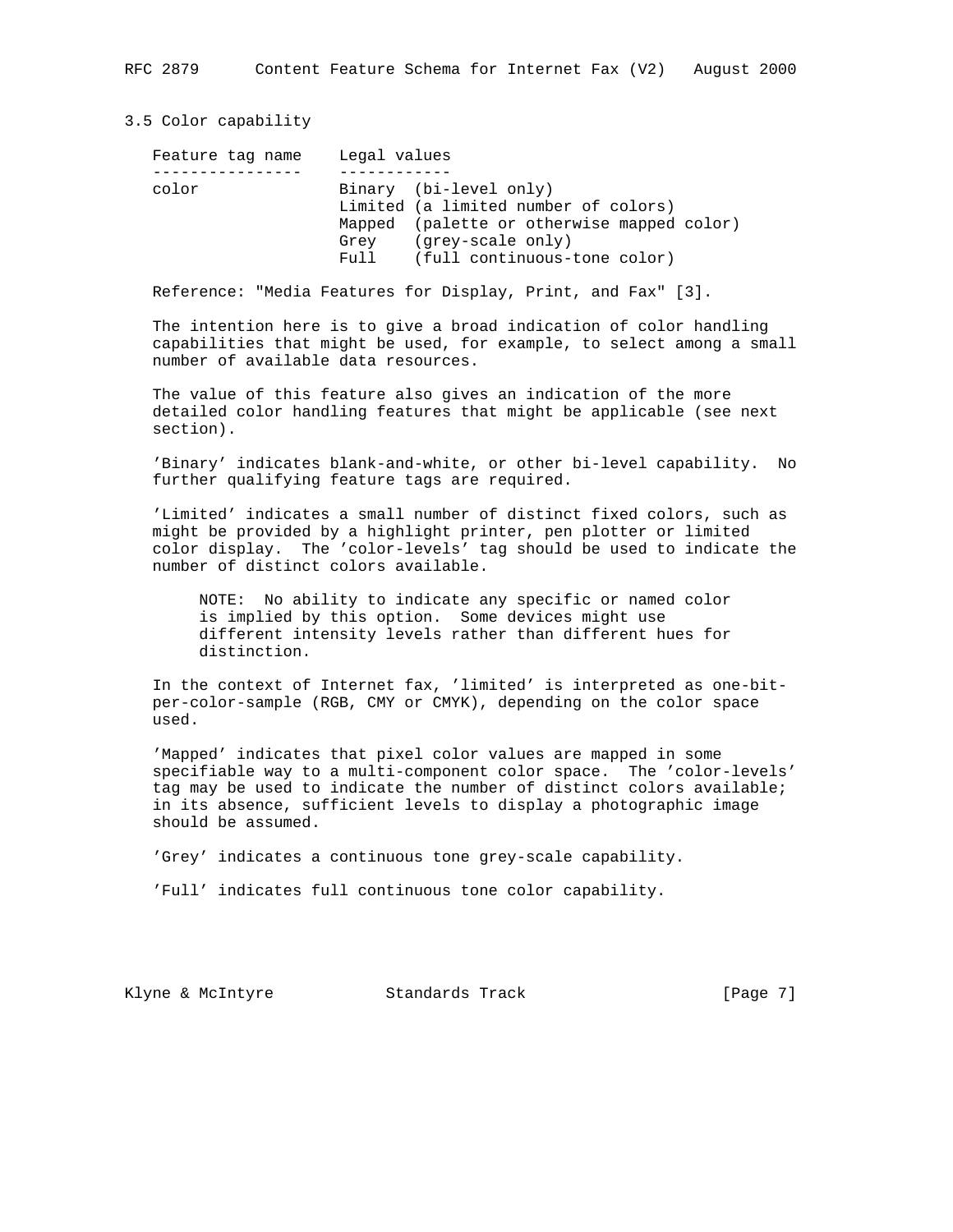For 'Mapped', 'Grey' and 'Full' color, additional feature tags (section 3.6) may be used to further qualify the color reproduction.

### 3.6 Color model

| Feature tag name Legal values |                                              |
|-------------------------------|----------------------------------------------|
| color-levels                  | $<$ integer> $(>2)$                          |
| color-space                   | Device-RGB (device RGB)                      |
|                               | Device-CMY (device CMY)                      |
|                               | Device-CMYK (device CMYK)                    |
|                               | CIELAB (LAB per T.42 [9])                    |
|                               | (may be extended by further registrations)   |
| color-illuminant              | (per ITU T.4 [13], E.6.7)<br><token></token> |
|                               | D50<br>D <sub>65</sub>                       |
|                               | D75                                          |
|                               | SA                                           |
|                               | <b>SC</b>                                    |
|                               | F2                                           |
|                               | F7                                           |
|                               | F11                                          |
|                               | CTnnnn (see below)                           |
| CIELAB-L-depth                | $<$ integer> $(>0)$                          |
| CIELAB-a-depth                | $\mathbf{u}$                                 |
| CIELAB-b-depth                | $\mathbf{H}$                                 |
| CIELAB-L-min                  | <integer></integer>                          |
| CIELAB-L-max                  | $\mathbf{H}$                                 |
| CIELAB-a-min                  | $\mathbf{u}$                                 |
| CIELAB-a-max                  | $\mathbf{u}$                                 |
| CIELAB-b-min                  | $\mathbf{H}$<br>ш                            |
| CIELAB-b-max                  |                                              |

Reference: this document, appendix A.

 The general model for image handling (both color and non-color) is described here from a receiver's perspective; a similar model operates in the reverse direction for a scan/send perspective:

raw bit pixel color physical stream  $-(A)$ -> values  $-(B)$ -> values  $-(C)$ -> rendition

- "raw bit stream" is a stream of coded bits
- (A) indicates image coding/decoding (MH,MR,MMR,JPEG,JBIG,etc.)
	- "pixel values" are a single numeric value per picture element that designates the color of that element.

Klyne & McIntyre  $\sim$  Standards Track [Page 8]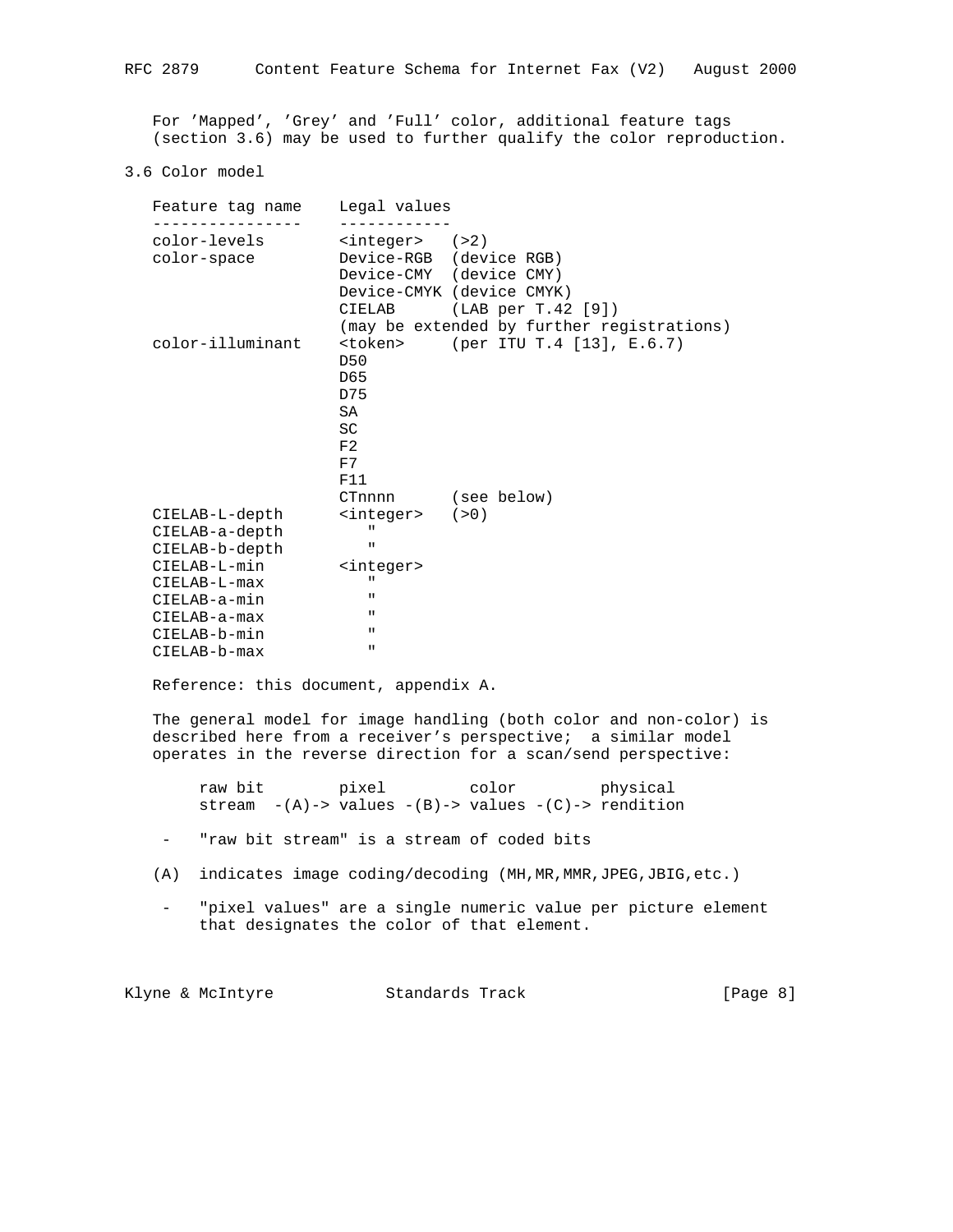- (B) indicates pixel-to-color value mapping
- "color values" have a separate numeric value for each color component (i.e.  $L^*$ ,  $a^*$ ,  $b^*$  in the case of CIELAB indicated above.)
- (C) indicates how the color values are related to a physical color. This involves interpretation of the color value with respect to a color model (e.g. RGB, L\*a\*b\*, CMY, CMYK) and a color space (which is typically recipient-dependent).
- "physical rendition" is a color value physically realized on a display, printer or other device.

 There are many variables that can be applied at each stage of the processing of a color image, and any may be critical to meaningful handling of that image in some circumstances. In other circumstances many of the variables may be implied (to some level of approximation) in the application that uses them (e.g. color images published on a Web page).

 The color feature framework described here is intended to allow capability description at a range of granularity: feature tags which correspond to implied (or "don't care" or "unknown") feature values may simply be omitted from a capability description.

 Grey scale and bi-level images are handled within this framework as a special case, having a 1-component color model. The following features are used for describing color capabilities:

 'color-levels' indicates the number of distinct values for each picture element, and applies to all but bi-level images. For bi level images, a value of 2 is implied.

 'color-space' is used mainly with 'Mapped' and 'Full', but could be used with other modes if the exact color or color model used is significant. Two kinds of color space can be distinguished: device-dependent and calibrated. Device dependent spaces are named here as 'Device-xxx', and are used to indicate a color space that is defined by the receiving device. Calibrated color spaces presume the existence of a rendering system that is calibrated with respect to an indicated definition, and is capable of processing the device independent color information accordingly.

Klyne & McIntyre  $\sim$  Standards Track [Page 9]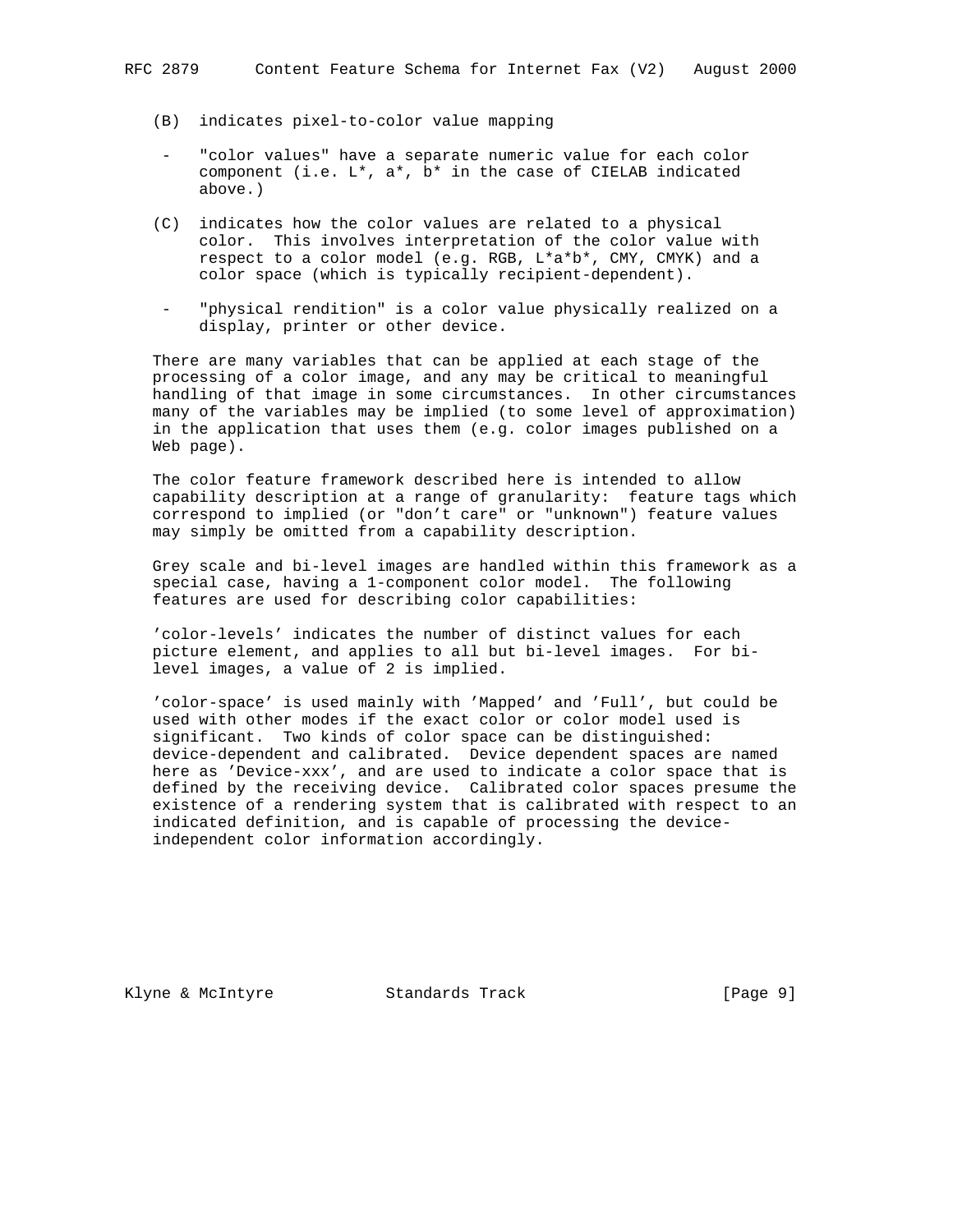A color-handling receiver should indicate any appropriate device color space capability in addition to any calibrated color spaces that it may support. A calibrated color space should be used when precise color matching is required in the absence of specific knowledge of the receiving system.

 NOTE: In practice, although they appear to be separate concepts, the color model and color space cannot be separated. In the final analysis, a color model (RGB, CMY, etc.) must be defined with respect to some color space.

 'color-illuminant' indicates a CIE illuminant, using the same general form that is used for this purpose by Group 3 fax (as defined in ITU T.4 [13], section E.6.7). When the illuminant is specified by its color temperature, the token string 'CTnnnn' is used, where 'nnnn' is a decimal number that is the color temperature in Kelvins; e.g. CT7500 indicates an illuminant color temperature of 7500K.

 NOTE: ITU T.4 indicates a binary representation for color temperature values.

 In practice, much of the illuminant detail given here will probably be unused by Internet fax. The only value likely to be specified is 'D50', which is the default color illuminant for Group 3 fax.

 'CIELAB-L-depth', 'CIELAB-a-depth' and 'CIELAB-b-depth' indicate the number of different values that are possible for the L\*, a\* and b\* color components respectively, and are significant only when colors are represented in a CIELAB color space. These features would be used with palletized color, or with full color where each color component has a different number of possible values.

 Color depth values relate to the representation of colour values rather than the resolution of a scanning or rendering device. Thus, if 256 different L-component values can be represented then the assertion (CIELAB-L-depth<=256) is used, even if a receiving device can render only 100 distinct luminance values. (Color rendering resolution is not covered by this memo.)

 The 'CIELAB-x-min' and 'CIELAB-x-max' values indicate a color gamut (i.e. a range of color values that are used or may be rendered). A gamut may be indicated in terms of the CIELAB color space even when colors are represented in some other space.

Klyne & McIntyre  $\sim$  Standards Track [Page 10]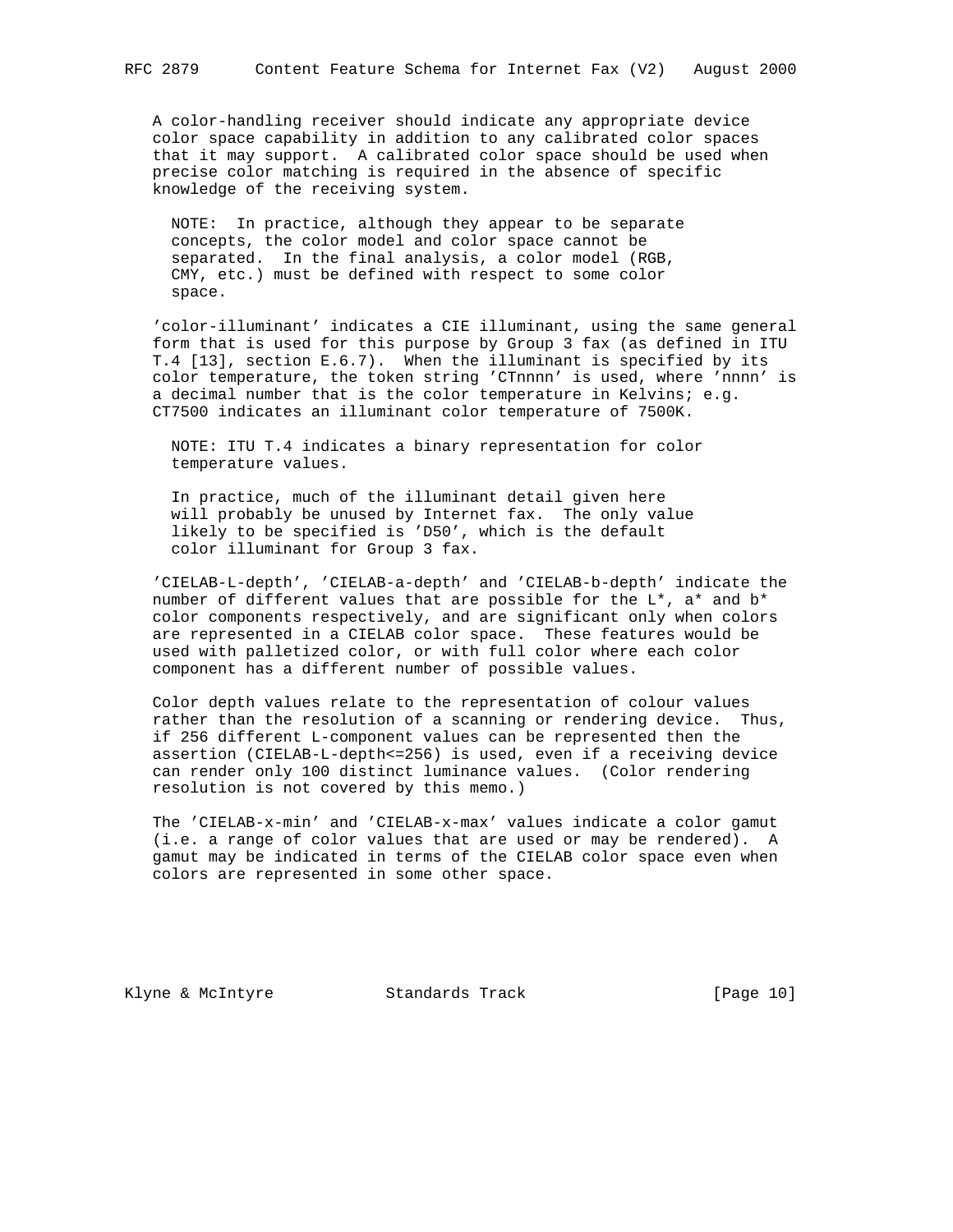## 3.7 Image coding

| Legal values<br>Feature tag name                                        |  |
|-------------------------------------------------------------------------|--|
|                                                                         |  |
| $image$ -file-<br>TIFF                                                  |  |
| TIFF-limited<br>structure                                               |  |
| TIFF-minimal                                                            |  |
| TIFF-MRC                                                                |  |
| TIFF-MRC-limited                                                        |  |
| (may be extended by further registrations)                              |  |
| image-coding<br>MН                                                      |  |
| MR                                                                      |  |
| MMR                                                                     |  |
| JBIG                                                                    |  |
| JPEG                                                                    |  |
| (may be extended by further registrations)                              |  |
| image-coding-<br>JBIG-T85 (bi-level, per ITU T.85)                      |  |
| constraint<br>JBIG-T43 (multi-level, per ITU T.43)                      |  |
| $(\text{per} \text{ITU} \text{T.4}, \text{Annex} \text{E})$<br>JPEG-T4E |  |
| (may be extended by further registrations)                              |  |
| JBIG-stripe-size<br><integer></integer>                                 |  |
| image-interleave<br>Stripe                                              |  |
| Plane                                                                   |  |
| "1:1:1"<br>color-subsampling<br>(no color subsampling)                  |  |
| "4:1:1"<br>$(4:1:1 \text{ color subsampling})$                          |  |

Reference: this document, appendix A.

 'image-file-structure' defines how the coded image data is wrapped and formatted. The following options are defined here:

- o 'TIFF' indicates image data enclosed and tagged using TIFF structures described in Adobe's definition of TIFF [20].
- o 'TIFF-limited' indicates image data structured using TIFF, but with the limitations on the placement of Image File Descriptors (IFDs) indicated in section 4.4.6 of RFC 2301 [7].
- o 'TIFF-minimal' indicates a TIFF image format that meets the IFD placement, byte ordering and bit ordering requirements of the "minimal black and white mode" described in section 3.5 of RFC 2301 [7], also known as TIFF-S.
- o 'TIFF-MRC' uses a TIFF image structure [20] augmented with a sub- IFD structure, described for the "Mixed Raster Content mode" in section 8.1.2 of RFC 2301 [7], also known as TIFF-M. This provides a file structure to contain composite images constructed using the MRC model described in T.44 [15] (see tag 'MRC-mode').

Klyne & McIntyre  $\sim$  Standards Track [Page 11]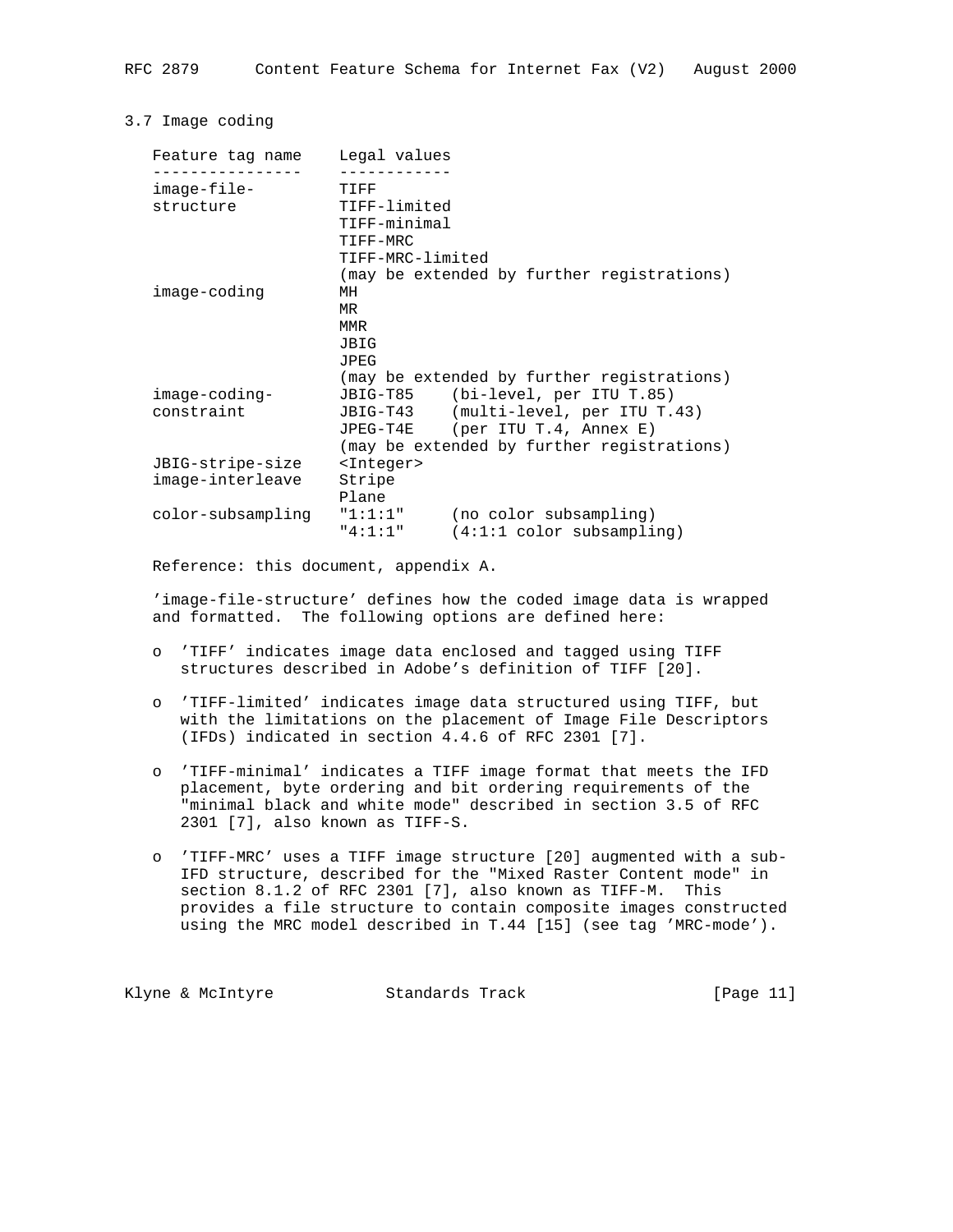o 'TIFF-MRC-limited' is the same as 'TIFF-MRC', except that the primary IFD (i.e. top-level IFDs, as opposed to sub-IFDs) placement is constrained in the same way as 'TIFF-limited'.

 'image-coding' describes how raw image data is compressed and coded as a sequence of bits. These are generic tags that may apply to a range of file formats and usage environments.

 'image-coding-constraint' describes how the raw image data coding method is constrained to meet a particular operating environment. Options defined here are JBIG and JPEG coding constraints that apply in typical Group 3 fax environments.

 The 'JBIG-stripe-size' feature may be used with JBIG image coding, and indicates the number of scan lines in each stripe except the last in an image. The legal constraints are:

 (JBIG-stripe-size=128) (JBIG-stripe-size>=0)

The latter being equivalent to no restriction.

 NOTE: there are several image coding options here, and not all are required in all circumstances.

 Specification of the image-file-structure tag value alone is not normally sufficient to describe the capabilities of a recipient. A general rule is that sufficient detail should be provided to exclude any unsupported features.

 For extended Internet fax, image-file-structure and image-coding should always be specified, together with additional values described above as needed to clearly indicate which feature tag values are supported and which are not. (See also the examples in section 4.)

# 3.8 MRC mode

 Feature tag name Legal values ---------------- ------------ MRC-mode <Integer> (0..7) (per ITU T.44 [15]) MRC-max-stripe-size <Integer> Reference: this document, appendix A.

Klyne & McIntyre Standards Track [Page 12]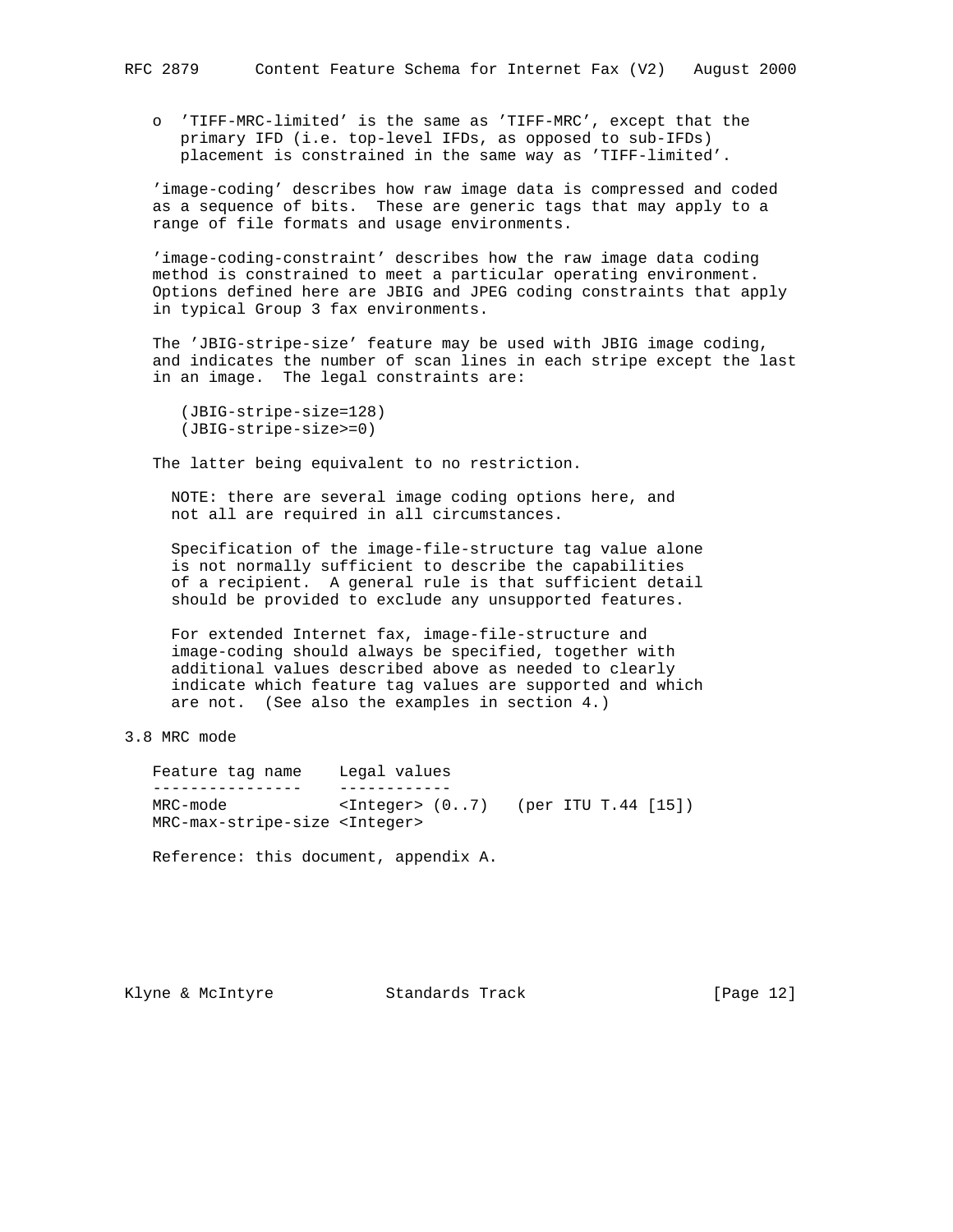The 'MRC-mode' feature is used to indicate the availability of MRC (mixed raster content) image format capability. A zero value indicates MRC is not available, a non-zero value indicates the maximum available MRC mode number.

 An MRC formatted document is actually a collection of several images, each of which is described by a separate feature collection. An MRC-capable receiver is presumed to be capable of accepting any combination of contained images that conform to both the MRC construction rules and the image-coding capabilities declared elsewhere.

 Within an MRC-formatted document, multi-level coders are used for foreground and background images (i.e. odd-numbered layers: 1, 3, 5, etc.) and bi-level coders are used for mask layers (i.e. even numbered layers 2, 4, 6, etc.). MRC format also imposes constraints on the resolutions that can be used.

 The 'MRC-max-stripe-size' feature may be used with MRC coding, and indicates the maximum number of scan lines in each MRC stripe. The legal constraints are:

```
 (MRC-max-stripe-size<=256)
 (MRC-max-stripe-size>=0)
```
 These values indicate upper bounds on the stripe size. The actual value may vary between stripes, and the actual size for each stripe is indicated in the image data.

4. Examples

 The level of detail captured here reflects that used for capability identification in Group 3 facsimile.

4.1 Simple mode Internet fax system

 This example describes the capabilities of a typical simple mode Internet fax system. Note that TIFF profile S is required to be supported by such a system.

 (& (image-file-structure=TIFF-minimal) (MRC-mode=0) (color=Binary) (image-coding=MH) (MRC-mode=0) (| (& (dpi=204) (dpi-xyratio=[204/98,204/196]) ) (& (dpi=200) (dpi-xyratio=[200/100,1]) ) ) (size-x<=2150/254) (paper-size=A4)

Klyne & McIntyre  $\sim$  Standards Track [Page 13]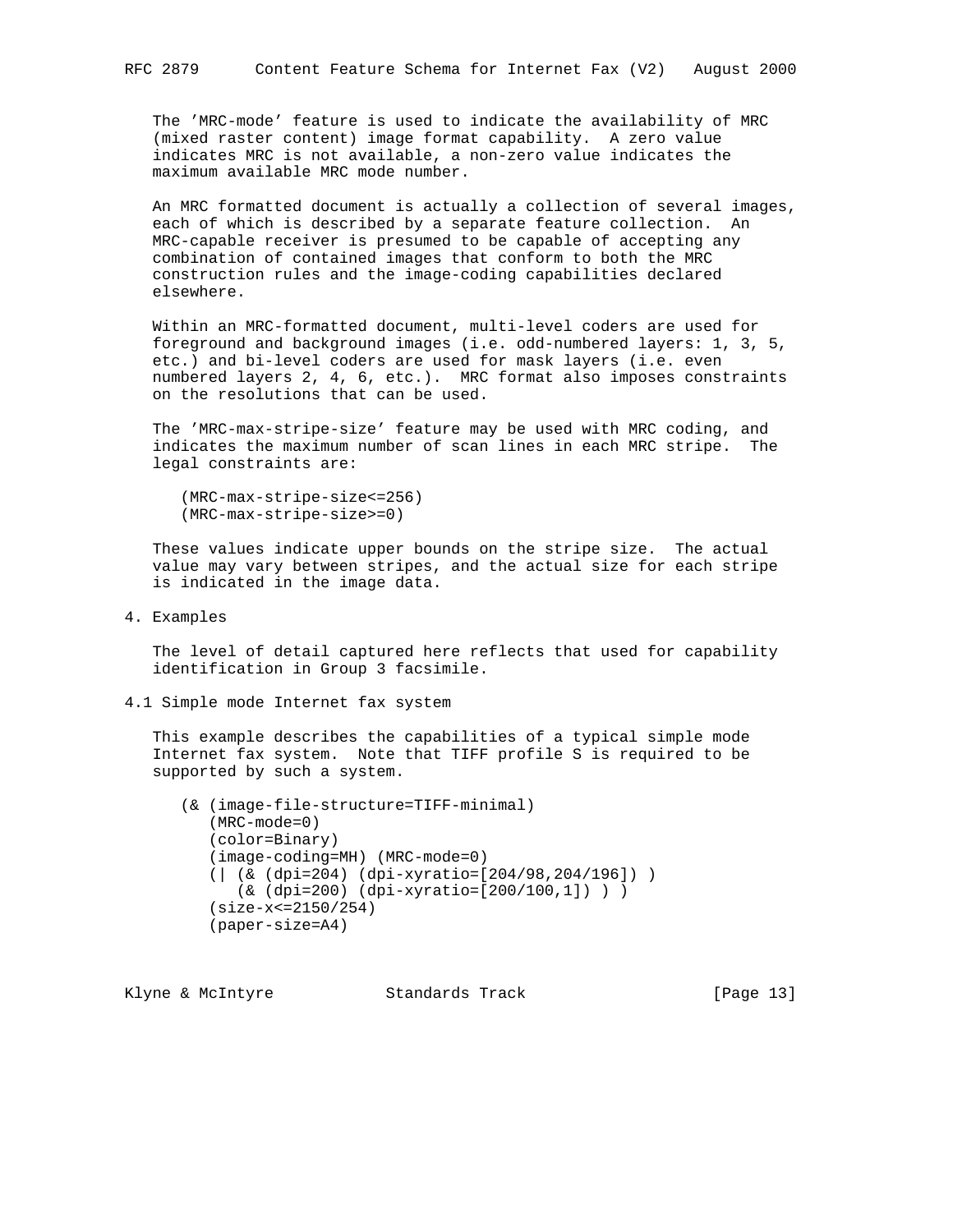(ua-media=stationery) )

4.2 High-end black-and-white Internet fax system

 This would include support for B/W JBIG and be equivalent to what is sometimes called "Super G3", except that Internet fax functionality would be added.

```
 (& (image-file-structure=TIFF)
    (MRC-mode=0)
    (color=Binary)
    (| (& (dpi=204) (dpi-xyratio=[204/98,204/196]) )
       (& (dpi=200) (dpi-xyratio=[200/100,1]) )
       (& (dpi=300) (dpi-xyratio=1) ) )
    (| (image-coding=[MH,MR,MMR])
       (& (image-coding=JBIG)
          (image-coding-constraint=JBIG-T85)
          (JBIG-stripe-size=128) ) )
    (size-x<=2150/254)
    (paper-size=[letter,A4,B4]) )
    (ua-media=stationery) )
```
4.3 Grey-scale Internet fax system

 This is the previous example extended to handle grey scale multi level images. In keeping with Group 3 fax, this example requires equal x- and y- resolutions for a multi-level image.

```
 (& (image-file-structure=TIFF)
    (MRC-mode=0)
    (| (& (color=Binary)
          (| (image-coding=[MH,MR,MMR])
             (& (image-coding=JBIG)
                (image-coding-constraint=JBIG-T85)
                 (JBIG-stripe-size=128) ) )
          (| (& (dpi=204) (dpi-xyratio=[204/98,204/196]) )
             (& (dpi=200) (dpi-xyratio=[200/100,1]) )
             (& (dpi=300) (dpi-xyratio=1) ) )
       (& (color=Grey)
          (color-levels<=256)
          (color-space-CIELAB)
          (color-illuminant=D50)
          (CIELAB-L-min>=0)
          (CIELAB-L-max<=100)
          (| (& (image-coding=JPEG)
                (image-coding-constraint=JPEG-T4E) )
             (& (image-coding=JBIG)
                 (image-coding-constraint=JBIG-T43)
```
Klyne & McIntyre  $\sim$  Standards Track [Page 14]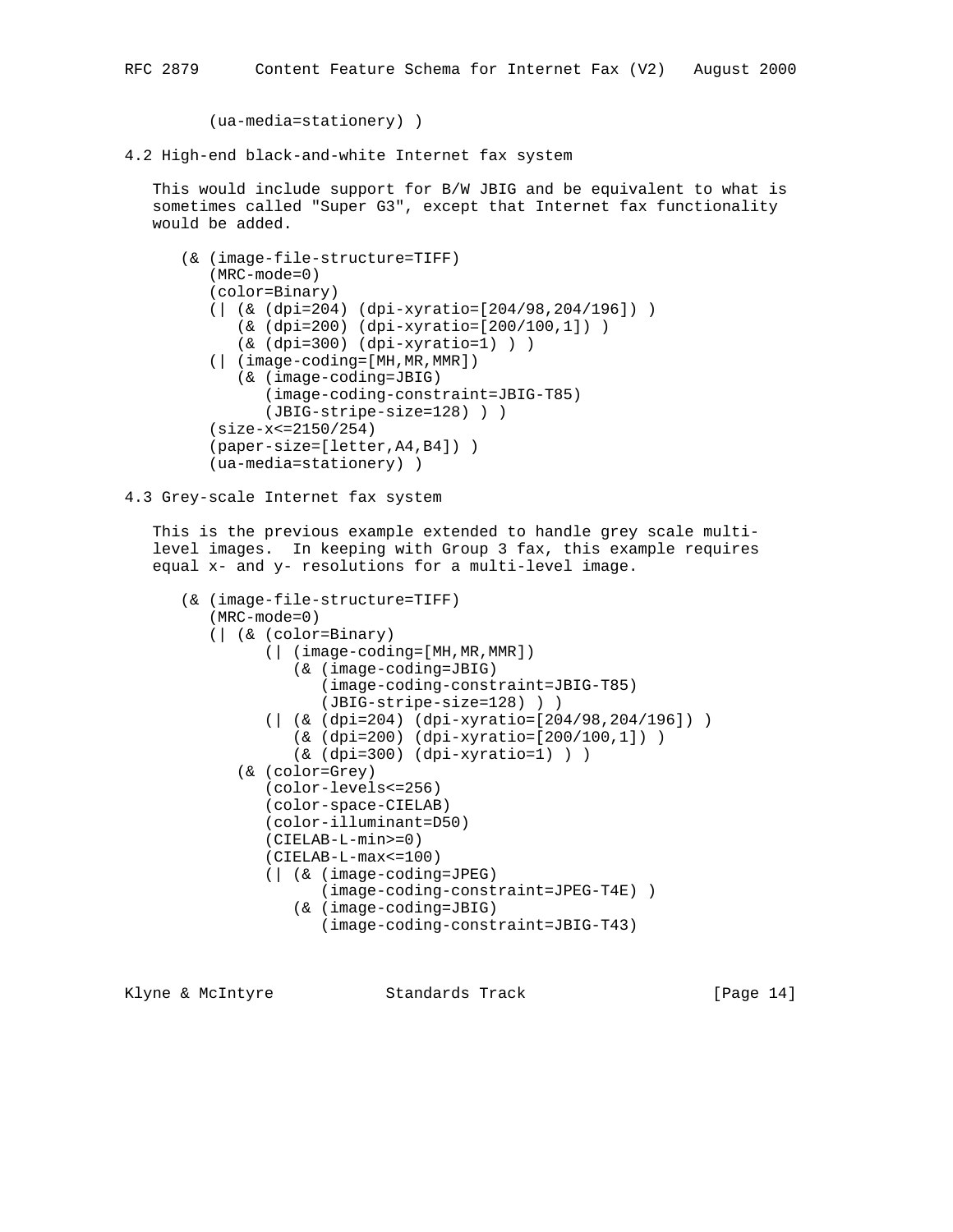```
 (JBIG-stripe-size=128)
                       (image-interleave=stripe) ) )
                 (dpi=[100,200,300]) (dpi-xyratio=1) ) )
          (size-x<=2150/254)
          (paper-size=[letter,A4,B4]) )
          (ua-media=stationery) )
4.4 Full-color Internet fax system (JPEG only)
    This adds 24-bit full-color to the previous example.
       (& (image-file-structure=TIFF)
          (MRC-mode=0)
          (| (& (color=Binary)
                 (image-coding=[MH,MR,MMR])
                 (| (& (dpi=204) (dpi-xyratio=[204/98,204/196]) )
                    (& (dpi=200) (dpi-xyratio=[200/100,1]) )
                    (& (dpi=300) (dpi-xyratio=1) ) ) )
```

```
 (& (color=grey)
       (image-coding=JPEG)
       (image-coding-constraint=JPEG-T4E)
       (color-levels<=256)
       (color-space=CIELAB)
       (color-illuminant=D50)
       (CIELAB-L-min>=0)
       (CIELAB-L-max<=100)
       (dpi=[100,200,300]) (dpi-xyratio=1) )
    (& (color=full)
       (image-coding=JPEG)
       (image-coding-constraint=JPEG-T4E)
       (color-subsampling=["1:1:1","4:1:1"])
       (color-levels<=16777216)
       (color-space=CIELAB)
       (color-illuminant=D50)
       (CIELAB-L-min>=0)
       (CIELAB-L-max<=100)
       (CIELAB-a-min>=-85)
       (CIELAB-a-max<=85)
       (CIELAB-b-min>=-75)
       (CIELAB-b-max<=125)
       (dpi=[100,200,300]) (dpi-xyratio=1) ) )
 (size-x<=2150/254)
 (paper-size=[letter,A4,B4]) )
 (ua-media=stationery) )
```
Klyne & McIntyre  $\sim$  Standards Track [Page 15]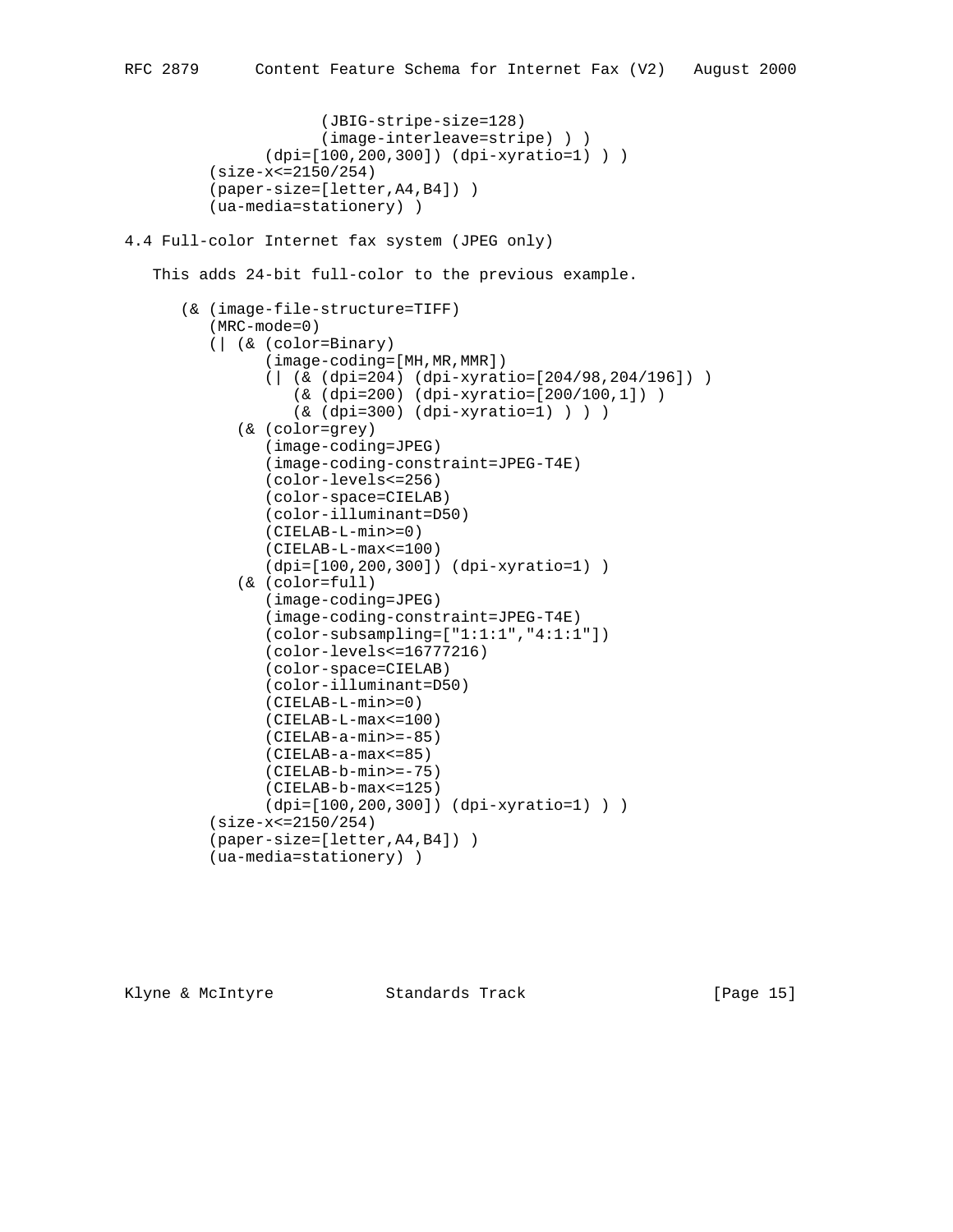### 4.5 Full-color Internet fax system (JPEG and JBIG)

 This adds limited CMY(K), RGB and 16-bit mapped color using JBIG coding to the previous example.

```
 (& (image-file-structure=TIFF)
    (MRC-mode=0)
    (| (& (color=Binary)
          (| (image-coding=[MH,MR,MMR])
             (& (image-coding=JBIG)
                 (image-coding-constraint=JBIG-T85)
                 (JBIG-stripe-size=128) ) )
          (| (& (dpi=204) (dpi-xyratio=[204/98,204/196]) )
              (& (dpi=200) (dpi-xyratio=[200/100,1]) )
              (& (dpi=300) (dpi-xyratio=1) ) ) )
       (& (color=Limited)
          (image-coding=JBIG)
          (image-coding-constraint=JBIG-T43)
          (JBIG-stripe-size=128)
          (image-interleave=stripe)
          (| (& (color-space=[Device-RGB,Device-CMY])
                (color-levels<=8) )
             (& (color-space=Device-CMYK)
                 (color-levels<=16) ) )
          (dpi=[100,200,300]) (dpi-xyratio=1) )
       (& (color=Mapped)
          (image-coding=JBIG)
          (image-coding-constraint=JBIG-T43)
          (JBIG-stripe-size=128)
          (image-interleave=stripe)
          (color-levels<=65536)
          (color-space=CIELAB)
          (color-illuminant=D50)
          (CIELAB-L-min>=0)
          (CIELAB-L-max<=100)
          (CIELAB-a-min>=-85)
          (CIELAB-a-max<=85)
          (CIELAB-b-min>=-75)
          (CIELAB-b-max<=125)
          (dpi=[100,200,300]) (dpi-xyratio=1) )
       (& (color=grey)
          (| (& (image-coding=JPEG)
                (image-coding-constraint=JPEG-T4E) )
             (& (image-coding=JBIG)
                (image-coding-constraint=JBIG-T43)
                 (JBIG-stripe-size=128)
                 (image-interleave=stripe) ) )
          (color-levels<=256)
```
Klyne & McIntyre  $\sim$  Standards Track [Page 16]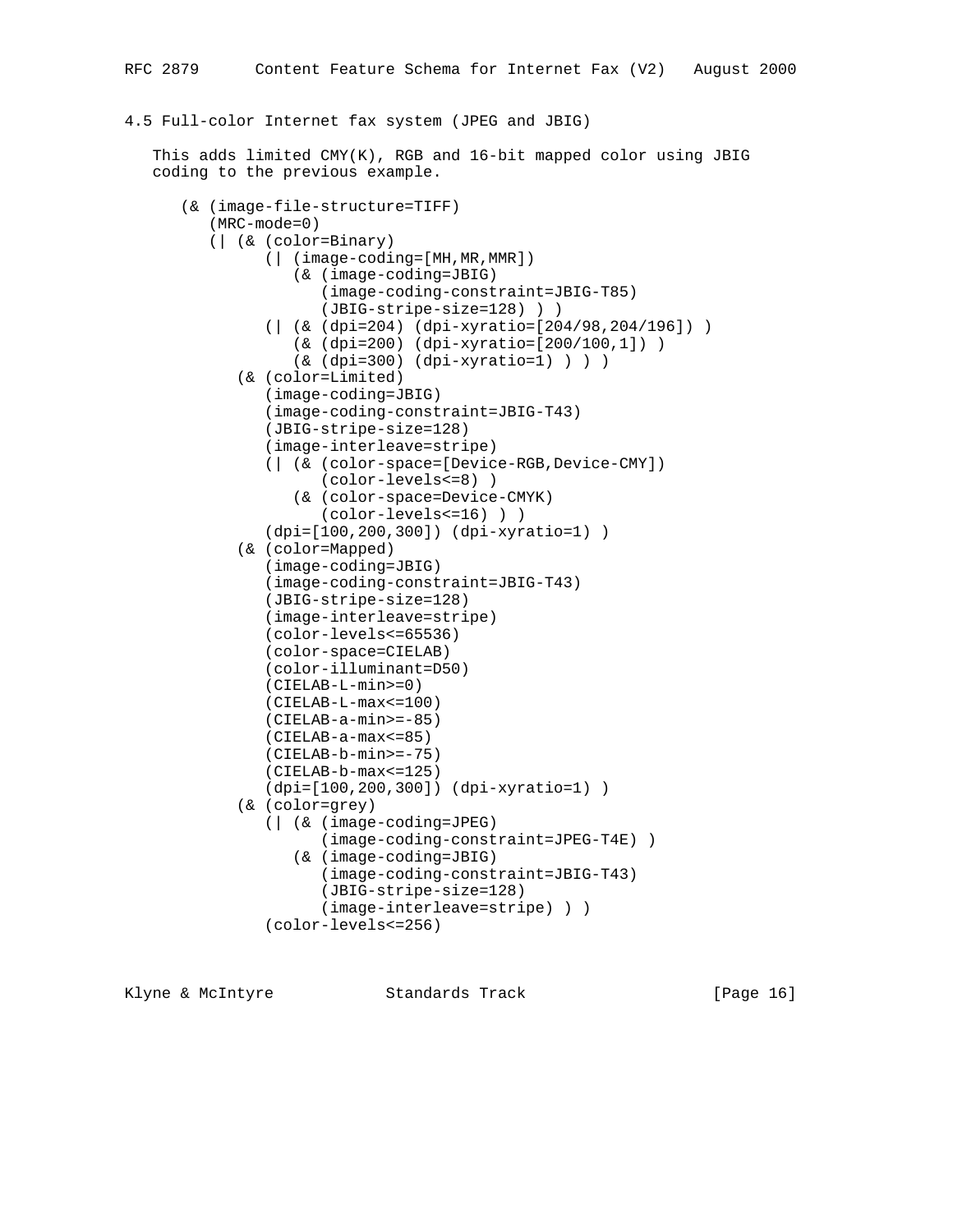```
 (color-space=CIELAB)
                 (color-illuminant=D50)
                 (CIELAB-L-min>=0)
                 (CIELAB-L-max<=100)
                 (dpi=[100,200,300]) (dpi-xyratio=1) )
             (& (color=full)
                 (| (& (image-coding=JPEG)
                       (image-coding-constraint=JPEG-T4E)
                       (color-subsampling=["1:1:1","4:1:1"]) )
                    (& (image-coding=JBIG)
                       (image-coding-constraint=JBIG-T43)
                       (JBIG-stripe-size=128)
                       (image-interleave=stripe) ) )
                 (color-levels<=16777216)
                 (color-space=CIELAB)
                 (color-illuminant=D50)
                 (CIELAB-L-min>=0)
                 (CIELAB-L-max<=100)
                (CIELAB-a-min>=-85)
                (CIELAB-a-max<=85)
                (CIELAB-b-min>=-75)
                (CIELAB-b-max<=125)
                 (dpi=[100,200,300]) (dpi-xyratio=1) ) )
          (size-x<=2150/254)
          (paper-size=[letter,A4,B4]) )
          (ua-media=stationery) )
4.6 Full-color Internet fax system (MRC)
    This adds MRC image structures to the previous example.
       (& (image-file-structure=TIFF-MRC)
          (MRC-mode<=1) (MRC-max-stripe-size>=0)
          (| (& (color=binary)
                 (| (image-coding=[MH,MR,MMR])
                    (& (image-coding=JBIG)
                       (image-coding-constraint=JBIG-T85)
                       (JBIG-stripe-size=128) ) )
                 (| (& (dpi=204) (dpi-xyratio=[204/98,204/196]) )
                    (& (dpi=200) (dpi-xyratio=[200/100,1]) )
                    (& (dpi=[300,400]) (dpi-xyratio=1) ) ) )
             (& (color=limited)
                 (| (& (color-space=[Device-RGB,Device-CMY])
                       (color-levels<=8) ) )
                 (| (& (color-space=Device-CMYK)
                       (color-levels<=16) ) )
                 (image-coding=JBIG)
                 (image-coding-constraint=JBIG-T43)
```
Klyne & McIntyre  $\sim$  Standards Track [Page 17]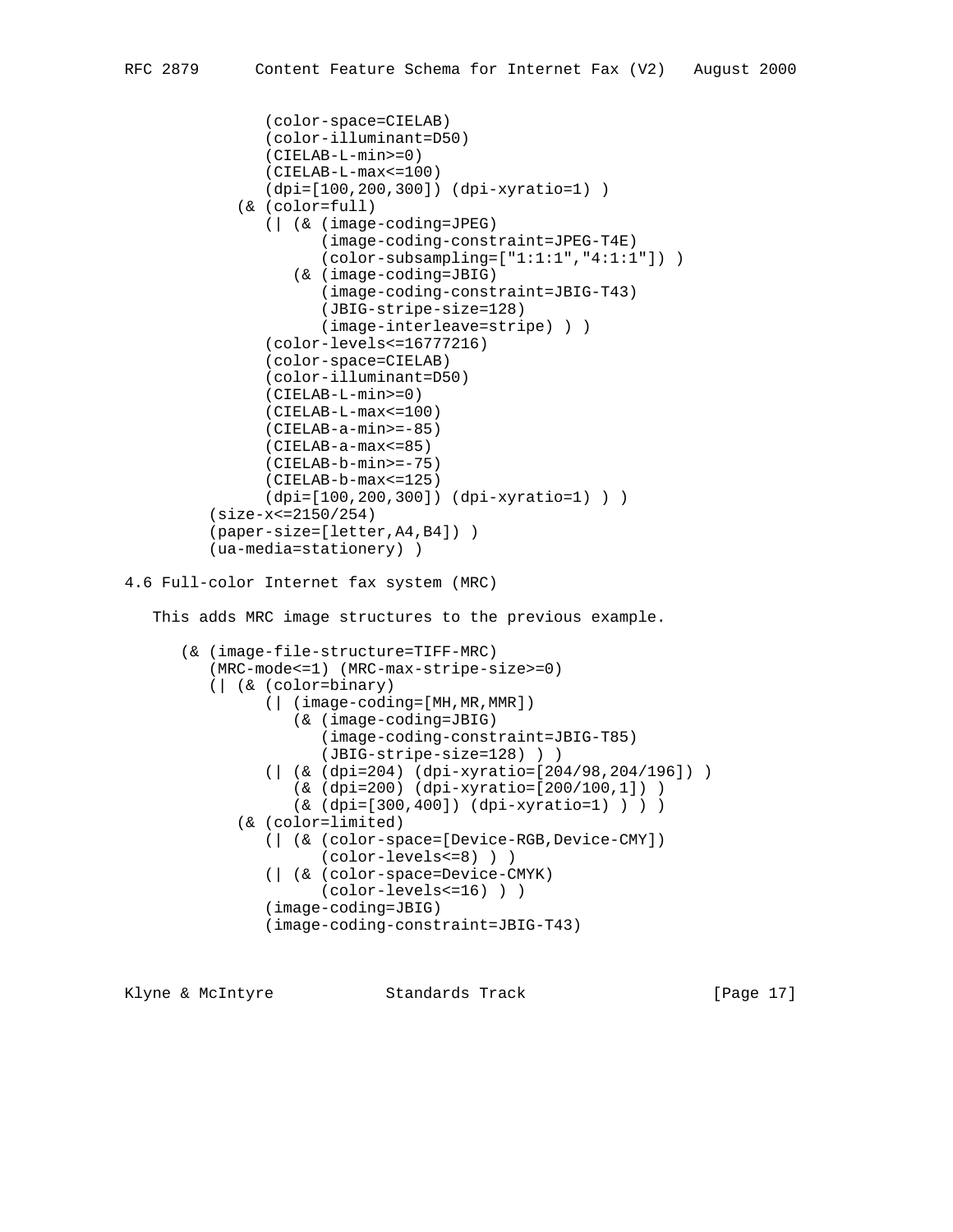```
 (JBIG-stripe-size=128)
    (image-interleave=stripe)
    (dpi=[100,200,300,400]) (dpi-xyratio=1) )
 (& (color=mapped)
    (color-levels<=65536)
    (image-coding=JBIG)
    (image-coding-constraint=JBIG-T43)
    (JBIG-stripe-size=128)
    (image-interleave=stripe)
    (color-space=CIELAB)
    (CIELAB-L-min>=0)
    (CIELAB-L-max<=100)
    (CIELAB-a-min>=-85)
    (CIELAB-a-max<=85)
    (CIELAB-b-min>=-75)
    (CIELAB-b-max<=125) ) )
    (color-illuminant=D50)
    (dpi=[100,200,300,400]) (dpi-xyratio=1) )
 (& (color=grey)
    (| (& (image-coding=JPEG)
          (image-coding-constraint=JPEG-T4E) )
       (& (image-coding=JBIG)
          (image-coding-constraint=JBIG-T43)
          (JBIG-stripe-size=128)
          (image-interleave=stripe) ) )
    (color-space=CIELAB)
    (color-levels<=256)
    (color-illuminant=D50)
    (CIELAB-L-min>=0)
    (CIELAB-L-max<=100)
    (dpi=[100,200,300,400]) (dpi-xyratio=1) )
 (& (color=full)
    (| (& (image-coding=JPEG)
          (image-coding-constraint=JPEG-T4E)
          (color-subsampling=["1:1:1","4:1:1"]) )
       (& (image-coding=JBIG)
          (image-coding-constraint=JBIG-T43)
          (JBIG-stripe-size=128)
          (image-interleave=stripe) ) )
    (color-levels<=16777216)
    (color-space=CIELAB)
    (color-illuminant=D50)
    (CIELAB-L-min>=0)
    (CIELAB-L-max<=100)
    (CIELAB-a-min>=-85)
    (CIELAB-a-max<=85)
    (CIELAB-b-min>=-75)
    (CIELAB-b-max<=125)
```
Klyne & McIntyre  $\sim$  Standards Track [Page 18]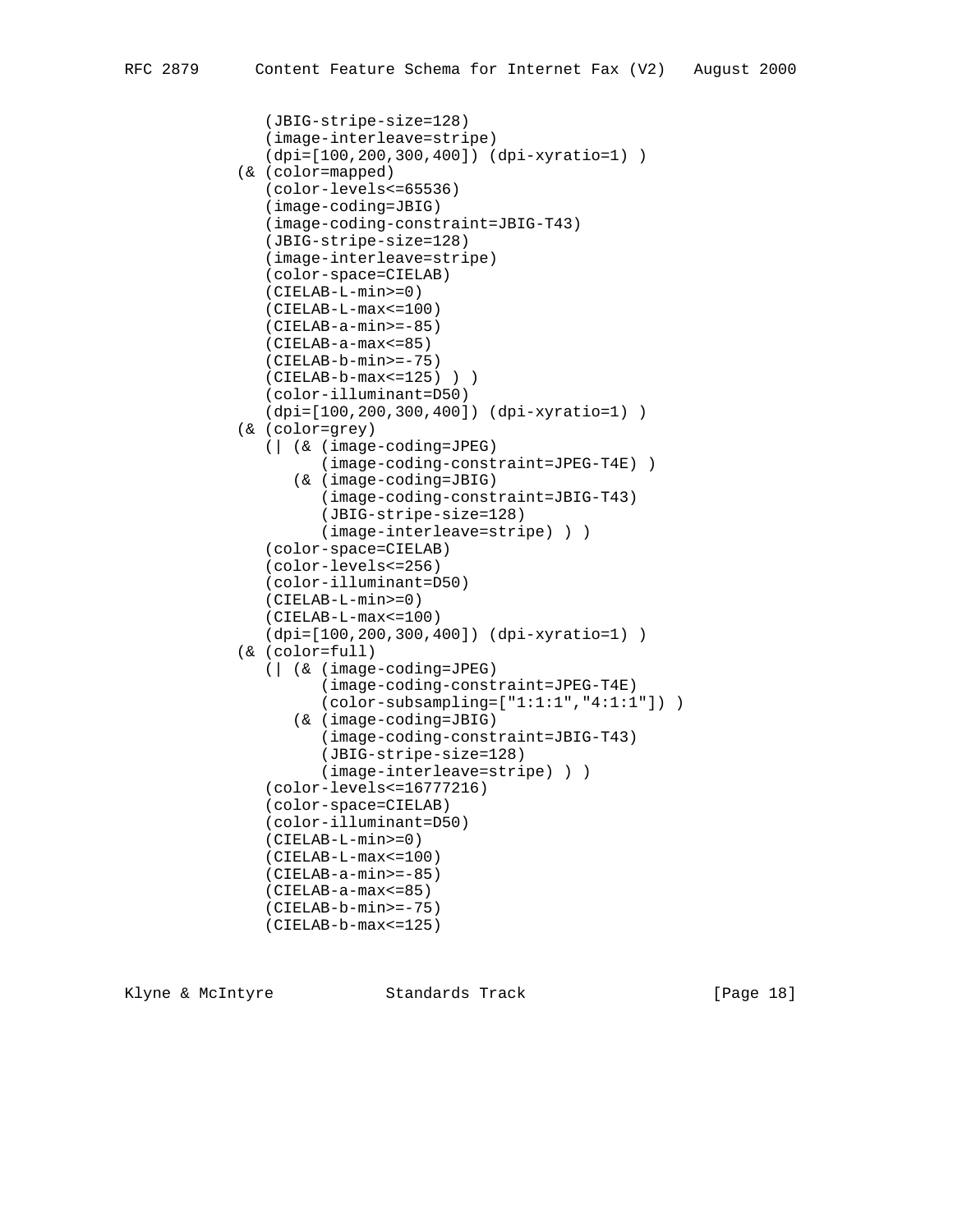```
 (dpi=[100,200,300,400]) (dpi-xyratio=1) ) )
 (size-x<=2550/254)
 (Paper-size=[Letter,A4,B4])
 (ua-media=stationery) )
```
#### 4.7 Sender and receiver feature matching

 This example considers sending a document to an enhanced black-and white fax system with the following receiver capabilities:

```
 (& (| (& (dpi=200) (dpi-xyatio=200/100) )
       (& (dpi=200) (dpi-xyratio=1) )
       (& (dpi=300) (dpi-xyratio=1) )
       (& (dpi=400) (dpi-xyratio=1) ) )
    (color=Binary)
    (| (& (paper-size=A4) (ua-media=[stationery,transparency]) )
       (& (paper-size=B4) (ua-media=continuous) ) )
    (image-coding=[MH,MR,JBIG]) )
```
 Turning to the document itself, assume it is available to the sender in three possible formats, A4 high resolution, B4 low resolution and A4 high resolution color, described by:

- (& (dpi=300) (dpi-xyratio=1) (color=Binary) (paper-size=A4) (image-coding=[MMR,JBIG]) )
- (& (dpi=200) (dpi-xyratio=200/100) (color=Binary) (paper-size=B4) (image-coding=[MH,MR]) )
- (& (dpi=300) (dpi-xyratio=1) (color=Mapped) (color-levels<=256) (paper-size=A4) (image-coding=JPEG) )

 These three image formats can be combined into a composite capability statement by a logical-OR operation (to describe format-1 OR format-2 OR format-3):

```
 (| (& (dpi=300) (dpi-xyratio=1)
       (color=Binary)
       (paper-size=A4)
       (image-coding=[MMR,JBIG]) )
    (& (dpi=200) (dpi-xyratio=200/100)
       (color=Binary)
```

| [Page 19]<br>Klyne & McIntyre<br>Standards Track |  |  |
|--------------------------------------------------|--|--|
|--------------------------------------------------|--|--|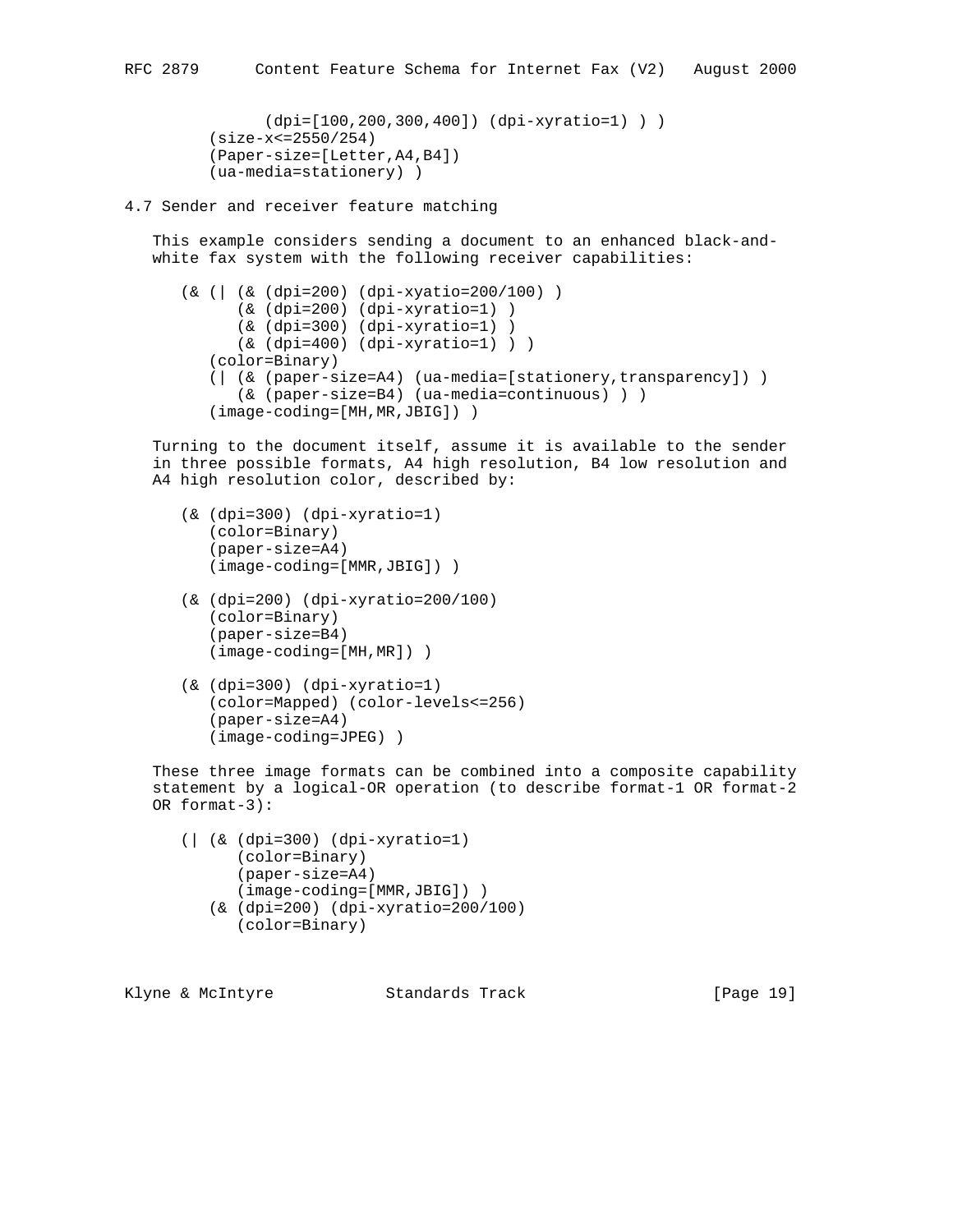```
 (paper-size=B4)
    (image-coding=[MH,MR]) )
 (& (dpi=300) (dpi-xyratio=1)
    (color=Mapped) (color-levels=42)
    (paper-size=A4)
    (image-coding=JPEG) ) )
```
 This could be simplified, but there is little gain in doing so at this point.

 The composite document description can be matched with the receiver capability description, according to the rules in [2], to yield the result:

```
 (| (& (dpi=300) (dpi-xyratio=1)
       (color=Binary)
       (paper-size=A4)
       (ua-media=[stationery,transparency])
       (image-coding=JBIG) )
    (& (dpi=200) (dpi-xyratio=200/100)
       (color=Binary)
       (paper-size=B4)
       (ua-media=continuous)
       (image-coding=[MH,MR]) ) )
```
Points to note about the feature matching process:

- o The color document option is eliminated because the receiver cannot handle either color (indicated by '(color=Mapped)') or JPEG coding (indicated by '(image-coding=JPEG)').
- o The high resolution version of the document with '(dpi=300)' must be send using '(image-coding=JBIG)' because this is the only available coding of the image data that the receiver can use for high resolution documents. (The available 300dpi document codings here are MMR and JBIG, and the receiver capabilities are MH, MR and JBIG.)
- o The low-resolution version of the document can be sent with either MH or MR coding as the receiver can deal with either of these for low resolution documents.
- o The high resolution variant of the document is available only for A4, so that is the paper-size used in that case. Similarly the low resolution version is sent for B4 paper.
- o Even though the sender may not understand the 'ua-media' feature tag, and does not mention it, the matching rules preserve the

Klyne & McIntyre  $\sim$  Standards Track [Page 20]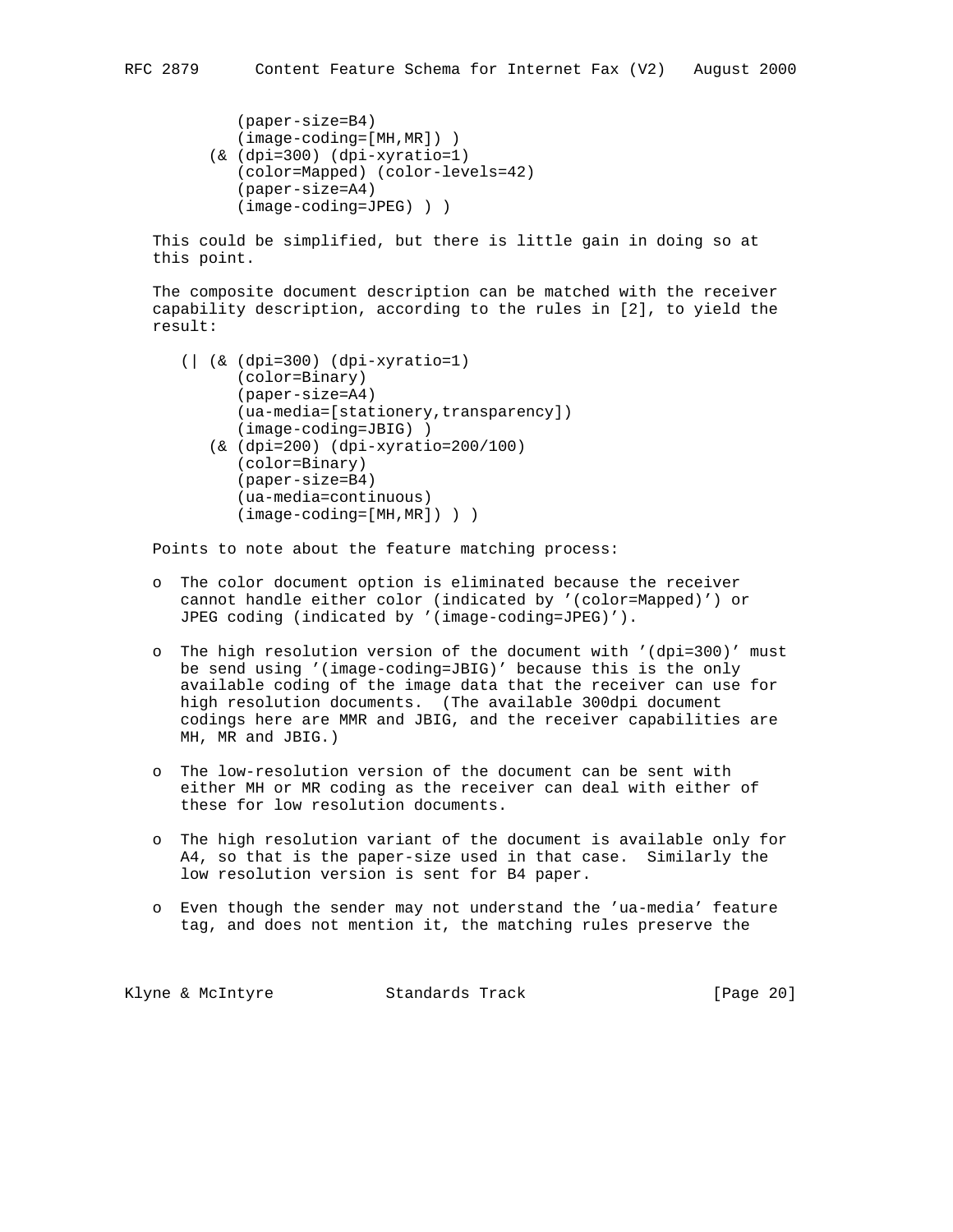constraint that the B4 document is rendered with '(ua-media=continuous)', and the A4 document may be rendered with '(ua-media=[stationery,transparency])'.

 Finally, note that when matching an MRC document description, the description of each component sub-image must match the capabilities of the intended receiver.

5. IANA Considerations

 Appendix A of this document repeats the descriptions of feature tags introduced by RFC 2531 [22], with some small revisions. These have been registered in the "IETF tree", according to the procedure described in section 3.1.1 of "Media Feature Tag Registration Procedure" [1] (i.e. these feature tags are subject to the "IETF Consensus" policies described in RFC 2434 [21]).

 Appendix section A.5 introduces one new feature tag (color illuminant) to be registered according to the same procedure. An ASN.1 identifier should be assigned for this new tag and replaced in the body of the registration.

6. Security Considerations

 The points raised below are in addition to the general security considerations for extended Internet fax [5], and others discussed in [2,8,11,12,13]

6.1 Capability descriptions and mechanisms

 Negotiation mechanisms reveal information about one party to other parties. This may raise privacy concerns, and may allow a malicious party to make better guesses about the presence of specific security holes.

 Most of these concerns pertain to capability information getting into the hands of someone who may abuse it. This document specifies capabilities that help a sender to determine what image characteristics can be processed by the recipient, not mechanisms for their publication. Implementers and users should take care that the mechanisms employed ensure that capabilities are revealed only to appropriate persons, systems and agents.

- 6.2 Specific threats
	- 1. Unsolicited bulk mail: if it is known that a recipient can process certain types of images, they may be targeted by bulk mailers that want to send such images.

Klyne & McIntyre Standards Track [Page 21]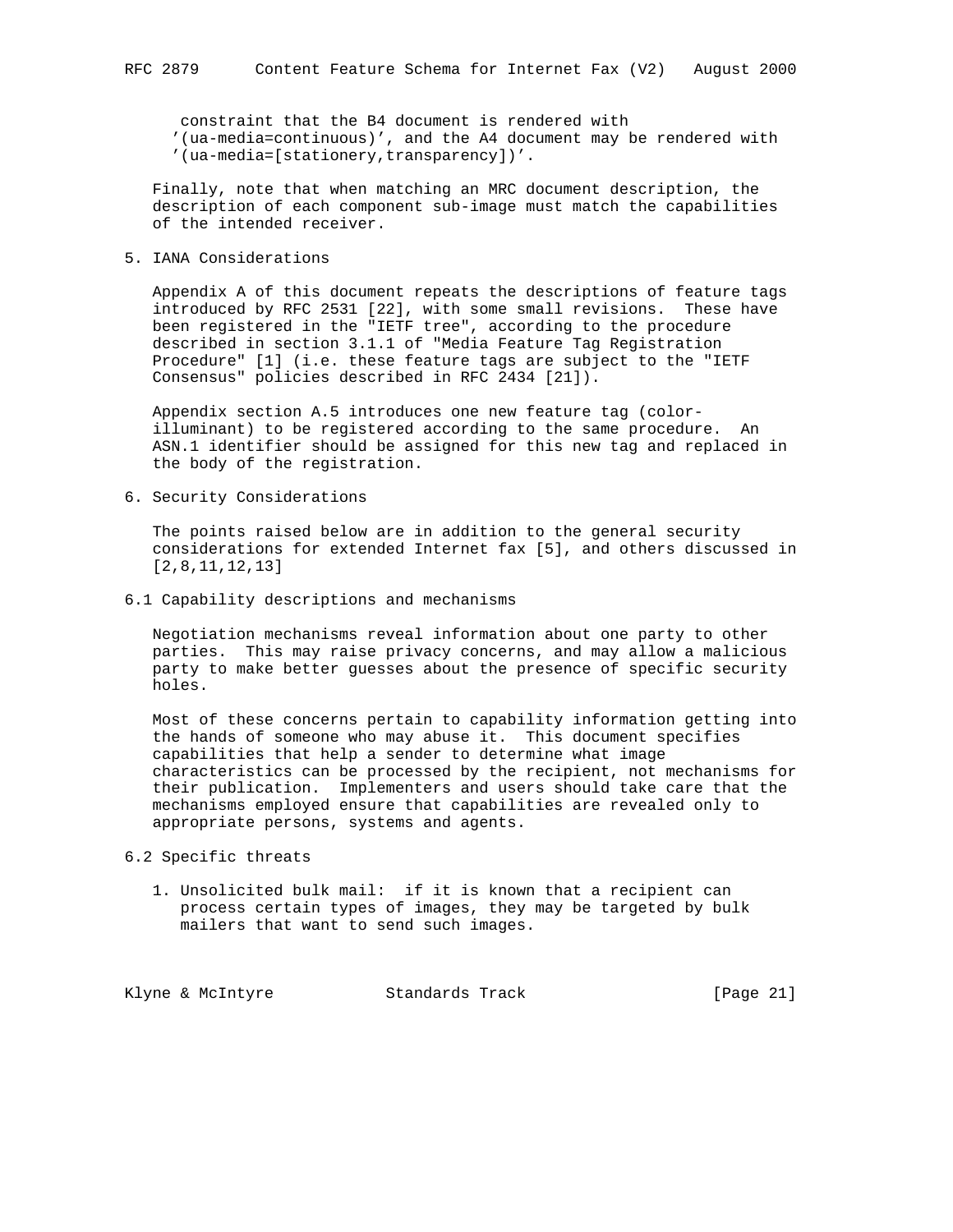#### 7. Acknowledgements

 The authors gratefully acknowledge the contributions of the following persons who commented on earlier versions of this memo: James Rafferty, Dan Wing, Robert Buckley, Mr Ryuji Iwazaki. The following contributed ideas upon which some of the features described here have been based: Larry Masinter, Al Gilman, Koen Holtman.

# 8. References

- [1] Holtman, K., Mutz, A. and T. Hardie, "Media Feature Tag Registration Procedure", RFC 2506, March 1999.
- [2] Klyne, G., "A syntax for describing media feature sets", RFC 2533, March 1999.
- [3] Masinter, L., Holtman, K., Mutz, A. and D. Wing, "Media Features for Display, Print, and Fax", RFC 2534, March 1999.
- [4] McIntyre, L. and G. Klyne, "Internet Fax T.30 Feature Mapping", RFC 2880, July 2000.
- [5] Masinter, L. and D. Wing, RFC 2532, "Extended Facsimile Using Internet Mail", RFC 2532, March 1999.
- [6] "Procedures for document facsimile transmission in the general switched telephone network", ITU-T Recommendation T.30 (1999), International Telecommunications Union, March 1999
- [7] McIntyre, L., Buckley, R., Venable, D., Zilles, S., Parsons, G. and J. Rafferty, "File format for Internet fax", RFC 2301, March 1998.
- [8] Toyoda, K., Ohno, H., Murai, J. and D. Wing, "A Simple Mode of Facsimile Using Internet Mail", RFC 2305, March 1998.
- [9] "Continuous-tone color representation method for facsimile" ITU-T Recommendation T.42 (1996) International Telecommunications Union (Covers custom illuminant, gamut)
- [10] "Colour and gray-scale image representation using lossless coding scheme for facsimile" ITU-T Recommendation T.43 (1997) International Telecommunications Union. (Covers JBIG for colour/grey images)
- [12] Klyne, G., "Protocol-independent Content Negotiation Framework", RFC 2703, September 1999.

Klyne & McIntyre  $\sim$  Standards Track [Page 22]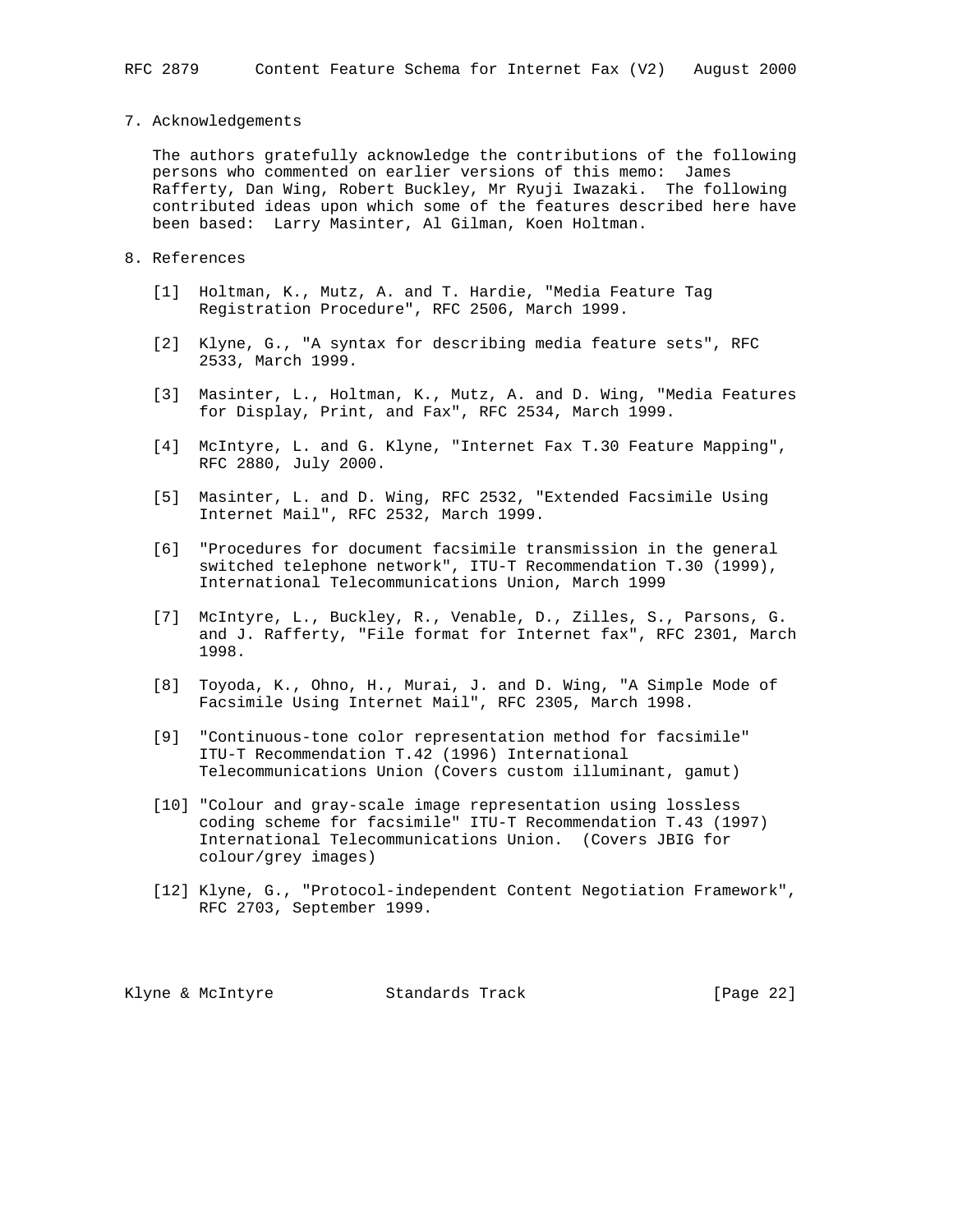- [13] "Standardization of Group 3 facsimile terminals for document transmission", ITU-T Recommendation T.4 (1999), International Telecommunications Union, (Covers basic fax coding formats: MH, MR)
- [14] "Facsimile coding schemes and coding control functions for Group 4 facsimile apparatus", ITU Recommendation T.6, International Telecommunications Union, (Commonly referred to as the MMR standard; covers extended 2-D fax coding format).
- [15] "Mixed Raster Content (MRC)", ITU-T Recommendation T.44, International Telecommunications Union.
- [16] "Information technology Digital compression and coding of continuous-tone still image - Requirements and guidelines" ITU-T Recommendation T.81 (1992) | ISO/IEC 10918-1:1993 International Telecommunications Union, (Commonly referred to as JPEG standard)
	- [17] "Information technology Coded representation of picture and audio information - Progressive bi-level image compression" ITU-T Recommendation T.82 (1993) | ISO/IEC 11544:1993 International Telecommunications Union (Commonly referred to as JBIG1 standard)
	- [18] "Application profile for Recommendation T.82 Progressive bi level image compression (JBIG1 coding scheme for facsimile apparatus)", ITU-T Recommendation T.85 (1995),International Telecommunications Union, (Covers bi-level JBIG).
	- [19] "Colorimeter, 2nd ed.", CIE Publication No. 15.2, 1986. (Defines CIELAB color space; use with fax is further constrained by T.42 [9].)
	- [20] Tag Image File Format, Revision 6.0 Adobe Developers Association <ftp://ftp.adobe.com/pub/adobe/devrelations/devtechnotes/pdffiles /tiff6.pdf> June 1992
	- [21] Narten, T. and H. Alvestrand, "Guidelines for Writing an IANA Considerations Section in RFCs", BCP 26, RFC 2434, October 1998.
	- [22] Klyne, G. and L. McIntyre, "Content feature schema for Internet fax", RFC 2531, March 1999.

Klyne & McIntyre Standards Track [Page 23]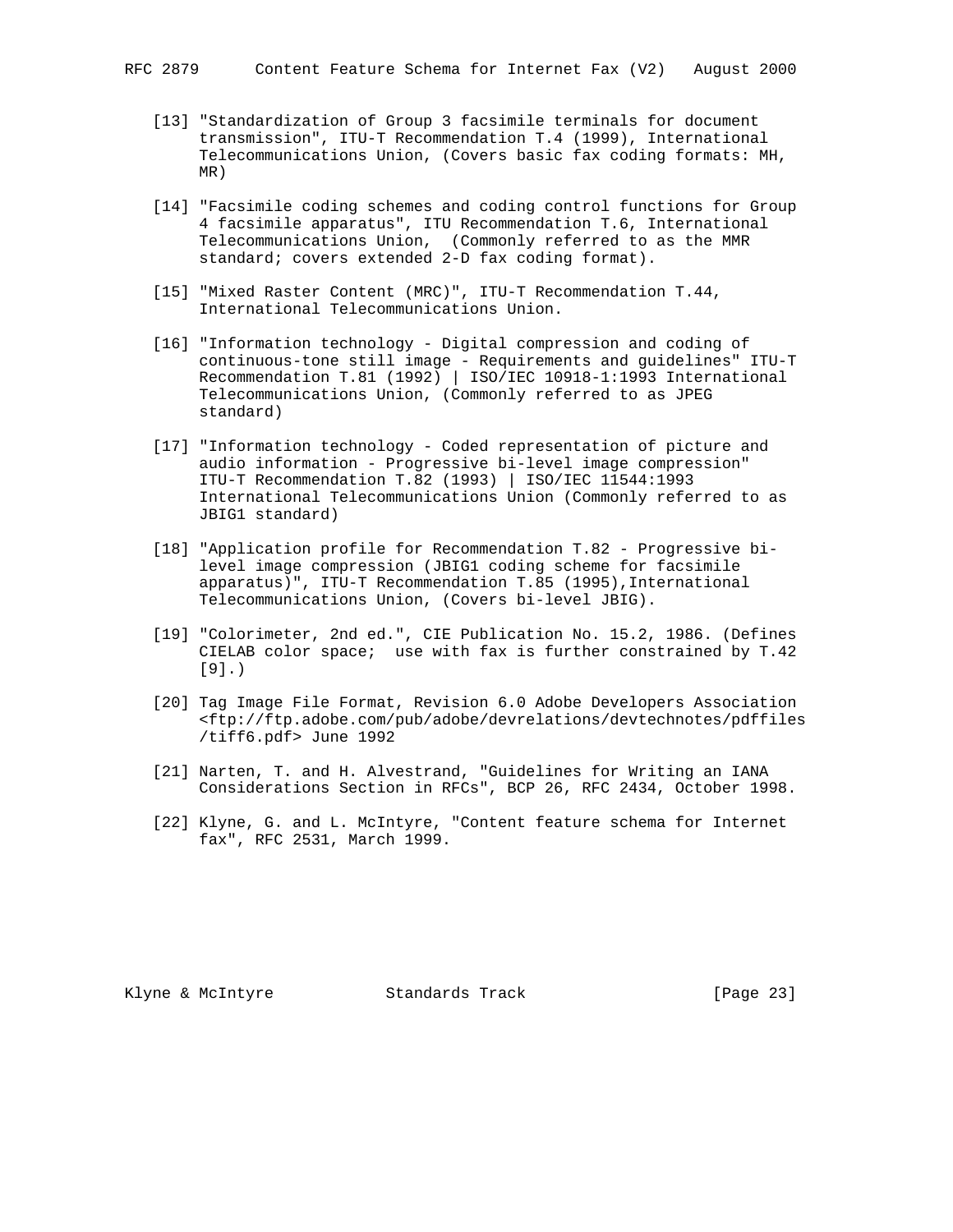9. Authors' Addresses

 Graham Klyne Content Technologies Ltd. 1220 Parkview, Arlington Business Park Theale Reading, RG7 4SA United Kingdom.

 Phone: +44 118 930 1300 Fax: +44 118 930 1301 EMail: GK@ACM.ORG

 Lloyd McIntyre Xerox Corporation Mailstop PAHV-121 3400 Hillview Ave. Palo Alto, CA 94304 USA

 Phone: +1-650-813-6762 Fax: +1-650-845-2340 EMail: Lloyd.McIntyre@pahv.xerox.com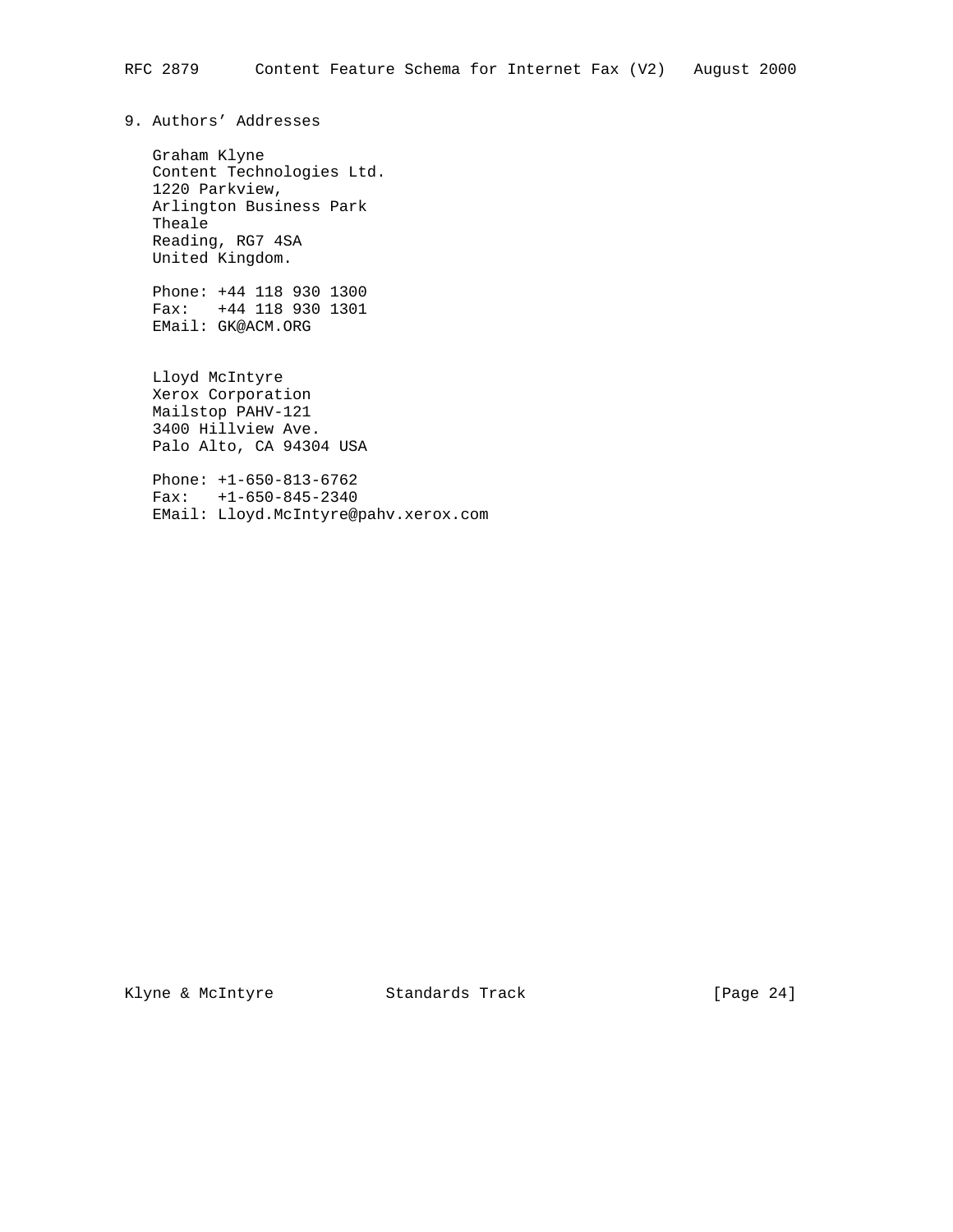Appendix A: Feature registrations

A.1 Image size

- Media Feature tag name(s):

 size-x size-y

- ASN.1 identifiers associated with these feature tags:

 size-x: 1.3.6.1.8.1.7 size-y: 1.3.6.1.8.1.8

- Summary of the media features indicated:

 These feature tags indicate the size of a displayed, printed or otherwise rendered document image; they indicate horizontal (size-x) and vertical (size-y) dimensions.

 The unit of measure is inches (to be consistent with the measure of resolution defined by the feature tag 'dpi').

 Where the actual size is available in millimetres, a conversion factor of 10/254 may be applied to yield an exact inch-based value.

- Values appropriate for use with these feature tags:

Rational (>0)

 - The feature tag is intended primarily for use in the following applications, protocols, services, or negotiation mechanisms:

 Print and display applications where different media choices will be made depending on the size of the recipient device.

- Examples of typical use:

 This example describes the maximum scanned image width and height for Group 3 fax: 215x297 mm (8.46x11.69 inches):

 (size-x<=2150/254) (size-y<=2970/254)

Klyne & McIntyre  $\sim$  Standards Track [Page 25]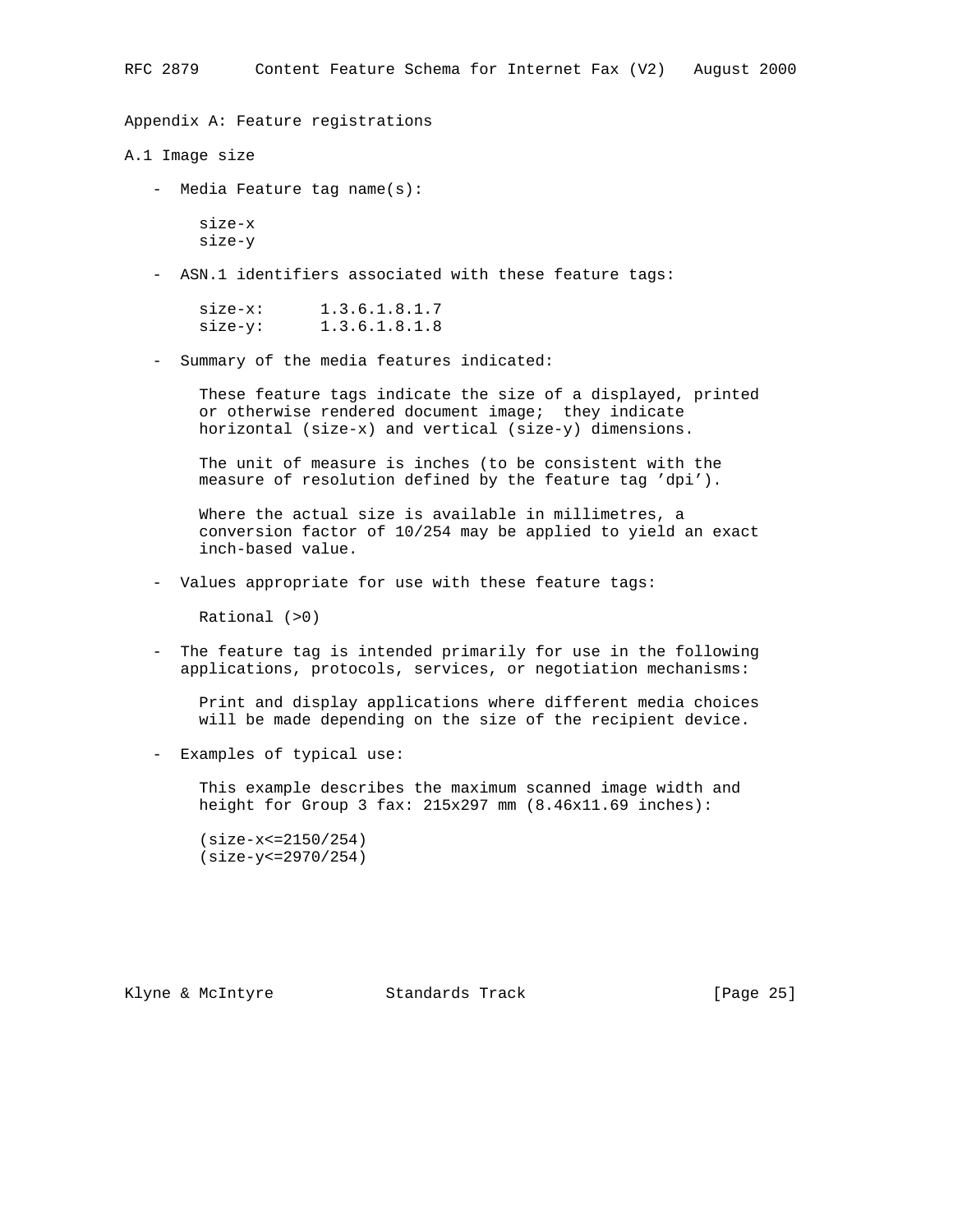- Related standards or documents:

 The memo "Media Features for Display, Print, and Fax" [3] describes features (pix-x, pix-y) for measuring document size in pixels.

 Fax applications should declare physical dimensions using the features defined here.

 - Considerations particular to use in individual applications, protocols, services, or negotiation mechanisms:

 Where no physical size is known or available, but a pixel size is known, a notional size should be declared based upon known pixel dimensions and a notional resolution of (say) 100dpi

For example, to describe a 640x480 pixel display:

(& (size-x<=640/100) (size-y<=480/100) (dpi=100) )

 The notional 100dpi resolution is used as it represents a fairly typical resolution for a pixel-limited display. Reducing the rational numbers to canonical form gives the following equivalent expression:

(& (size-x<=32/5) (size-y<=24/5) (dpi=100) )

- Interoperability considerations:

 For interoperability with other (non-fax) applications that use only pixel-based measurements, pixel dimensions (pix-x, pix-y) may be declared in addition to physical measurements.

- Related feature tags:

| pix-x       | $\lceil 3 \rceil$ |
|-------------|-------------------|
| pix-y       | $\lceil 3 \rceil$ |
| dpi         | $\lceil 3 \rceil$ |
| dpi-xyratio | [this document]   |

- Intended usage:

Common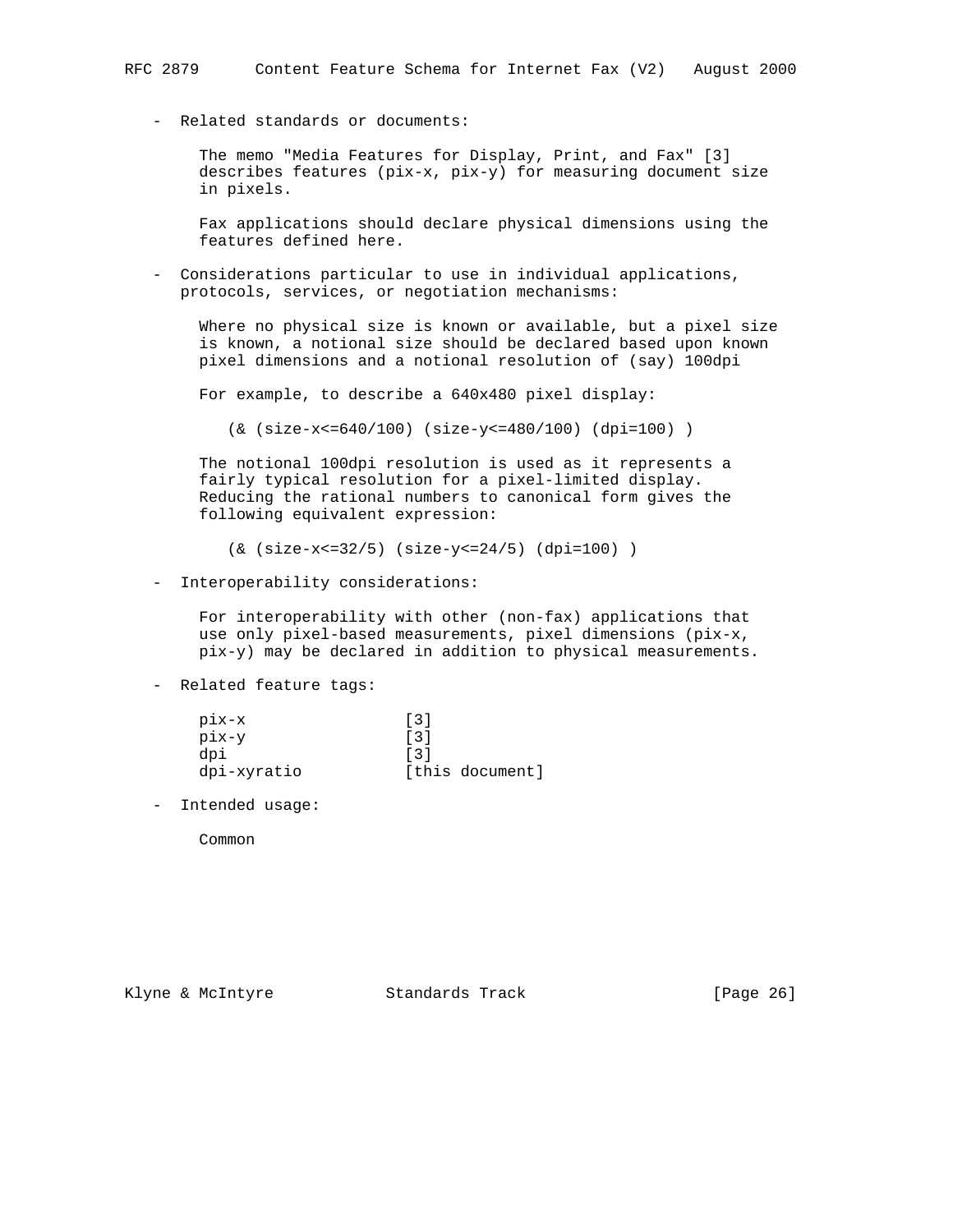- Author/Change controller:

IETF

- A.2 Resolution aspect ratio
	- Media Feature tag name(s):

dpi-xyratio

- ASN.1 identifier associated with this feature tag:

1.3.6.1.8.1.9

- Summary of the media features indicated:

 This feature is used to indicate differential horizontal and vertical resolution capability. In the absence of this feature, horizontal and vertical resolutions are presumed to be the same.

 When this feature tag is specified, any declared resolution (dpi) is presumed to apply to the horizontal axis, and the vertical resolution is obtained by dividing that declared resolution by the resolution ratio.

 The value of this feature is a pure number, since it represents the ratio of two resolution values.

- Values appropriate for use with this feature tag:

Rational (>0)

 - The feature tag is intended primarily for use in the following applications, protocols, services, or negotiation mechanisms:

 Internet fax, and other print or display applications that must handle differential horizontal and vertical resolution values.

- Examples of typical use:

 The following example describes a fax resolution of 204 dpi horizontally by 391 dpi vertically:

(& (dpi=204) (dpi-xyratio=204/391) )

Klyne & McIntyre  $\sim$  Standards Track [Page 27]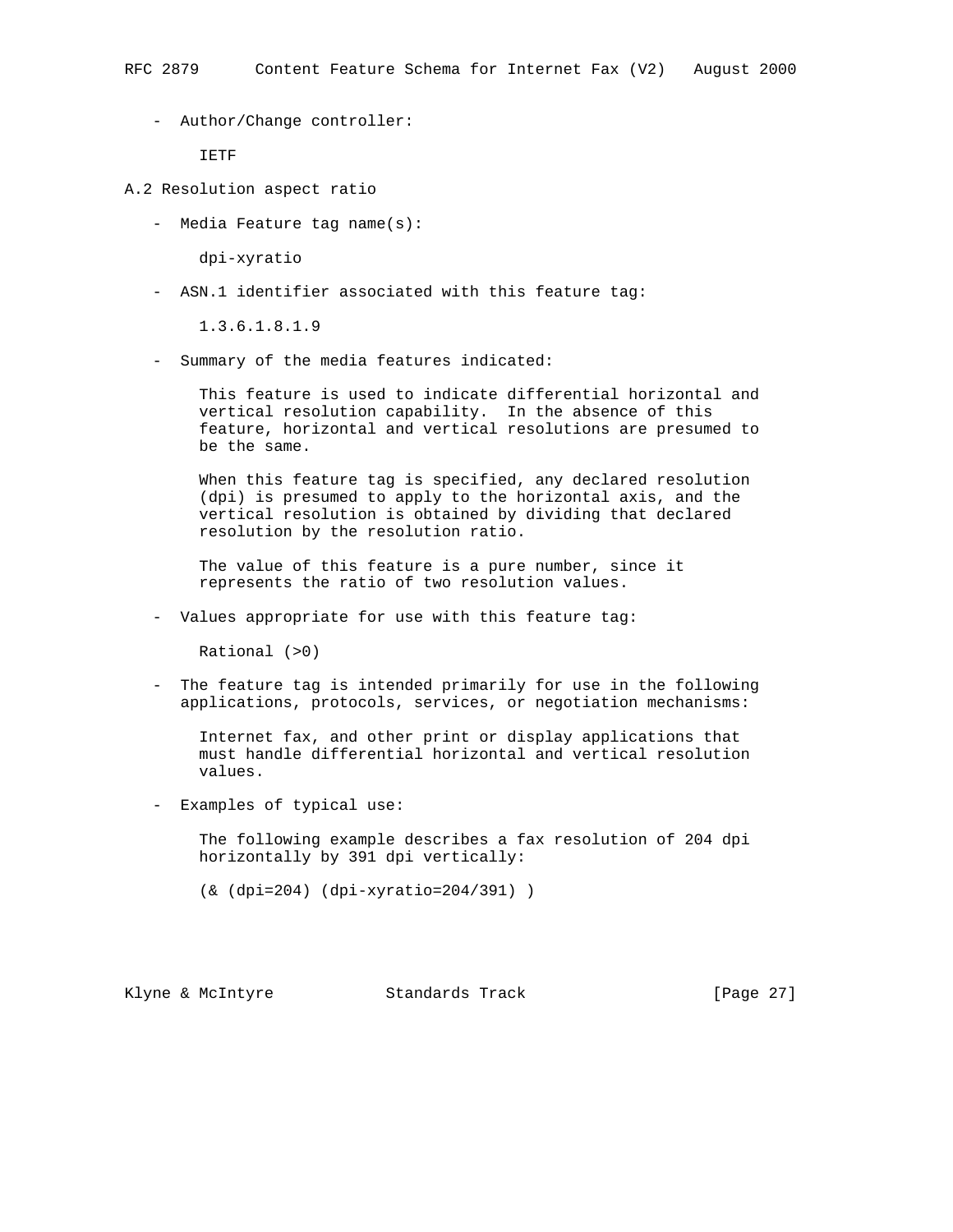- Related standards or documents:

 The memo "Media Features for Display, Print, and Fax" [3] describes a feature (dpi) for measuring document resolution.

- Interoperability considerations:

 When interoperating with an application that does not recognize the differential resolution feature, resolution matching may be performed on the basis of the horizontal resolution only, so aspect ratio information may be lost.

- Related feature tags:

| dpi      | $\lceil 3 \rceil$ |
|----------|-------------------|
| $size-x$ | [this document]   |
| size-v   | [this document]   |

- Intended usage:

Internet fax

- Author/Change controller:

IETF

# A.3 Color levels

- Media Feature tag name(s):

color-levels

- ASN.1 identifier associated with this feature tag:

1.3.6.1.8.1.10

- Summary of the media features indicated:

 This feature tag is used to indicate a number of different image data pixel color values.

 When mapped (palletized) color is used, this is generally different from the number of different colors that can be represented through the color mapping function.

 This feature tag is used in conjunction with a 'color' feature having a value other than 'Binary'.

Klyne & McIntyre  $\sim$  Standards Track [Page 28]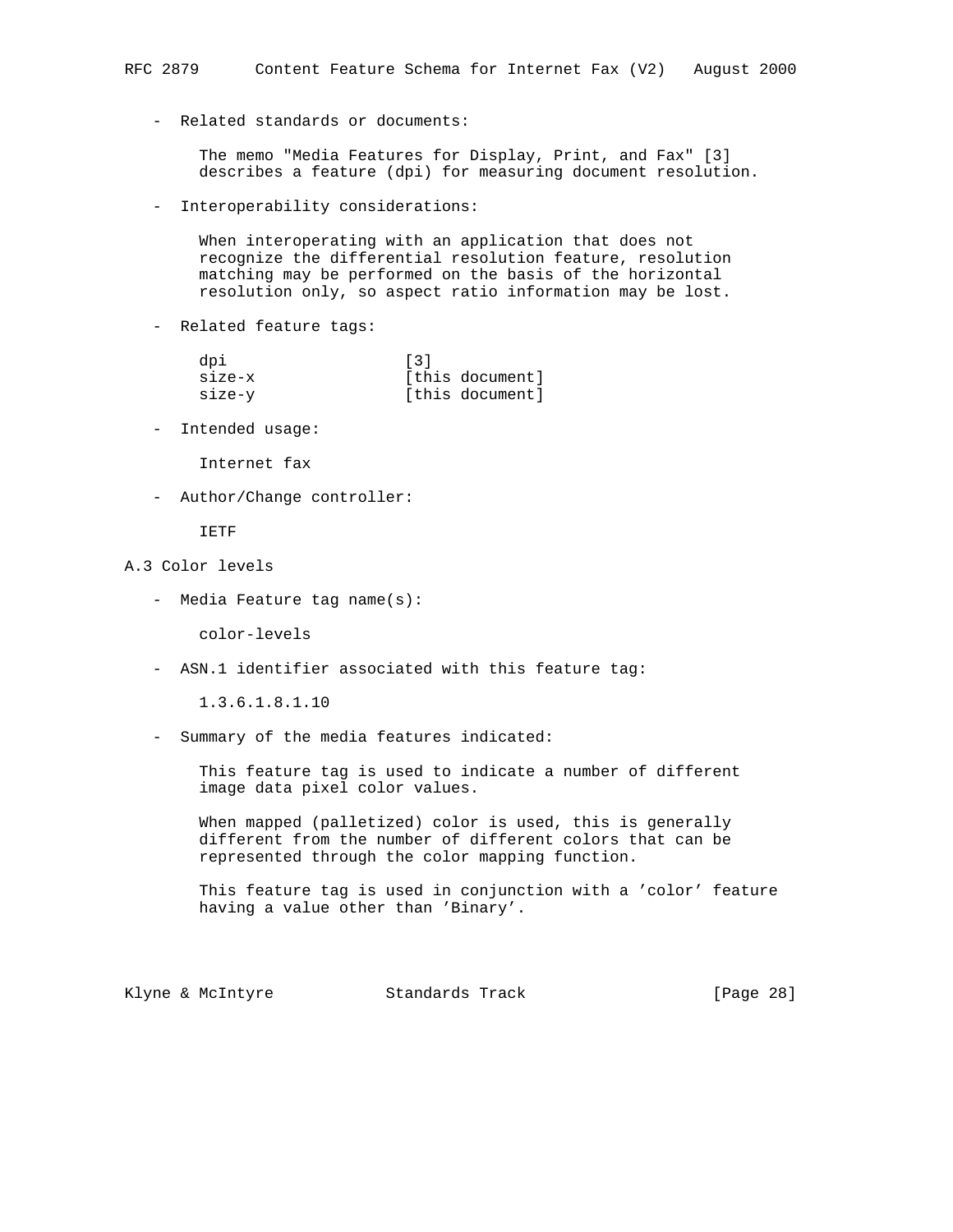- Values appropriate for use with this feature tag:

Integer (>=2)

 - The feature tag is intended primarily for use in the following applications, protocols, services, or negotiation mechanisms:

 Color image printing or display applications where the data resource used may depend upon color handling capabilities of the recipient.

- Examples of typical use:

```
 To describe recipient capabilities:
 (& (color=limited) (color-levels<=6) )
 (& (color=grey) (color-levels<=64) )
 (& (color=mapped) (color-levels<=240) )
 (& (color=full) (color-levels<=16777216) )
 To describe capabilities used by a document:
 (& (color=limited) (color-levels=4) )
 (& (color=grey) (color-levels=48) )
 (& (color=mapped) (color-levels=100) )
 (& (color=full) (color-levels=32768) )
```
- Related standards or documents:

 The memo "Media Features for Display, Print, and Fax" [3] describes a feature (color) for indicating basic color capabilities.

- Interoperability considerations:

 The actual number of color values used by a document does not, in general, exactly match the number that can be handled by a recipient. To achieve a feature match, at least one must be declared as an inequality (i.e. not both as equalities).

 It is recommended that a recipient declares the number of color values that it can handle as an inequality (<=), and a data resource declares the number of colors that it uses with an equality, as shown in the examples above.

Klyne & McIntyre  $\sim$  Standards Track [Page 29]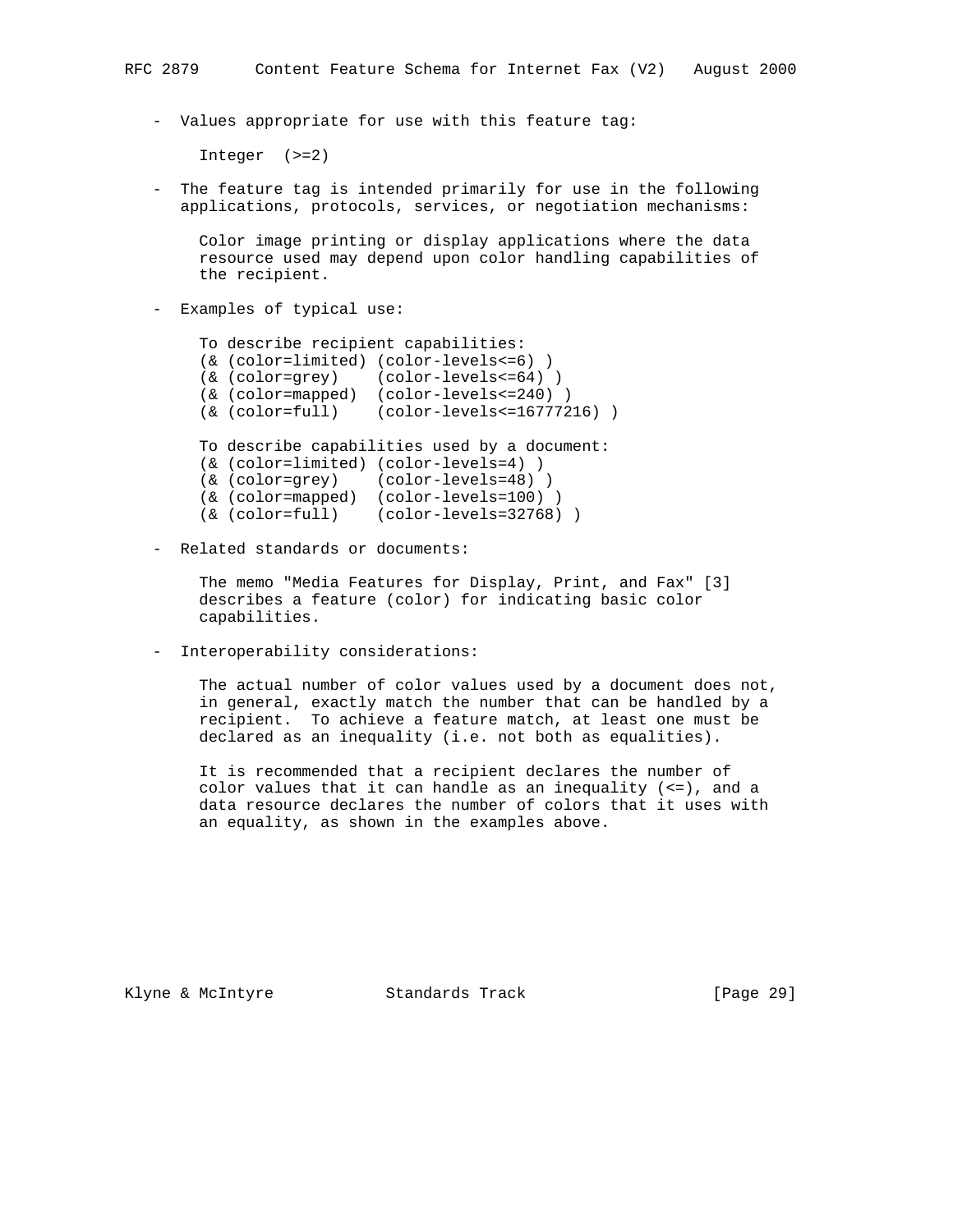- Security considerations:
	- Privacy concerns, related to exposure of personal information: Where feature matching is used to select content applicable to the physical abilities of a user, unusual values for this feature tag might give an indication of a user's restricted abilities.
- Related feature tags:
- color [3] color-space [this document]
	- Intended usage:

 Internet fax Color image scanning/rendering applications

- Author/Change controller:

IETF

- A.4 Color space
	- Media Feature tag name(s):

color-space

- ASN.1 identifier associated with this feature tag:

1.3.6.1.8.1.11

- Summary of the media features indicated:

This feature indicates a color space.

A color space value provides two types of information:

- o the color model used to represent a color value, including the number of color components
- o a mapping between color values and their physical realizations

 Device color space values are defined for applications where the general color representation used is significant, but exact color rendering is left to the device used. Device color spaces defined here have values of the form 'Device xxx'.

Klyne & McIntyre  $\sim$  Standards Track [Page 30]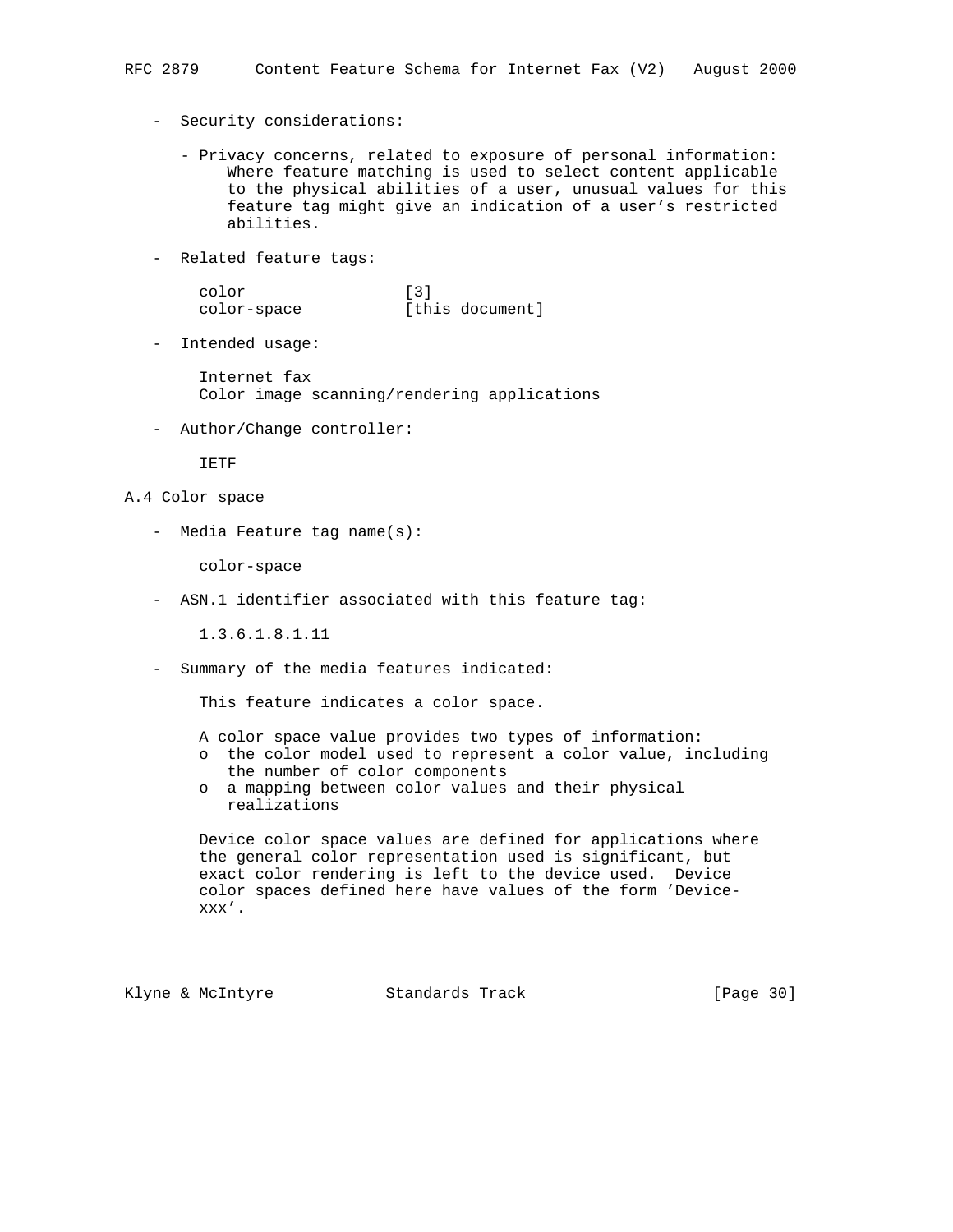Calibrated color space values are provided for use with a rendering system that is calibrated with respect to some indicated definition, and capable of processing device independent color information accordingly.

- Values appropriate for use with this feature tag:

Token

 Device color Device-RGB (device dependent RGB) spaces: Device-CMY (device dependent CMY) Device-CMYK (device dependent CMYK)

 Calibrated color CIELAB (per T.42 [9]) space:

(may be extended by further registrations)

 'Color-space=CIELAB' indicates the CIE L\*a\*b\* colour space, using CIED50 illuminant and its perfectly diffuse reflecting white point (per T.42 [9]).

 - The feature tag is intended primarily for use in the following applications, protocols, services, or negotiation mechanisms:

 Color image printing and display applications where the data resource used may depend upon color handling capabilities of the recipient.

 Scanning applications where the data transferred may depend upon the image generation capabilities of the originator.

- Examples of typical use:

To describe rendering or scanning capabilities:

(color-space=[Device-RGB,CIELAB])

 To describe capabilities assumed by a document for which approximate color reproduction is required:

(color-space=Device-RGB)

 To describe capabilities assumed by a document for which exact color reproduction is required:

(color-space=CIELAB)

Klyne & McIntyre  $\sim$  Standards Track [Page 31]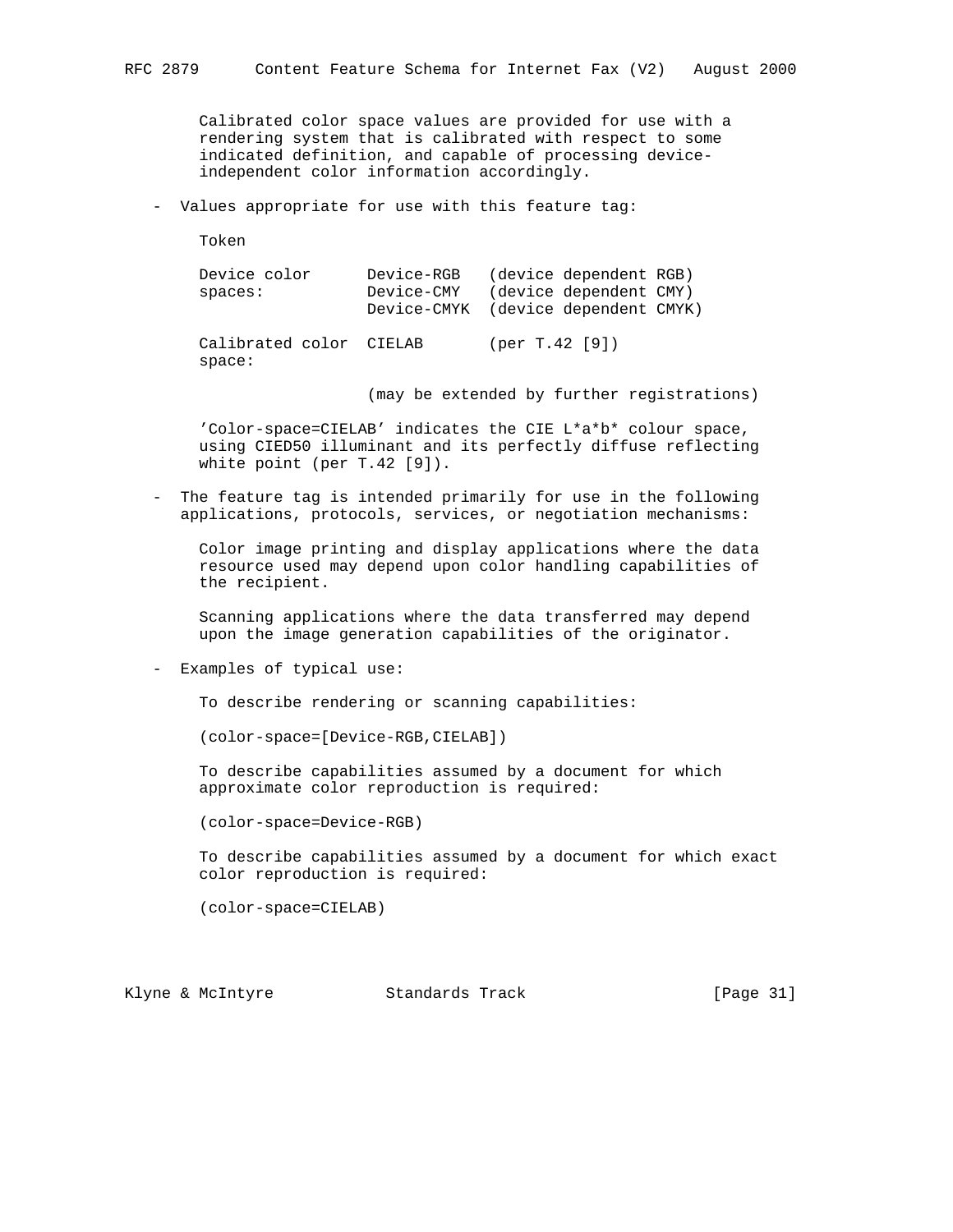- Related standards or documents:

CIELAB color space is defined in [19]

CIELAB use for fax is described in ITU T.42 [9]

- Interoperability considerations:

 A color-handling receiver should indicate any appropriate device color space capability, in addition to any calibrated color spaces that it may support.

 Calibrated color spaces are intended to be used when precise color matching is required; otherwise, if applicable, a device color space (color-space=Device-xxx) should be indicated.

 Documents for which exact color matching is not important should indicate a device color space capability, if applicable.

 These principles allow sender/receiver feature matching to be achieved when exact color matching is not required.

- Security considerations:
	- Privacy concerns, related to exposure of personal information: Where feature matching is used to select content applicable to the physical abilities of a user, unusual values for this feature tag might give an indication of a user's restricted abilities.
	- Denial of service concerns related to consequences of specifying incorrect values: Failure to indicate a generic color space capability for a device may lead to failure to match color space for an application or document that does not require an exact color match.
- Related feature tags:

color [3]

- Related media types or data formats:

TIFF-FX [7]

Klyne & McIntyre  $\sim$  Standards Track [Page 32]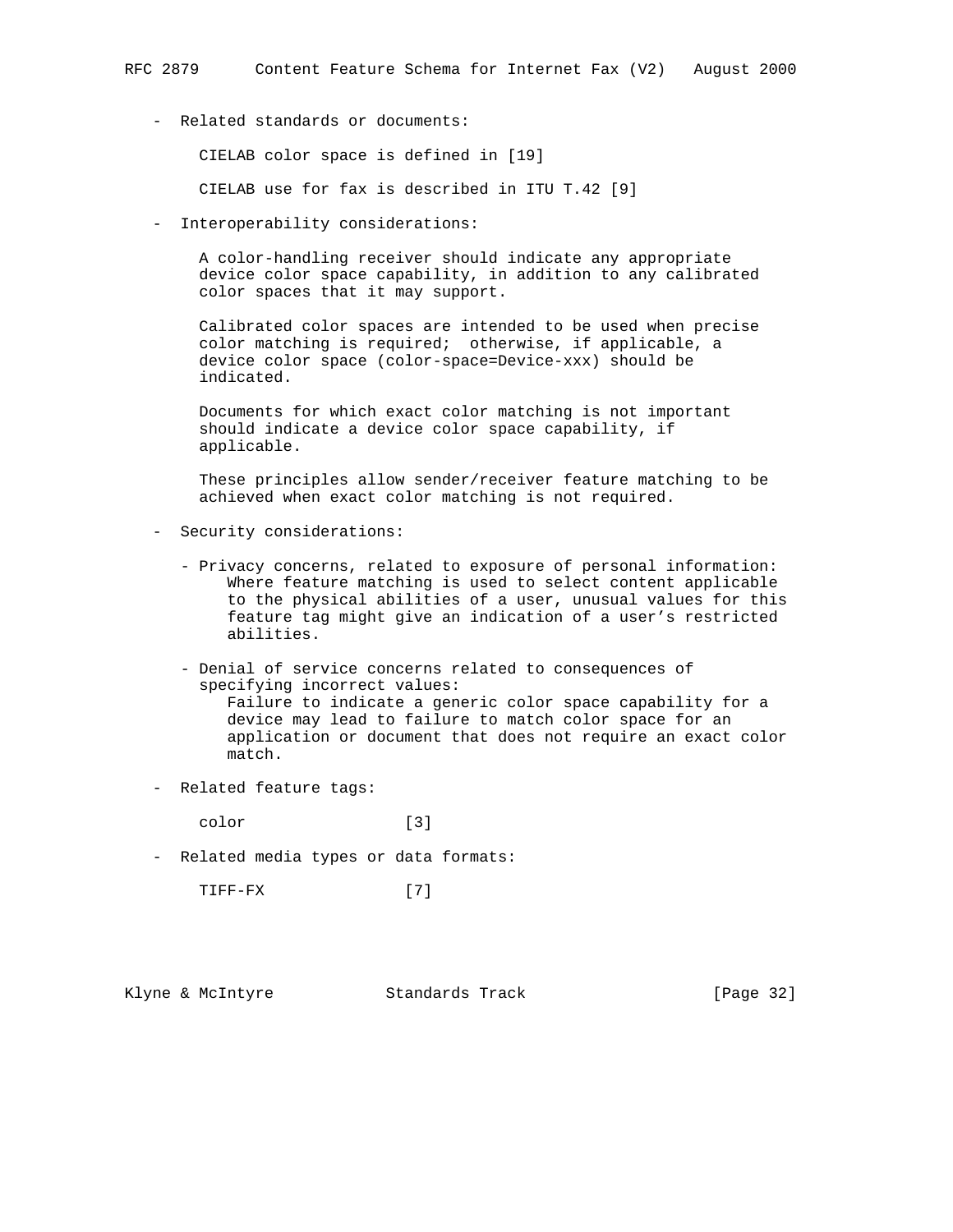- Intended usage:
	- Internet fax Color image scanning/rendering applications
- Author/Change controller:

IETF

# A.5 CIELAB color illuminant

- Media Feature tag name(s):

color-illuminant

- ASN.1 identifier associated with this feature tag:

1.3.6.1.8.1.29

- Summary of the media features indicated:

 This feature indicates a color illuminant. This has the effect of modifying the color space calibration to reflect the use of different sources of illumination.

 A color-illuminant value would normally be used only with a calibrated color space.

- Values appropriate for use with this feature tag:

Token

# CIELAB illuminant D50 values: D65 D75 SA SC  $F<sub>2</sub>$  F7 **F11**

 Defined by color CTnnnn where 'nnnn' is a decimal temperature: representation of the illuminant color temperature in Kelvins.

(may be extended by further registrations)

Klyne & McIntyre Standards Track [Page 33]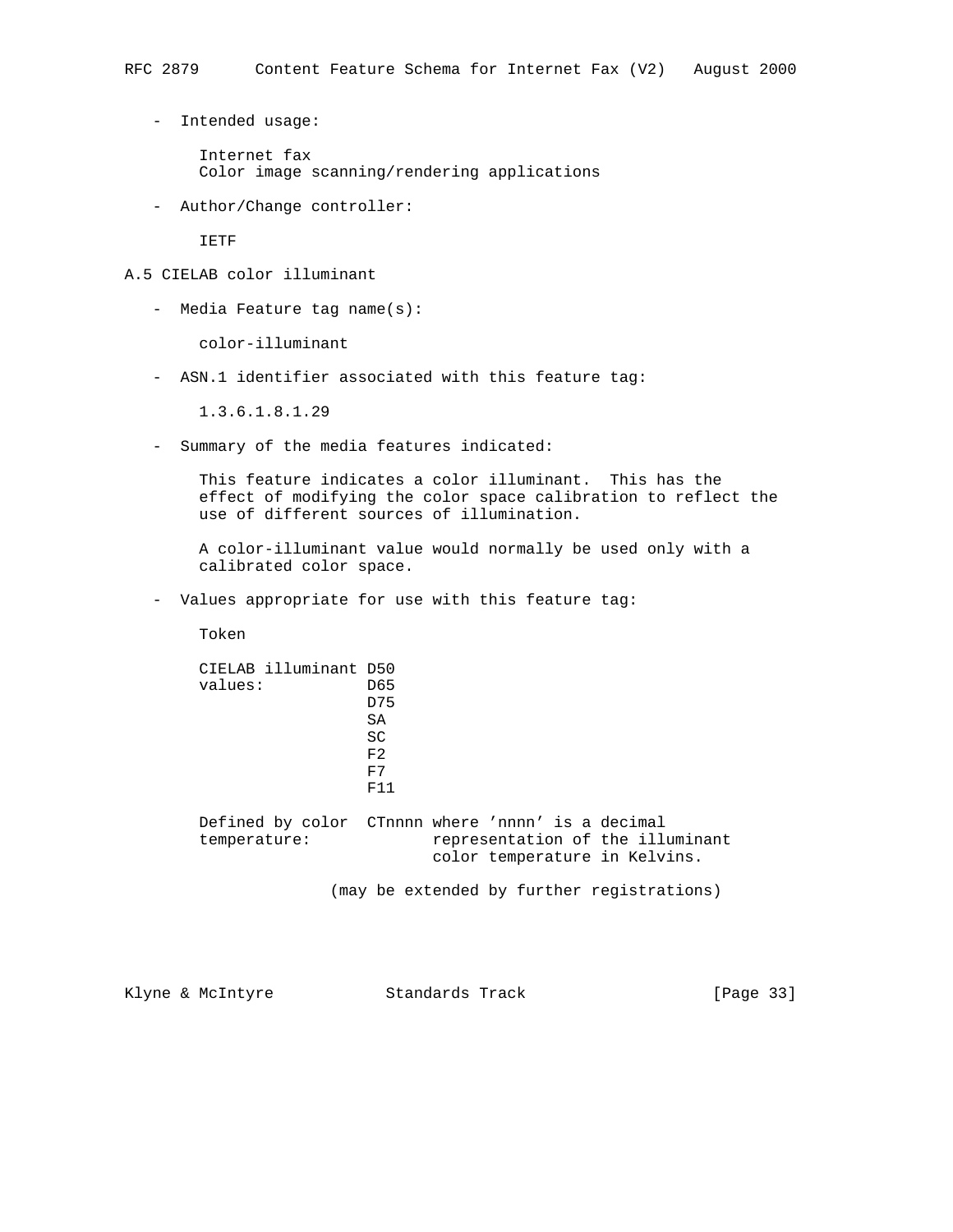NOTE: The default color illuminant for Group 3 fax is D50.

 - The feature tag is intended primarily for use in the following applications, protocols, services, or negotiation mechanisms:

 Color image printing and display applications where the data resource used may depend upon detailed color handling capabilities of the recipient.

 Scanning applications where the data transferred may depend upon the image generation capabilities of the originator.

- Examples of typical use:

 To describe rendering or scanning capabilities, or to describe capabilities assumed by a document for which exact color handling capabilities are required:

(& (color-space=CIELAB) (color-illuminant=D50) )

- Related standards or documents:

 CIELAB color illuminant representations are described in ITU T.4 [13], Annex E.6.7.

- Interoperability considerations:

 A color-handling receiver that supports a calibrated color space should indicate any constraint on the illuminants it can handle.

 In the absence of a color-illuminant constraint, a receiver is presumed to accept and deal with any specified illuminant value.

- Related feature tags:

 color [3] color-space [this document]

- Related media types or data formats:

TIFF-FX [7]

- Intended usage:

 Internet fax Color image scanning/rendering applications

Klyne & McIntyre  $\sim$  Standards Track [Page 34]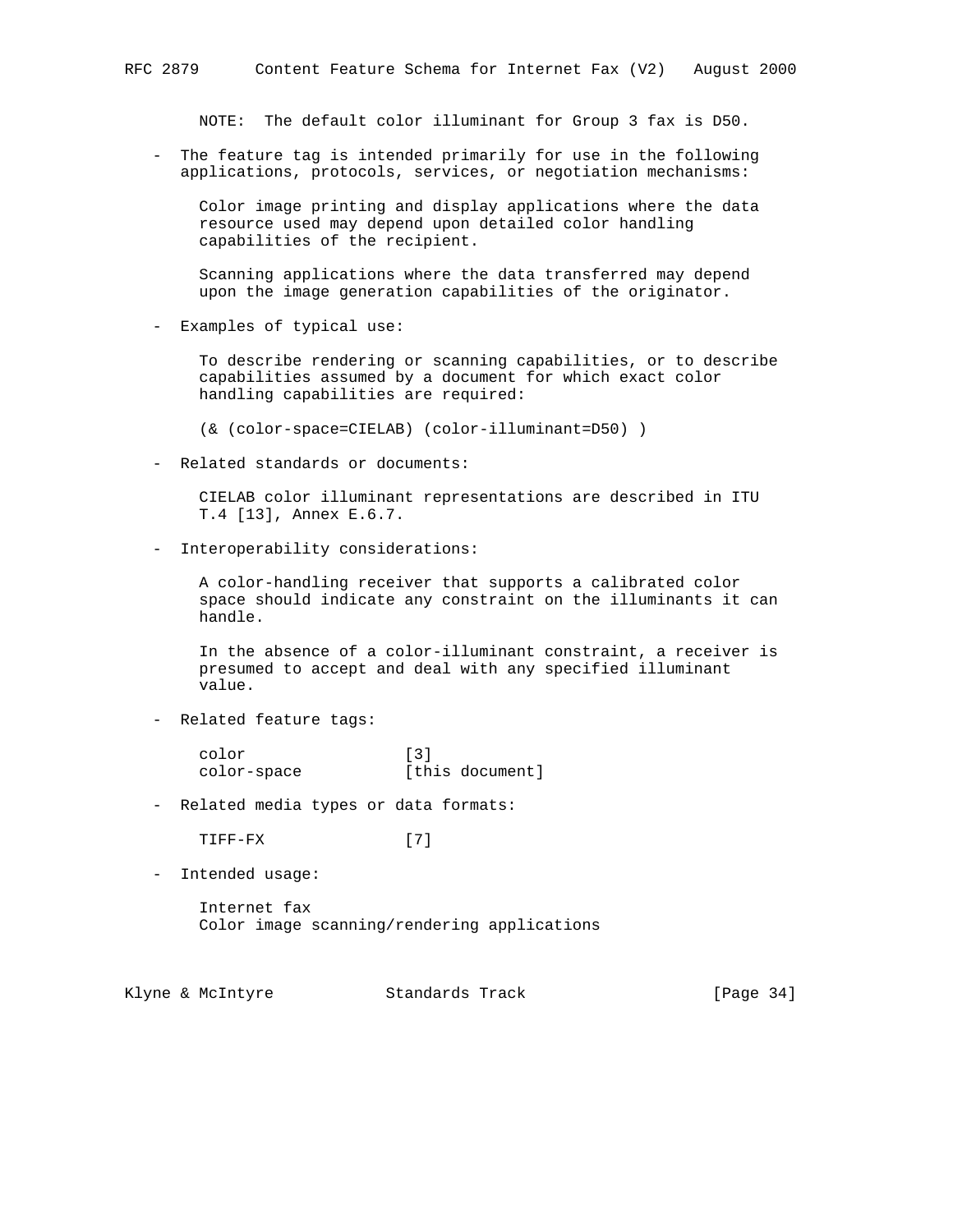- Author/Change controller:

IETF

- A.6 CIELAB color depth
	- Media Feature tag name(s):

 CIELAB-L-depth CIELAB-a-depth CIELAB-b-depth

- ASN.1 identifiers associated with these feature tags:

| CIELAB-L-depth:   | 1.3.6.1.8.1.12 |
|-------------------|----------------|
| $CIELAB-a-depth:$ | 1.3.6.1.8.1.13 |
| $CIELAB-b-depth:$ | 1.3.6.1.8.1.14 |

- Summary of the media features indicated:

These feature tags indicate a color depth capability; i.e. the level of detail to which an individual CIELAB color component can be specified. They define the number of distinct values possible for each of the color components L\*, a\* and b\*.

 Typically, this feature would be used with 'color=mapped', and possibly 'color=grey' or 'color=full', to indicate the number of distinct colors that can be represented.

 NOTE: this feature tag describes the number of values that can be represented for a color component, and does not necessarily indicate the number of distinct values that can be rendered or resolved by a system.

- Values appropriate for use with these feature tags:

Integer (>0)

 - These feature tags are intended primarily for use in the following applications, protocols, services, or negotiation mechanisms:

 Color image printing and display applications where the data resource used may depend upon color handling capabilities of the recipient.

Klyne & McIntyre  $\sim$  Standards Track [Page 35]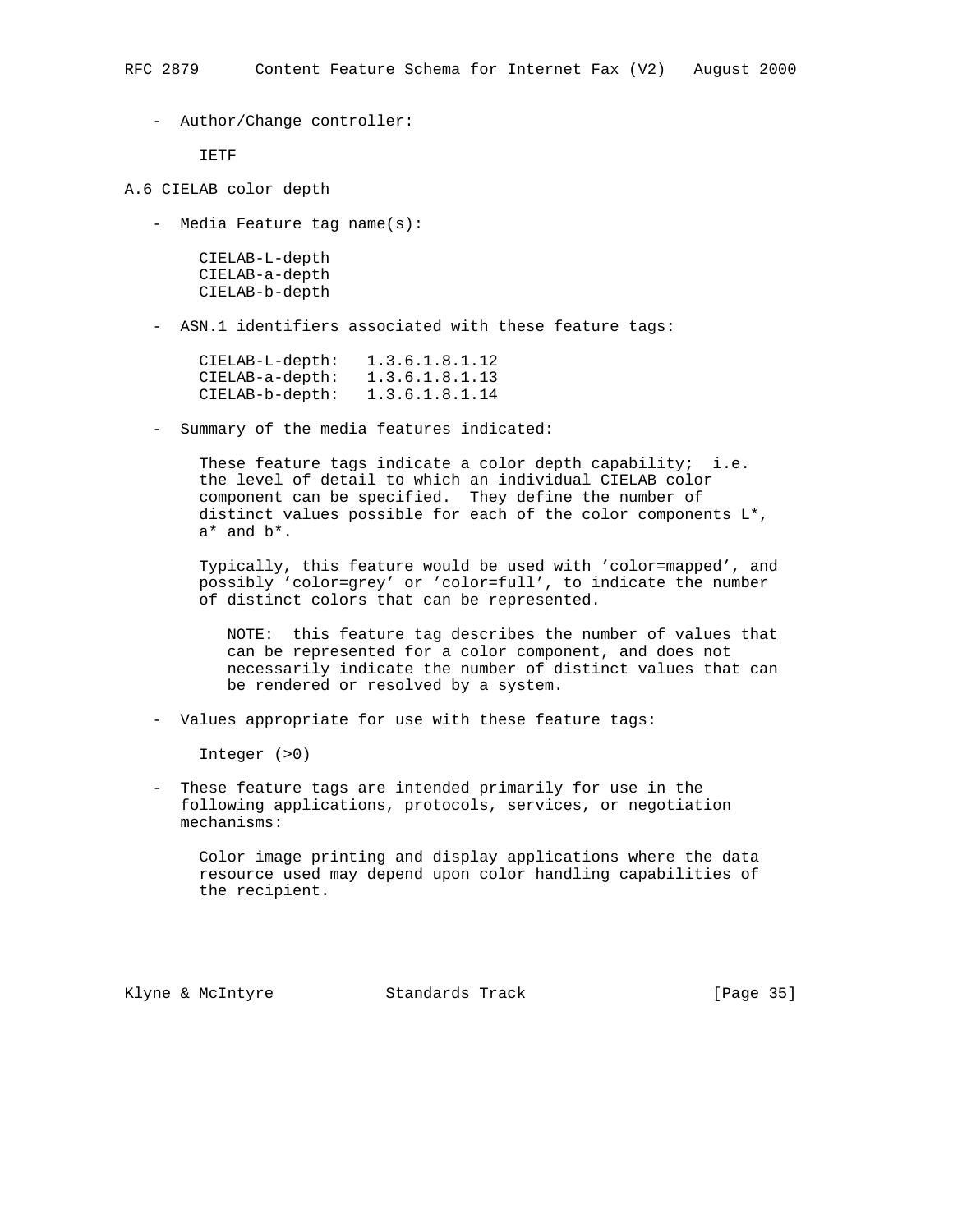Scanning applications where the data transferred may depend upon the image generation capabilities of the originator. - Examples of typical use: To describe rendering or scanning capabilities: (& (color=mapped) (color-levels<=240) (CIELAB-L-depth<=128) (CIELAB-a-depth<=128) (CIELAB-b-depth<=128) ) (& (color=full) (color-levels<=16777216) (CIELAB-L-depth<=256) (CIELAB-a-depth<=128) (CIELAB-b-depth<=128) ) To describe capabilities assumed by a document: (& (color=mapped) (color-levels=200) (CIELAB-L-depth=32) (CIELAB-a-depth=32) (CIELAB-b-depth=32) ) (& (color=full) (color-levels=32768) (CIELAB-L-depth=128) (CIELAB-a-depth=32) (CIELAB-b-depth=32) ) - Related standards or documents: The memo "Media Features for Display, Print, and Fax" [3] defines a feature (color) for indicating basic color capabilities. CIELAB color space is defined in [19] CIELAB use for fax is described in ITU T.42 [9] - Related feature tags: color [3] color-levels [this document] color-space [this document] - Intended usage: Internet fax Color image scanning/rendering applications

Klyne & McIntyre  $\sim$  Standards Track [Page 36]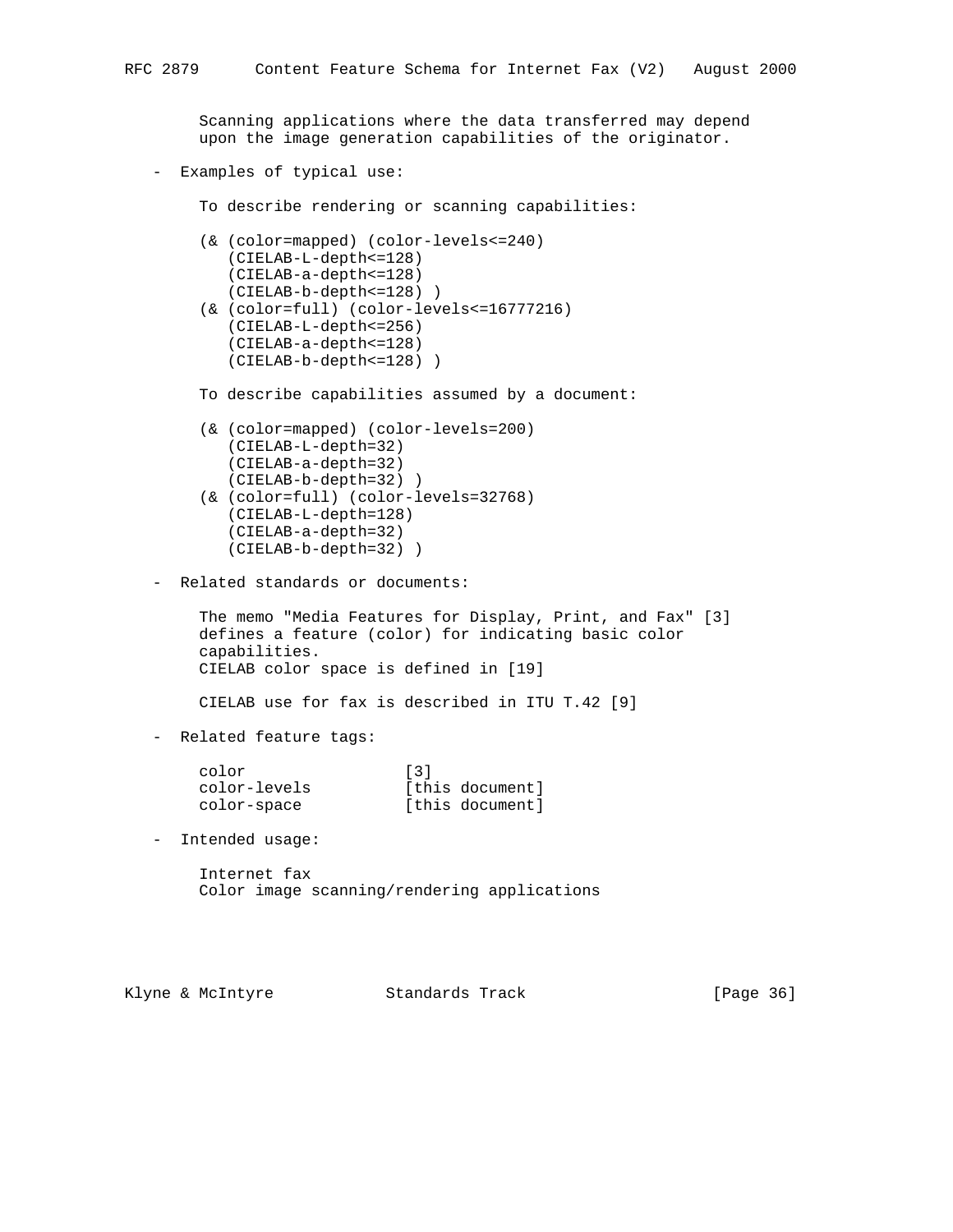- Author/Change controller:

IETF

- A.7 CIELAB color gamut
	- Media Feature tag name(s):

 CIELAB-L-min CIELAB-L-max CIELAB-a-min CIELAB-a-max CIELAB-b-min CIELAB-b-max

- ASN.1 identifiers associated with these feature tags:

| CIELAB-L-min:   | 1.3.6.1.8.1.15 |
|-----------------|----------------|
| $CIELAB-L-max:$ | 1.3.6.1.8.1.16 |
| $CIELAB-a-min:$ | 1.3.6.1.8.1.17 |
| $CIELAB-a-max:$ | 1.3.6.1.8.1.18 |
| CIELAB-b-min:   | 1.3.6.1.8.1.19 |
| $CIELAB-b-max:$ | 1.3.6.1.8.1.20 |

- Summary of the media features indicated:

 These feature indicate a supported range of color values, by indicating minimum and maximum values used for each color component in a CIELAB color space.

 'CIELAB-L-min' and 'CIELAB-L-max' are the minimum and maximum values of the L\* component.

 'CIELAB-a-min' and 'CIELAB-a-max' are the minimum and maximum values of the a\* component.

 'CIELAB-b-min' and 'CIELAB-b-max' are the minimum and maximum values of the b\* component.

 NOTE: color component values are assumed to be rational numbers, so a limited gamut does not necessarily indicate limited color resolution.

- Values appropriate for use with this feature tag:

Rational

Klyne & McIntyre Standards Track [Page 37]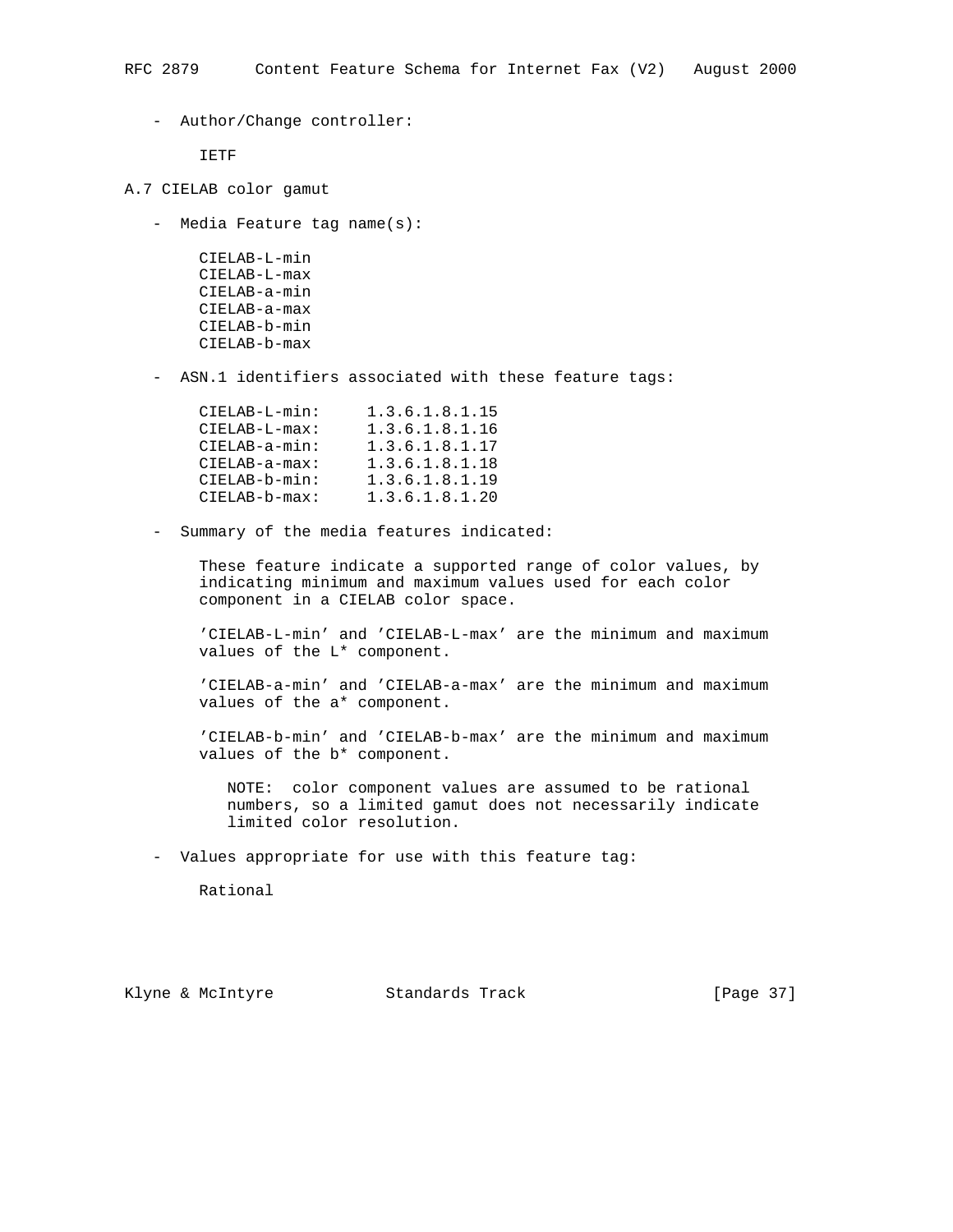- The feature tag is intended primarily for use in the following applications, protocols, services, or negotiation mechanisms:

 Color image printing and display applications where the data resource used may depend upon detailed color handling capabilities of the recipient.

 Scanning applications where the data transferred may depend upon the detailed color image generation capabilities of the originator.

- Examples of typical use:

To describe rendering or scanning capabilities:

- (& (CIELAB-L-min>=0) (CIELAB-L-max<=100) (CIELAB-a-min>=-75) (CIELAB-a-max<=+75) (CIELAB-b-min>=-85) (CIELAB-b-max<=+85) )
- To describe capabilities required by a document:
- (& (CIELAB-L-min=20) (CIELAB-L-max=80) (CIELAB-a-min=-35) (CIELAB-a-max=+55) (CIELAB-b-min=-45) (CIELAB-b-max=+65) )
- Related standards or documents:

CIELAB color space is defined in [19]

CIELAB use for fax is described in ITU T.42 [9]

- Interoperability considerations:

 When describing a recipient's capabilities, the minimum and maximum color component values that can be rendered should be indicated by inequalities as shown in the examples above.

 When describing a document, the actual minimum and maximum color component values used should be indicated, as shown above.

Klyne & McIntyre  $\sim$  Standards Track [Page 38]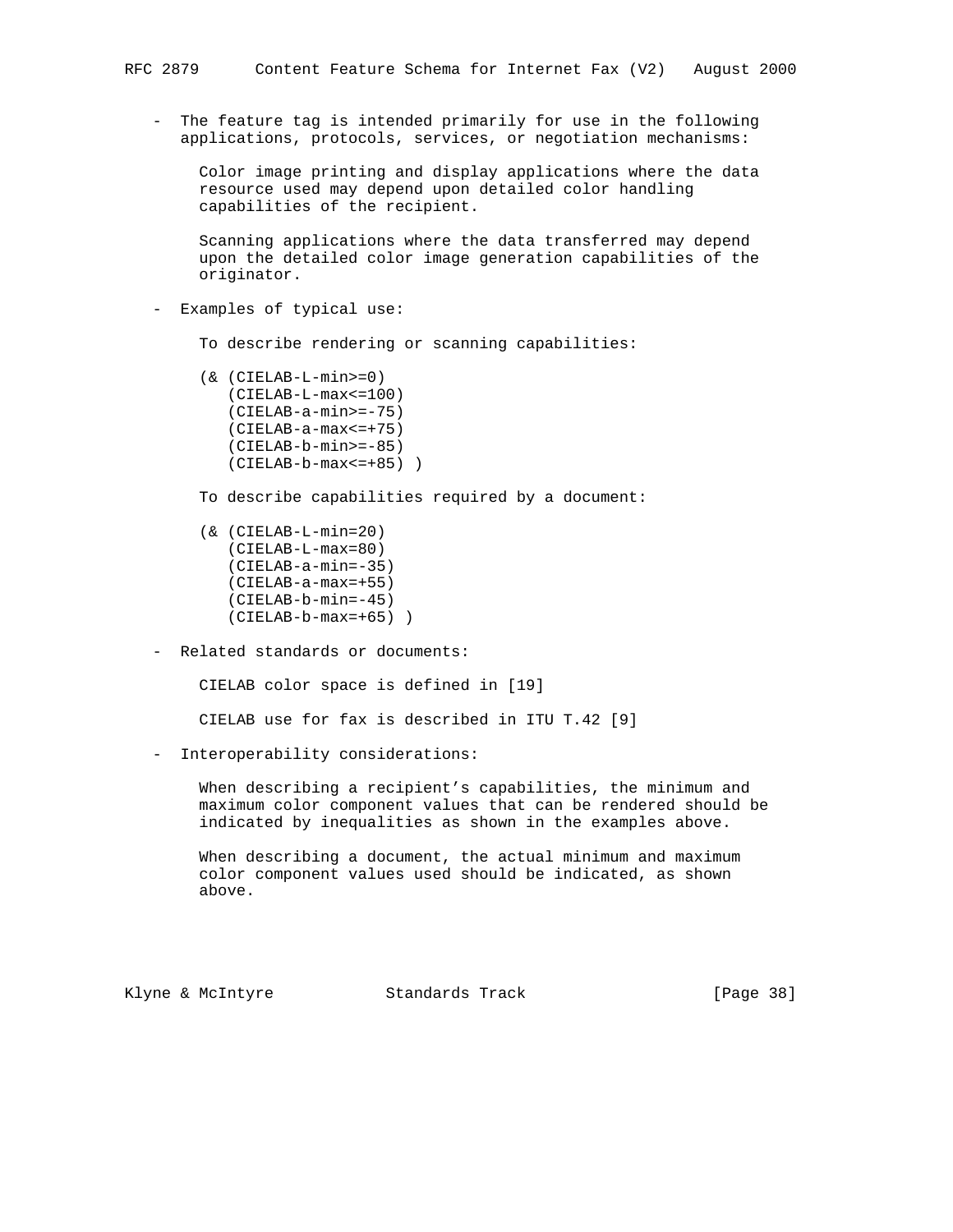- Security considerations:
	- Privacy concerns, related to exposure of personal information: Where feature matching is used to select content applicable to the physical abilities of a user, unusual values for this feature tag might give an indication of a user's restricted abilities.
- Related feature tags:

| color       | $\lceil 3 \rceil$ |
|-------------|-------------------|
| color-space | [this document]   |

- Related media types or data formats:

TIFF-FX [7]

- Intended usage:

 Internet fax Color image scanning/rendering applications

- Author/Change controller:

IETF

- A.8 Image file structure
	- Media Feature tag name(s):

image-file-structure

- ASN.1 identifier associated with this feature tag:

1.3.6.1.8.1.21

- Summary of the media features indicated:

 This feature indicates a file structure used for transfer and presentation of image data.

 It does not indicate image data coding: that is described by separate feature tags (image-coding, etc.).

Klyne & McIntyre Standards Track [Page 39]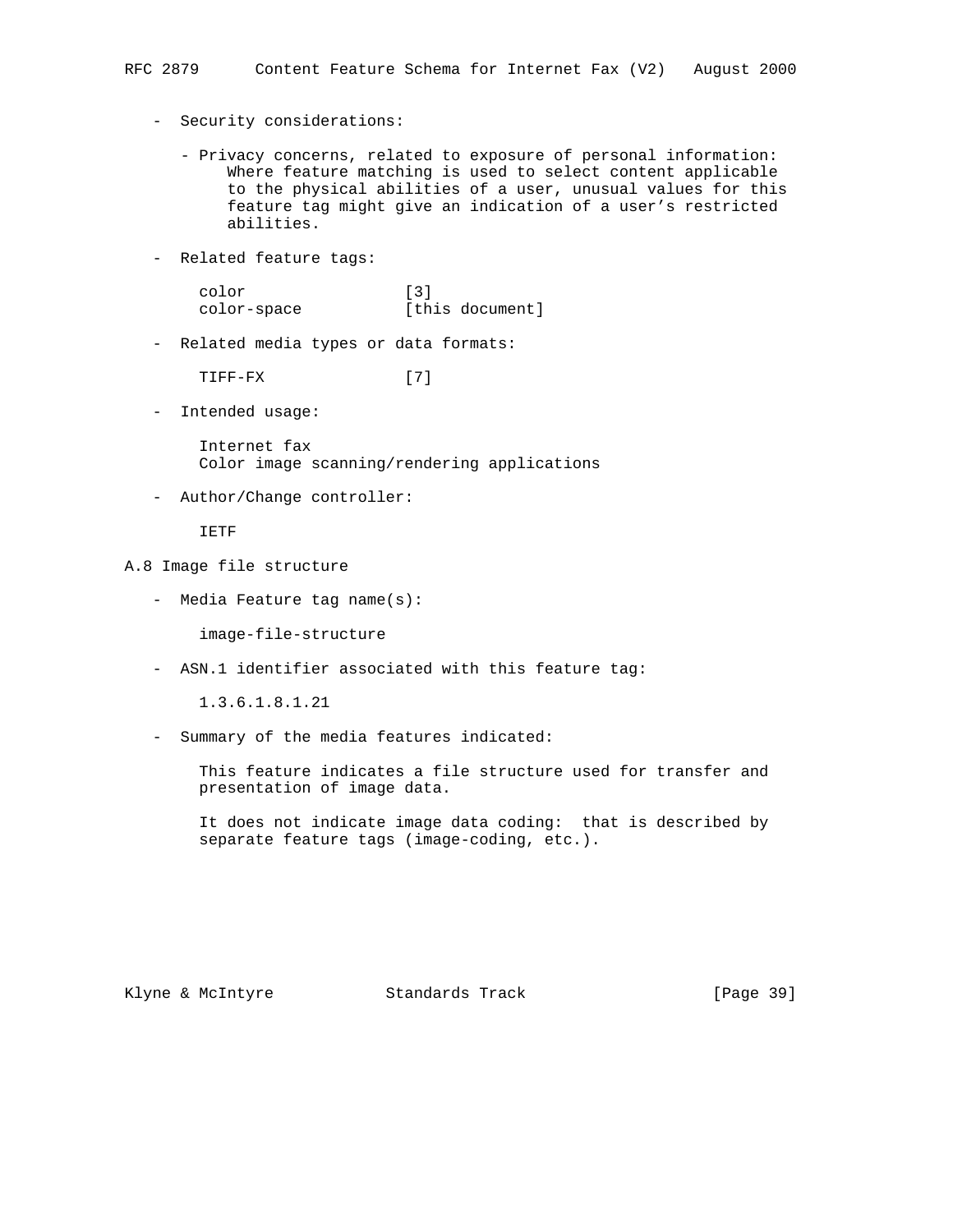- Values appropriate for use with this feature tag:

Token

| Image file | 十二 下下            |
|------------|------------------|
| structure  | TIFF-limited     |
| options:   | TIFF-minimal     |
|            | TIFF-MRC         |
|            | TIFF-MRC-limited |
|            |                  |

 (may be extended by further registrations, to cover non-TIFF image file structures)

 - The feature tag is intended primarily for use in the following applications, protocols, services, or negotiation mechanisms:

 Internet fax, and other print or display applications that transfer image data.

- Examples of typical use:

See Appendix B of this memo.

 - Considerations particular to use in individual applications, protocols, services, or negotiation mechanisms:

 This tag is intended to provide information about an image file structure. Information about image data coding is provided by other tags.

The following tag values are defined here:

- o 'TIFF' indicates image data enclosed and tagged using TIFF structures described in Adobe's definition of TIFF [20].
- o 'TIFF-limited' indicates image data structured using TIFF, but with limitations on the placement of Image File Descriptors (IFDs) within the file, which are indicated in section 4.4.6 of RFC 2301 [7].
- o 'TIFF-minimal' indicates a TIFF image format that meets the IFD placement, byte ordering and bit ordering requirements of the "minimal black and white mode" described in section 3.5 of RFC 2301 [7], also known as TIFF-S.

Klyne & McIntyre  $\sim$  Standards Track [Page 40]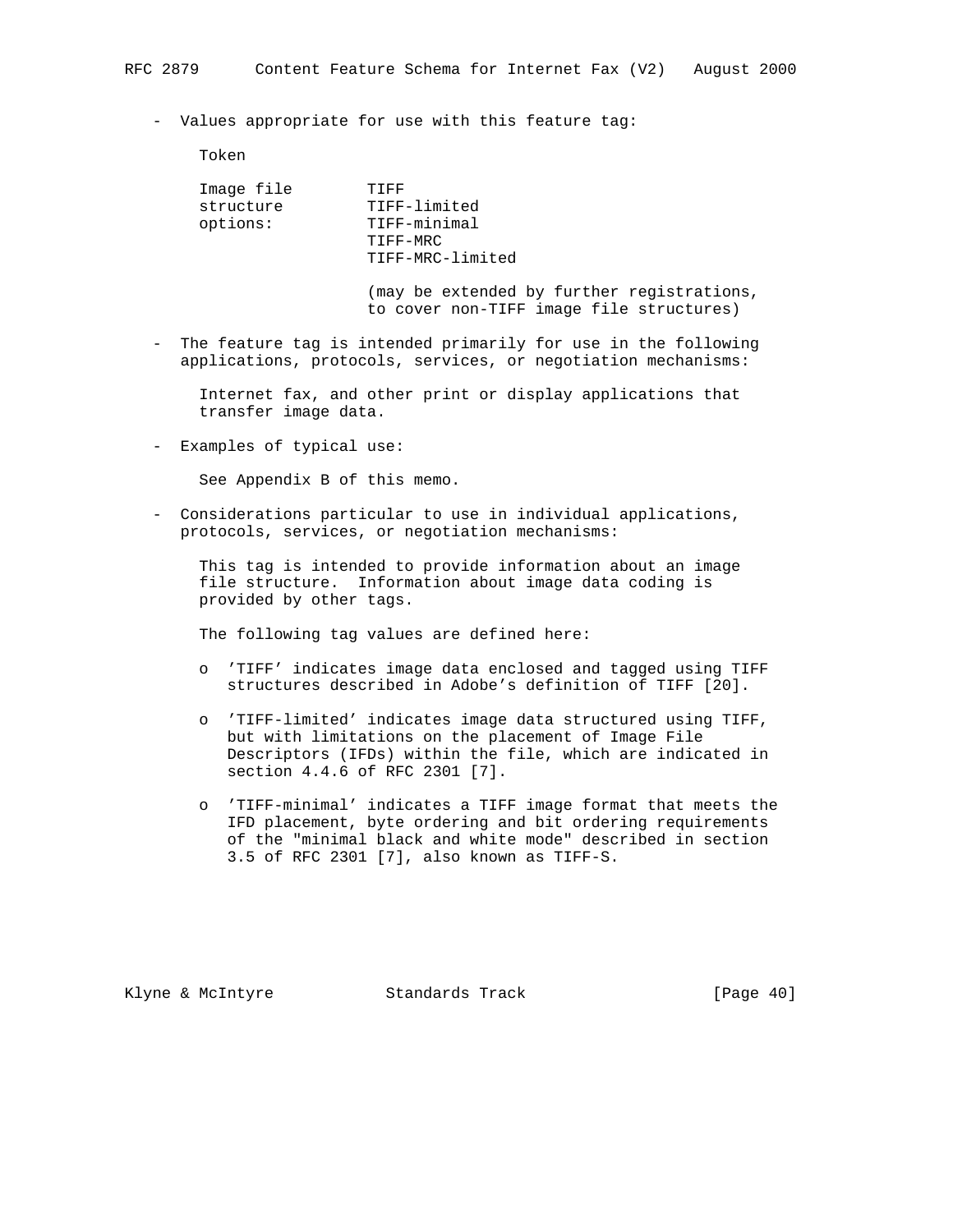- o 'TIFF-MRC' uses a TIFF image structure [20] augmented with a sub-IFD structure, described for the "Mixed Raster Content mode" in section 8.1.2 of RFC 2301 [7], also known as TIFF-M (see also tag 'MRC-mode').
- o 'TIFF-MRC-limited' is the same as 'TIFF-MRC', except that the IFD placement is constrained as for 'TIFF-limited'.

 Registration of additional image file structure tags should focus similarly on image file structure issues, not raw image data compression and coding. As a guide, an image file structure may contain image data coded in a variety of ways, and carries information to describe that coding separately from MIME content-type labelling, etc.

- Related feature tags:

| image-coding | [this document] |
|--------------|-----------------|
| MRC-mode     | [this document] |

- Related media types or data formats:

 TIFF-FX [7] TIFF V6.0 (Adobe) [20]

- Intended usage:

 Internet fax Image scanning/rendering applications

- Author/Change controller:

IETF

- A.9 Image data coding
	- Media Feature tag name(s):

image-coding

- ASN.1 identifier associated with this feature tag:

1.3.6.1.8.1.22

- Summary of the media features indicated:

 This feature tag indicates a form of image data compression and coding used.

Klyne & McIntyre  $\sim$  Standards Track [Page 41]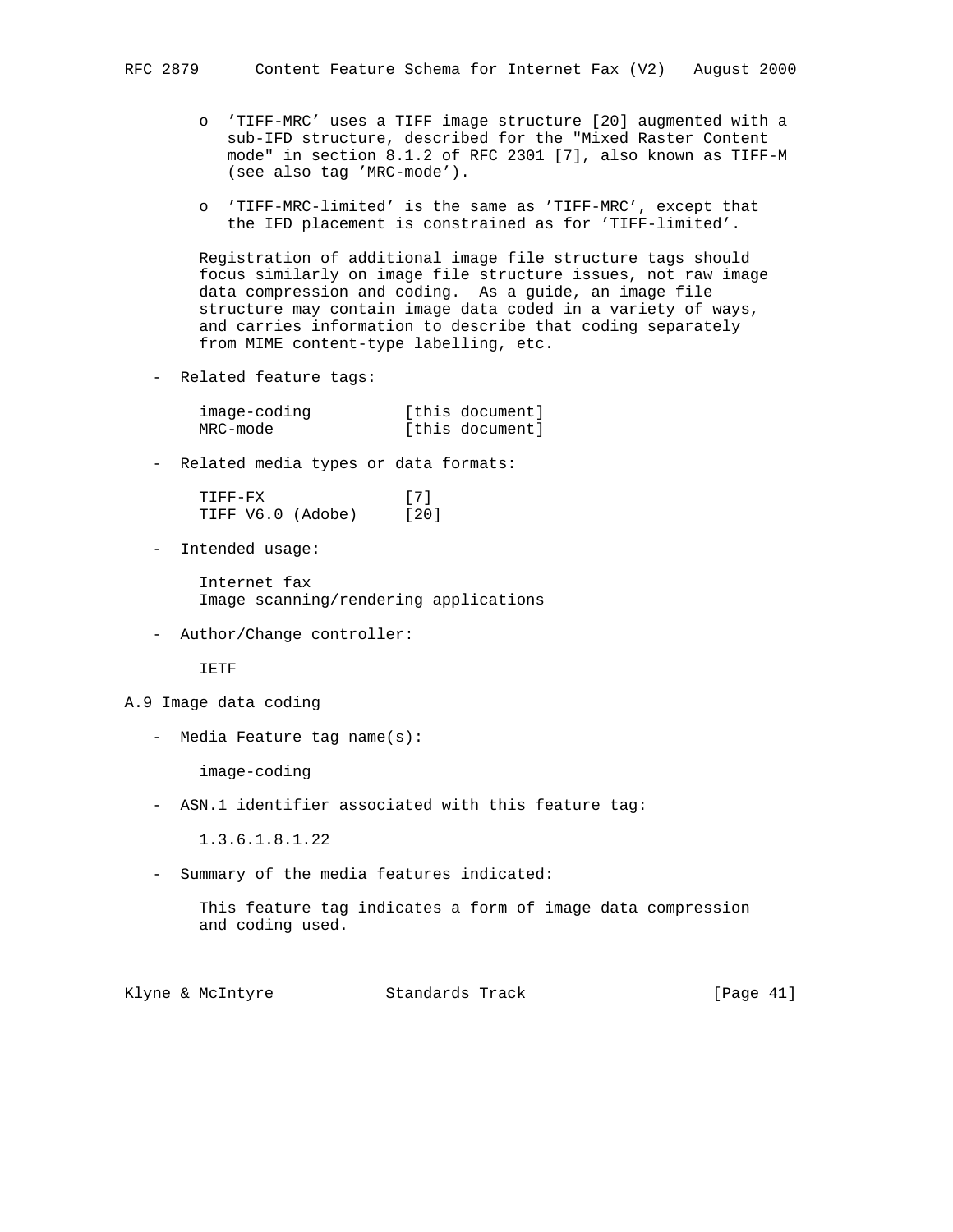It identifies a generic image coding technique used, without regard to any specific profiling of that technique that may be applied. Values for this feature are generally applicable across a wide range of image transfer applications.

 This information is distinct from the image file structure and MRC information conveyed by the 'image-file-structure' tags.

- Values appropriate for use with this feature tag:

 Token MH **MR** MR **MMR**  JBIG JPEG

(may be extended by further registrations)

 - The feature tag is intended primarily for use in the following applications, protocols, services, or negotiation mechanisms:

Internet fax, and other applications that transfer image data.

- Examples of typical use:

See Appendix B of this memo.

- Related standards or documents:

| MH, MR: | ITU T.4 [13]  |
|---------|---------------|
| MMR :   | ITU T.6 [14]  |
| JPEG:   | ITU T.81 [16] |
| JBIG:   | ITU T.82 [17] |

- Interoperability considerations:

 To establish the correct conditions for interoperability between systems, capabilities to handle the generic image coding technique and the specific image coding constraints must be established.

- Related feature tags:

| image-coding-constraint | [this document] |
|-------------------------|-----------------|
| JBIG-stripe-size        | [this document] |
| image-interleave        | [this document] |

Klyne & McIntyre Standards Track [Page 42]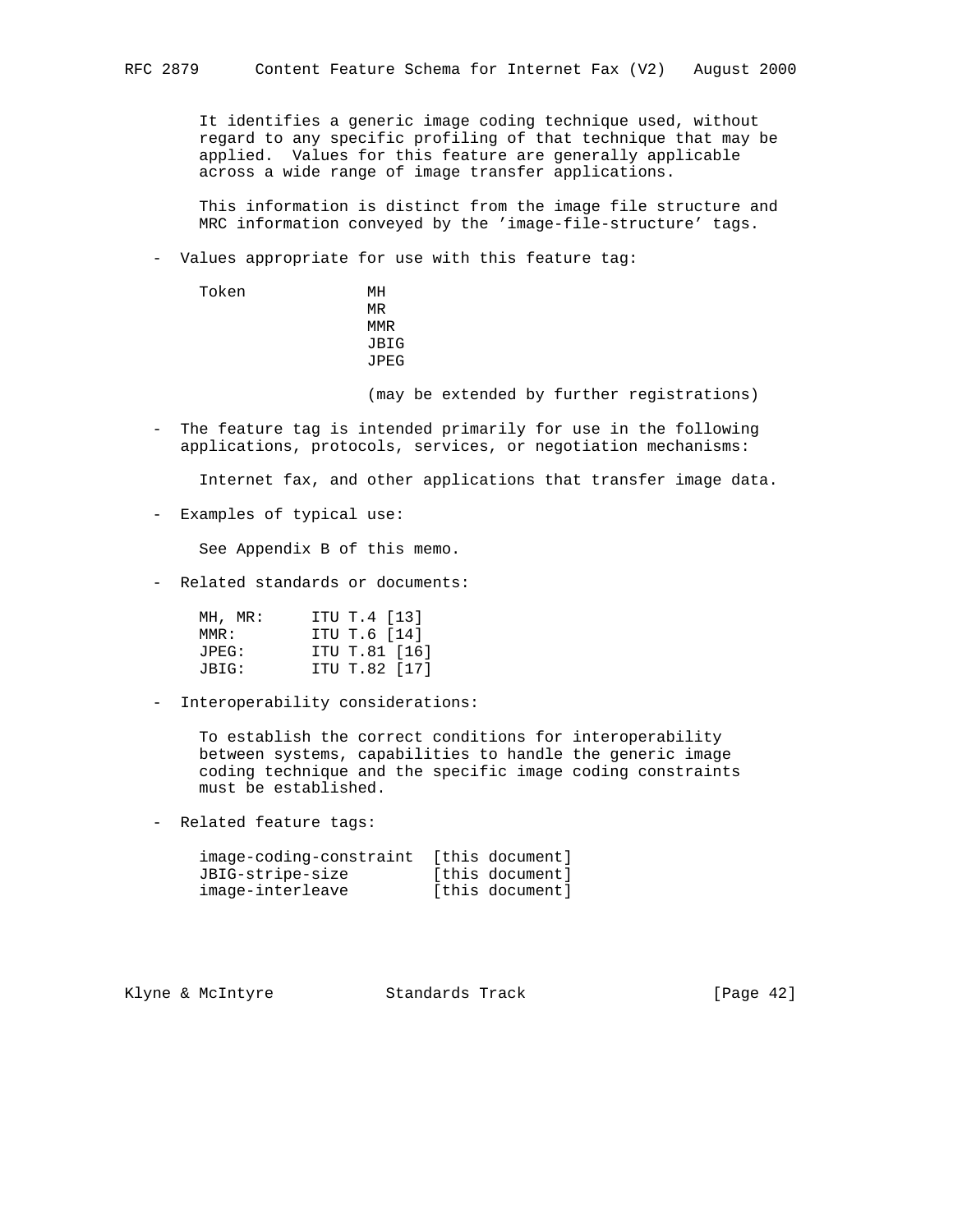- Related media types or data formats:

TIFF-FX [7]

- Intended usage:

 Internet fax Image scanning/rendering applications

- Author/Change controller:

IETF

- A.10 Image coding constraint
	- Media Feature tag name(s):

image-coding-constraint

- ASN.1 identifier associated with these feature tags:

1.3.6.1.8.1.23

- Summary of the media features indicated:

 This feature tag qualifies the 'image-coding' feature with a specific profile or usage constraints.

 Values for this feature are generally specific to some given value of 'image-coding' and also to some restricted application or class of applications.

- Values appropriate for use with this feature tag:

| Token | JBIG-T85 | (bi-level, per ITU T.85)    |
|-------|----------|-----------------------------|
|       | JBIG-T43 | (multi-level, per ITU T.43) |
|       | JPEG-T4E | (per ITU T.4, Annex E)      |

(may be extended by further registrations)

 - The feature tag is intended primarily for use in the following applications, protocols, services, or negotiation mechanisms:

Internet fax, and other applications that transfer image data.

 The specific values for this feature indicated above are intended for use with Internet fax.

Klyne & McIntyre  $\sim$  Standards Track [Page 43]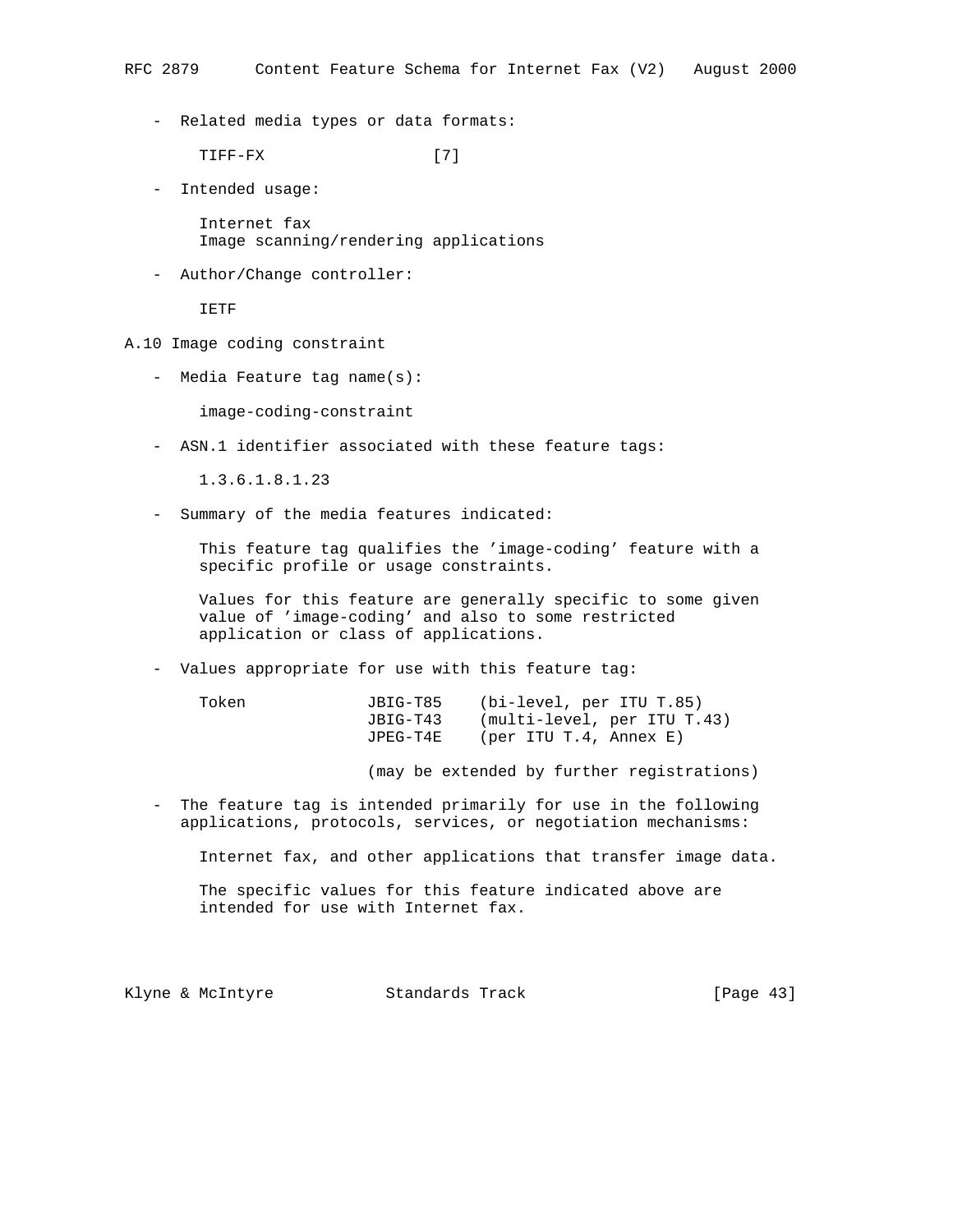- Examples of typical use:

See Appendix B of this memo.

- Related standards or documents:

 JBIG-T85: ITU T.85 [18] JBIG-T43: ITU T.43 [10] JPEG-T4E: ITU T.4 Annex E [13]

- Interoperability considerations:

 To establish the correct conditions for interoperability between systems, capabilities to handle the generic image coding technique and the specific image coding constraints must be established.

- Related feature tags:

| image-coding     | [this document] |
|------------------|-----------------|
| JBIG-stripe-size | [this document] |
| image-interleave | [this document] |

- Related media types or data formats:

TIFF-FX [7]

- Intended usage:

 Internet fax Color image scanning/rendering applications

- Author/Change controller:

IETF

## A.11 JBIG stripe size

- Media Feature tag name(s):

JBIG-stripe-size

- ASN.1 identifier associated with these feature tags:

1.3.6.1.8.1.24

Klyne & McIntyre  $\sim$  Standards Track [Page 44]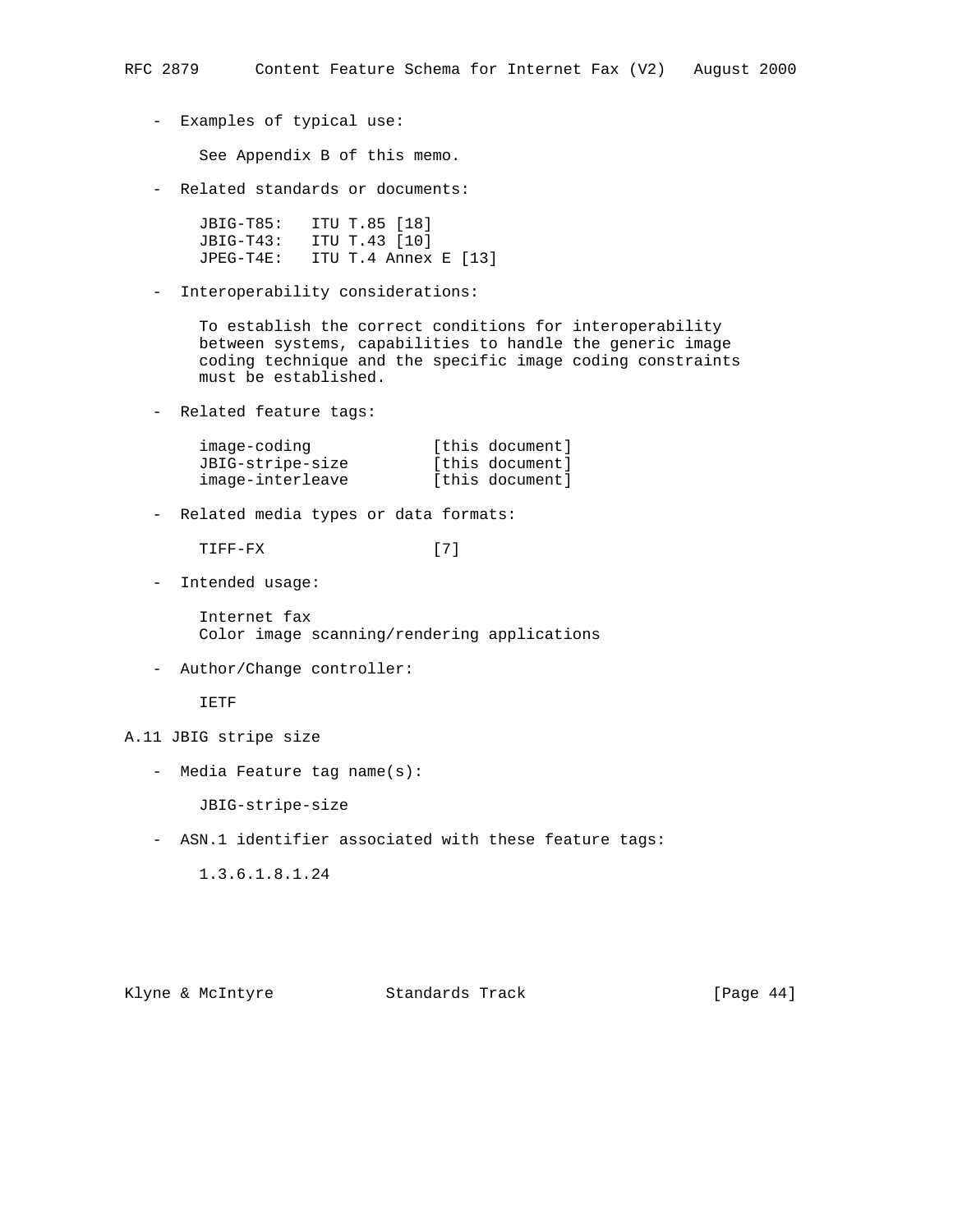- Summary of the media features indicated:

 This feature is a specific usage constraint that is applied to JBIG image coding (image-coding=JBIG), and indicates the allowable size for each stripe of an image, except the last.

 A stripe of a JBIG image is a delimited horizontal band of compressed image data that can be decompressed separately from the surrounding data.

- Values appropriate for use with this feature tag:

Integer (>0)

 - The feature tag is intended primarily for use in the following applications, protocols, services, or negotiation mechanisms:

Internet fax, and other applications that transfer image data.

- Examples of typical use:

 (JBIG-stripe-size=128) (JBIG-stripe-size>0)

- Related standards or documents:

 JBIG: ITU T.82 [17] JBIG-T85: ITU T.85 [18] JBIG-T43: ITU T.43 [10]

 - Considerations particular to use in individual applications, protocols, services, or negotiation mechanisms:

 In the case of Internet fax, the specific constraints allowed for a receiver are those given as examples above.

 Specifying a stripe size that is not limited (JBIG-stripe size>0) means that an entire page of image data is encoded as a single unit. This may place considerable demands on the memory of a receiving system, as the entire stripe needs to be buffered in memory.

- Interoperability considerations:

 To establish the correct conditions for interoperability between systems, capabilities to handle the generic image coding technique and the specific image coding constraints must be established.

Klyne & McIntyre  $\sim$  Standards Track [Page 45]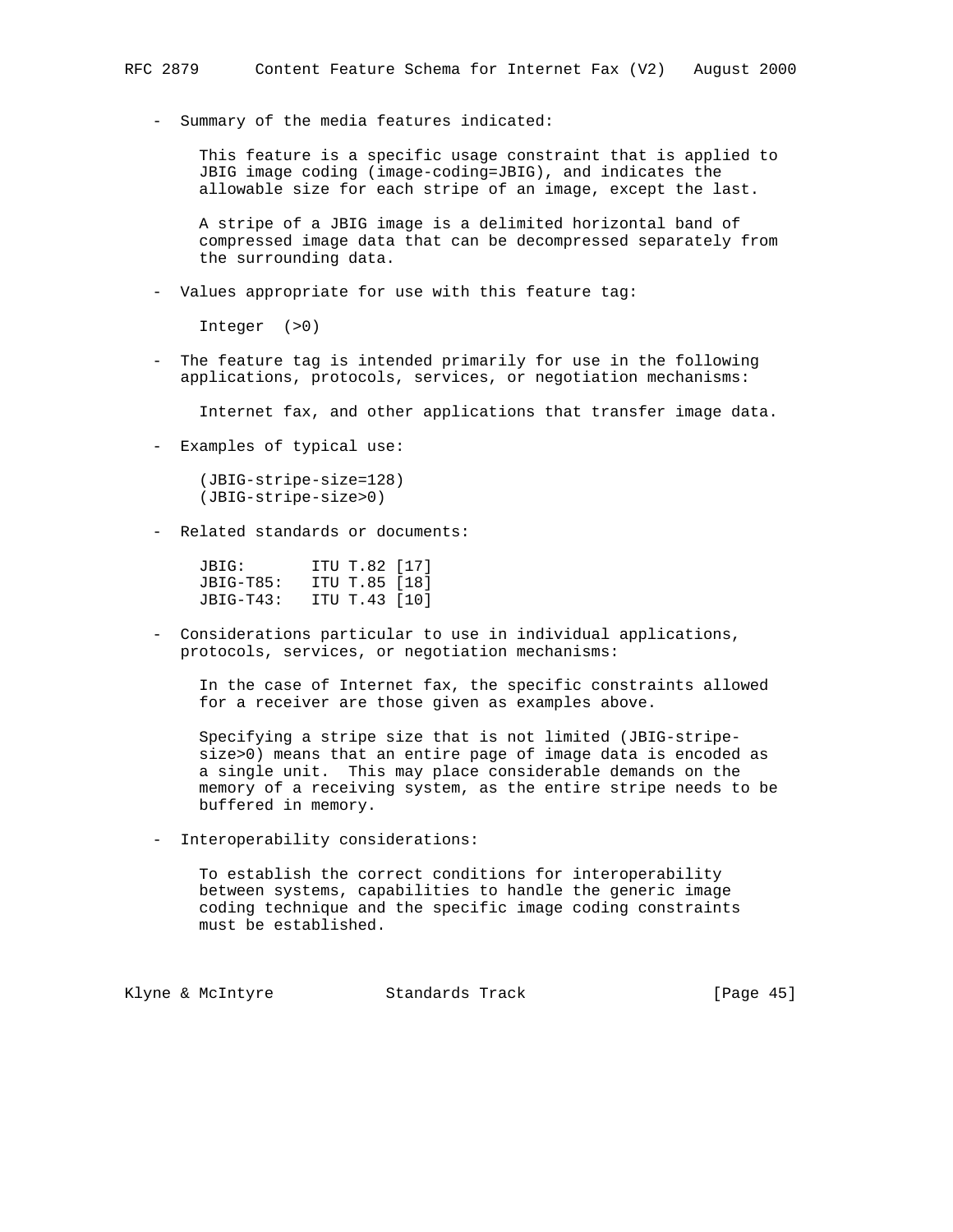- Related feature tags:

| image-coding            | [this document] |
|-------------------------|-----------------|
| image-coding-constraint | [this document] |
| image-interleave        | [this document] |

- Related media types or data formats:

TIFF-FX [7]

- Intended usage:

 Internet fax Color image scanning/rendering applications

- Author/Change controller:

IETF

- A.12 Image interleave
	- Media Feature tag name(s):

image-interleave

- ASN.1 identifier associated with this feature tag:

1.3.6.1.8.1.25

- Summary of the media features indicated:

This feature indicates an image interleave capability.

 It may be used with JBIG images (image-coding=JBIG) to indicate color plane interleaving of either stripes or entire image planes.

- Values appropriate for use with this feature tag:

Plane

Token Stripe

 - The feature tag is intended primarily for use in the following applications, protocols, services, or negotiation mechanisms:

Internet fax, and other applications that transfer image data.

Klyne & McIntyre  $\sim$  Standards Track [Page 46]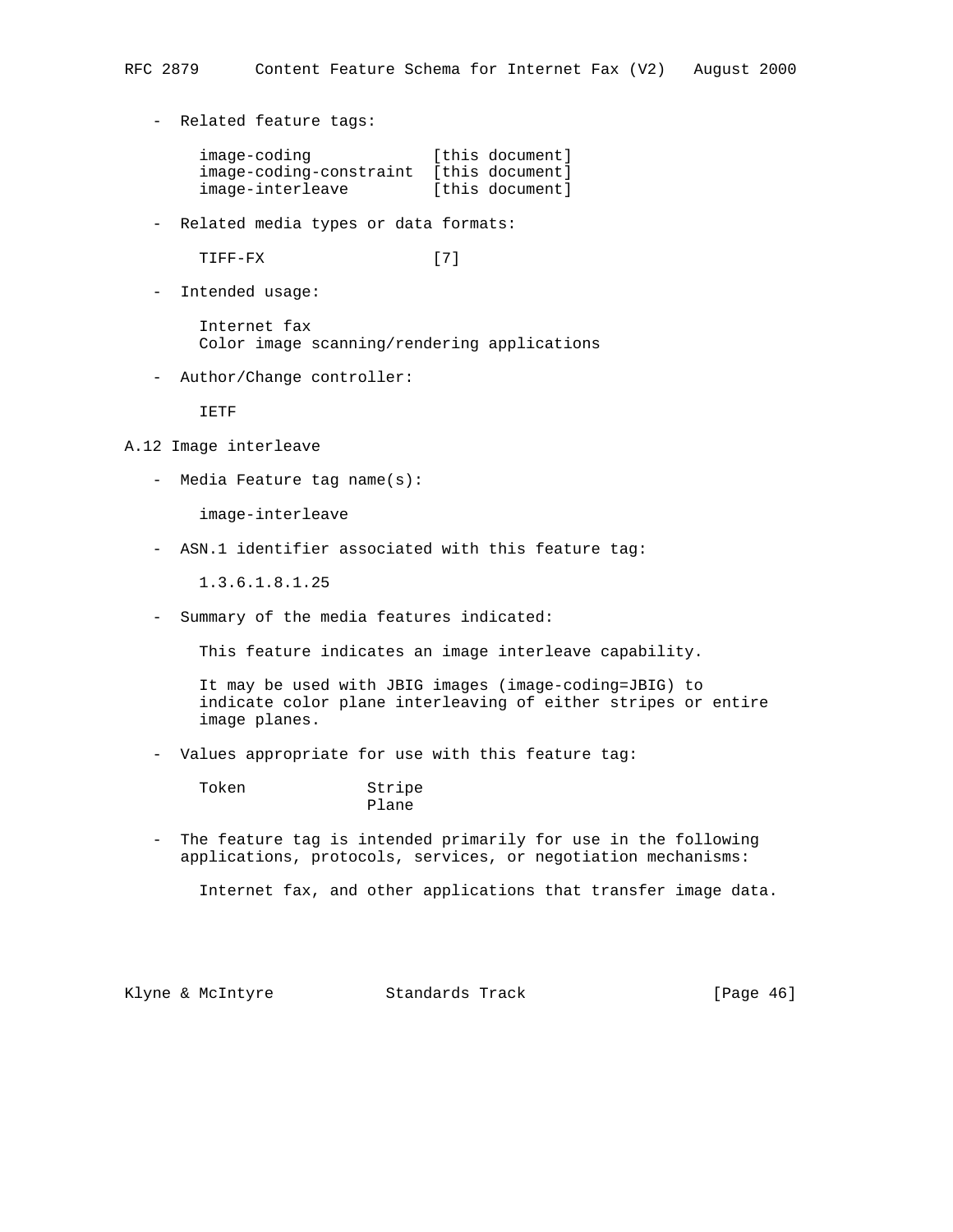- Examples of typical use:

 (image-interleave=stripe) (image-interleave=[stripe,plane])

 - Considerations particular to use in individual applications, protocols, services, or negotiation mechanisms:

 Specifying a plane interleave means that an entire page of image data must be buffered in order to generate or render the image. This may place considerable demands on the memory of a sending or receiving system.

- Related feature tags:

| image-coding     | [this document] |
|------------------|-----------------|
| JBIG-stripe-size | [this document] |

- Related media types or data formats:

TIFF-FX [7]

- Intended usage:

 Internet fax Color image scanning/rendering applications

- Author/Change controller:

IETF

- A.13 Color subsampling
	- Media Feature tag name(s):

color-subsampling

- ASN.1 identifier associated with this feature tag:

1.3.6.1.8.1.26

- Summary of the media features indicated:

 This feature tag indicates whether color information may be subsampled with respect to luminance data.

Klyne & McIntyre  $\sim$  Standards Track [Page 47]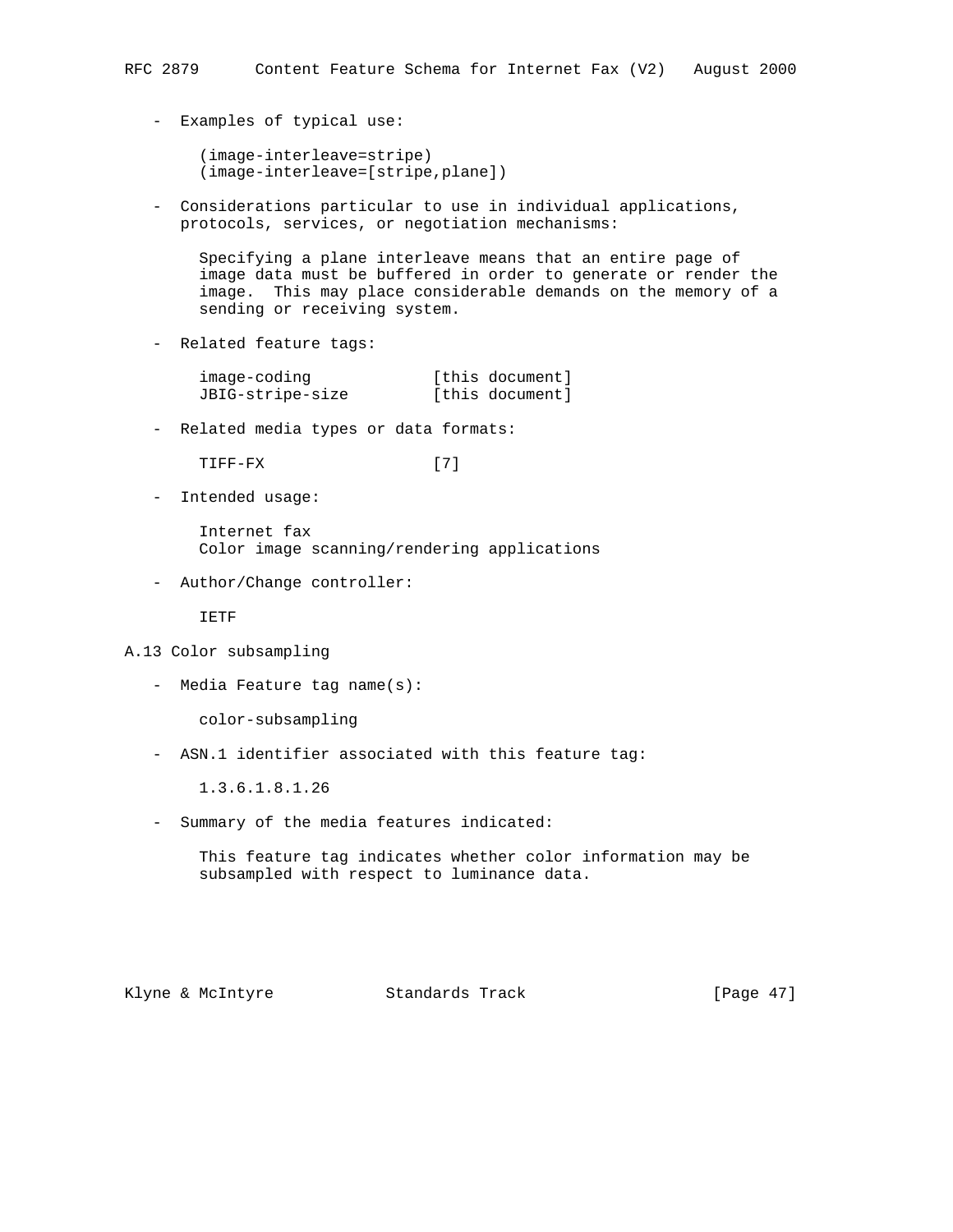It is used with continuous color images (color=full), color spaces that use separate luminance and color components (e.g. color-space=LAB), and image file structures that support color subsampling.

- Values appropriate for use with this feature tag:

String  $"1:1:1"$ 

 This value indicates a full set of color component samples for each luminance component sample.

 "4:1:1" This value indicates one set of color component samples for each 4 luminance samples.

(may be extended by further registrations)

 - The feature tag is intended primarily for use in the following applications, protocols, services, or negotiation mechanisms:

 Color image printing and display applications where the data resource used may depend upon color handling capabilities of the recipient.

 Scanning applications where the data transferred may depend upon the image generation capabilities of the originator.

- Examples of typical use:

 (& (color=full) (color-space=[LAB,CIELAB]) (color-subsampling=["1:1:1","4:1:1"]) )

- Related feature tags:

| color                                | $\lceil 3 \rceil$ |                 |
|--------------------------------------|-------------------|-----------------|
| color-space                          |                   | [this document] |
| image-file-structure [this document] |                   |                 |

- Related media types or data formats:

TIFF-FX [7]

- Intended usage:

 Internet fax Color image scanning/rendering applications

Klyne & McIntyre  $\sim$  Standards Track [Page 48]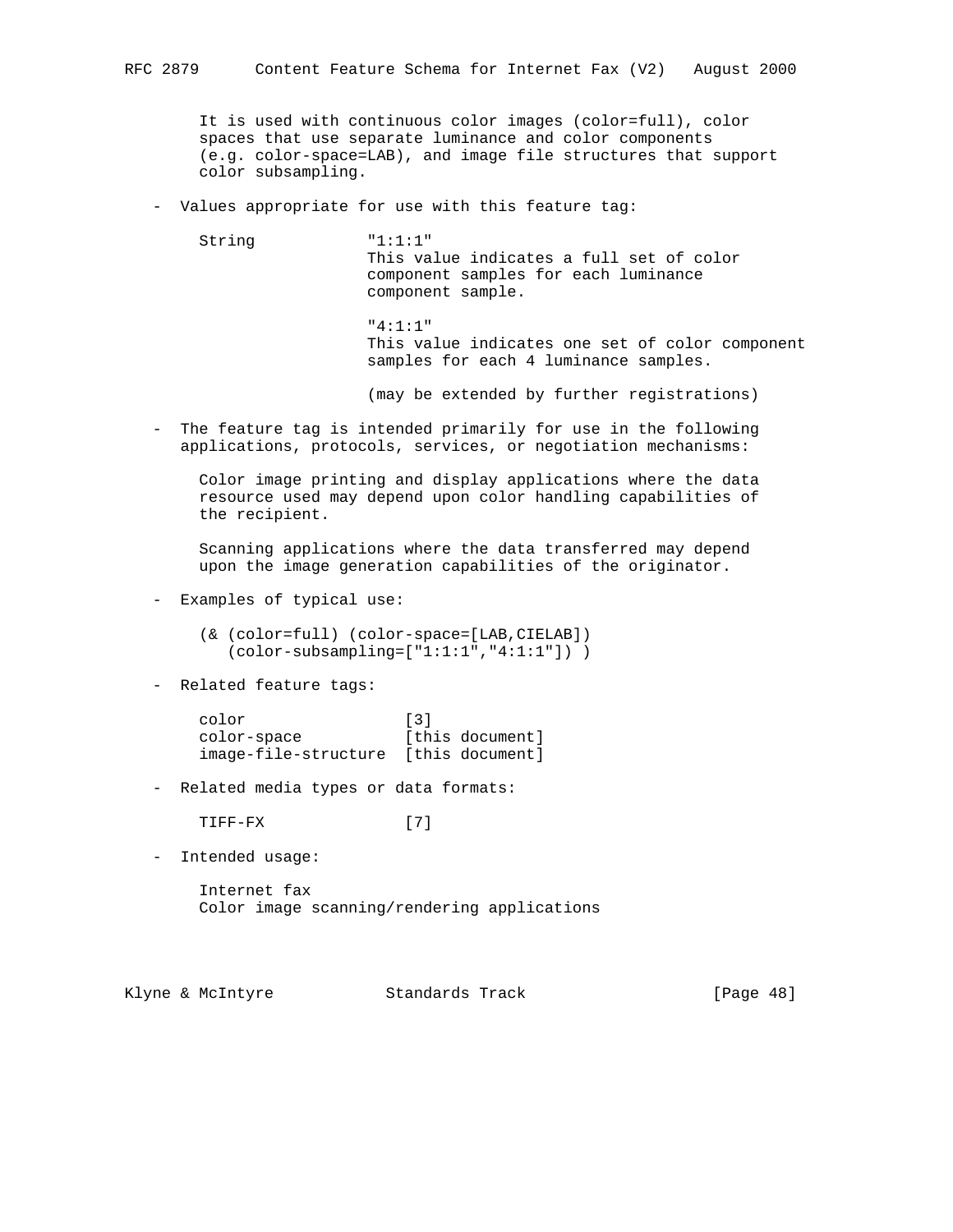- Author/Change controller:

IETF

- A.14 MRC availability and mode
	- Media Feature tag name(s):

MRC-mode

- ASN.1 identifier associated with this feature tag:

1.3.6.1.8.1.27

- Summary of the media features indicated:

 This feature is used to indicate the availability of MRC (mixed raster content) image format capability, and also the MRC mode available. A zero value indicates MRC is not available, a non-zero value (in the range 1..7) indicates the available MRC mode number.

 An MRC formatted document is actually a collection of several images, each of which is described by a separate feature collection. An MRC-capable receiver is presumed to be capable of accepting any combination of contained images that conform to the MRC construction rules, where each such image matches the separately declared resolution, color capability, color model, image coding, and any other capabilities.

 NOTE: an MRC formatted document may appear within a TIFF image file structure.

 Within an MRC-formatted document, multi-level coders are used for foreground and background images (i.e. odd-numbered layers: 1, 3, 5, etc.) and bi-level coders are used for mask layers (i.e. even numbered layers 2, 4, 6, etc.).

- Values appropriate for use with this feature tag:

Integer (0..7)

Klyne & McIntyre Standards Track [Page 49]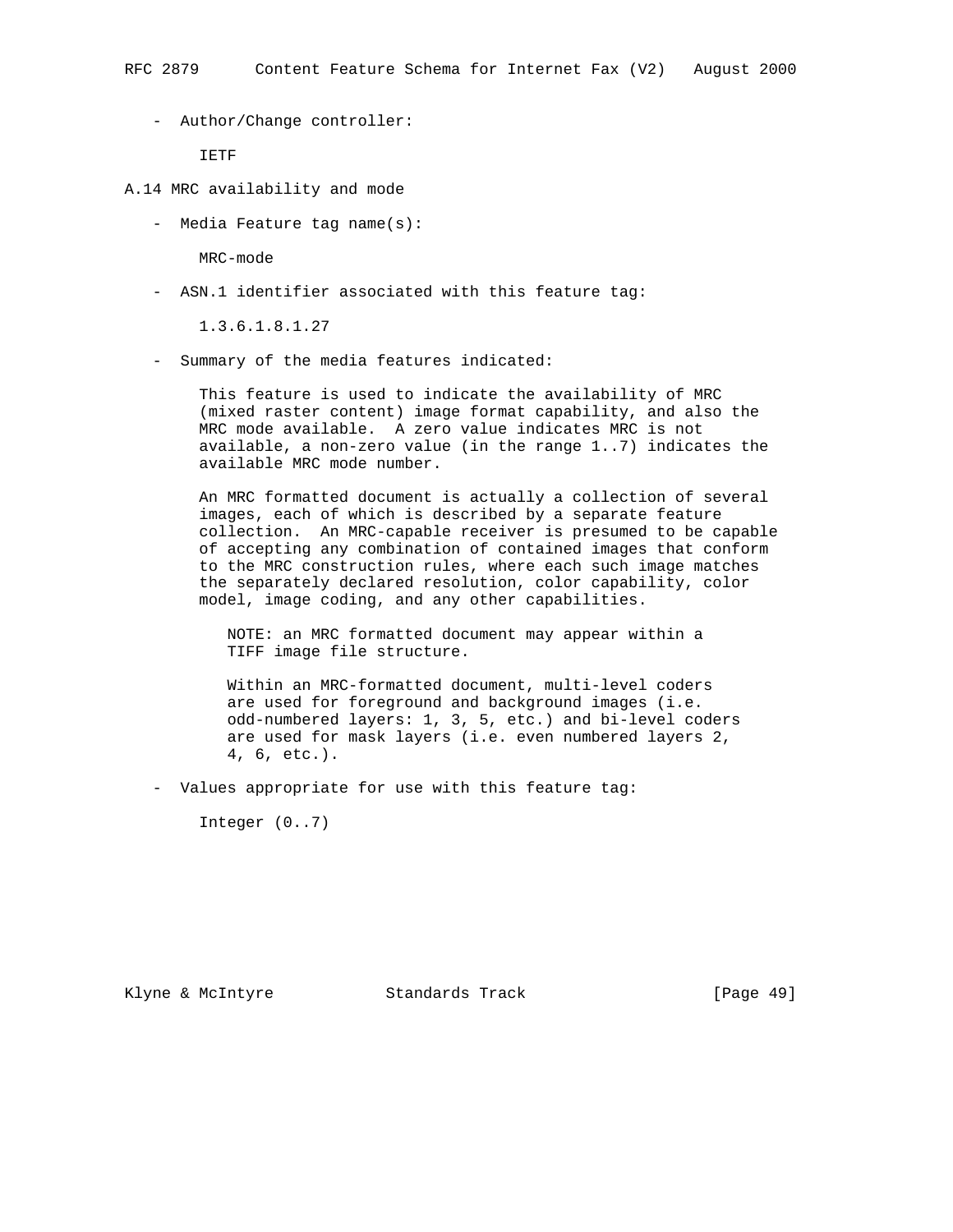- The feature tag is intended primarily for use in the following applications, protocols, services, or negotiation mechanisms:

Internet fax, and other applications that transfer image data.

- Examples of typical use:

See Appendix B of this document.

- Related standards or documents:

ITU T.44 [15]

- Interoperability considerations:

 To establish the correct conditions for interoperability between systems, capabilities to handle the MRC mode and any contained image coding techniques must be established.

- Related feature tags:

| image-coding        | [this document] |
|---------------------|-----------------|
| MRC-max-stripe-size | [this document] |

- Related media types or data formats:

TIFF-FX [7]

- Intended usage:

 Internet fax Color image scanning/rendering applications

- Author/Change controller:

IETF

- A.15 MRC maximum stripe size
	- Media Feature tag name(s):

MRC-max-stripe-size

- ASN.1 identifier associated with this feature tag:

1.3.6.1.8.1.28

Klyne & McIntyre Standards Track [Page 50]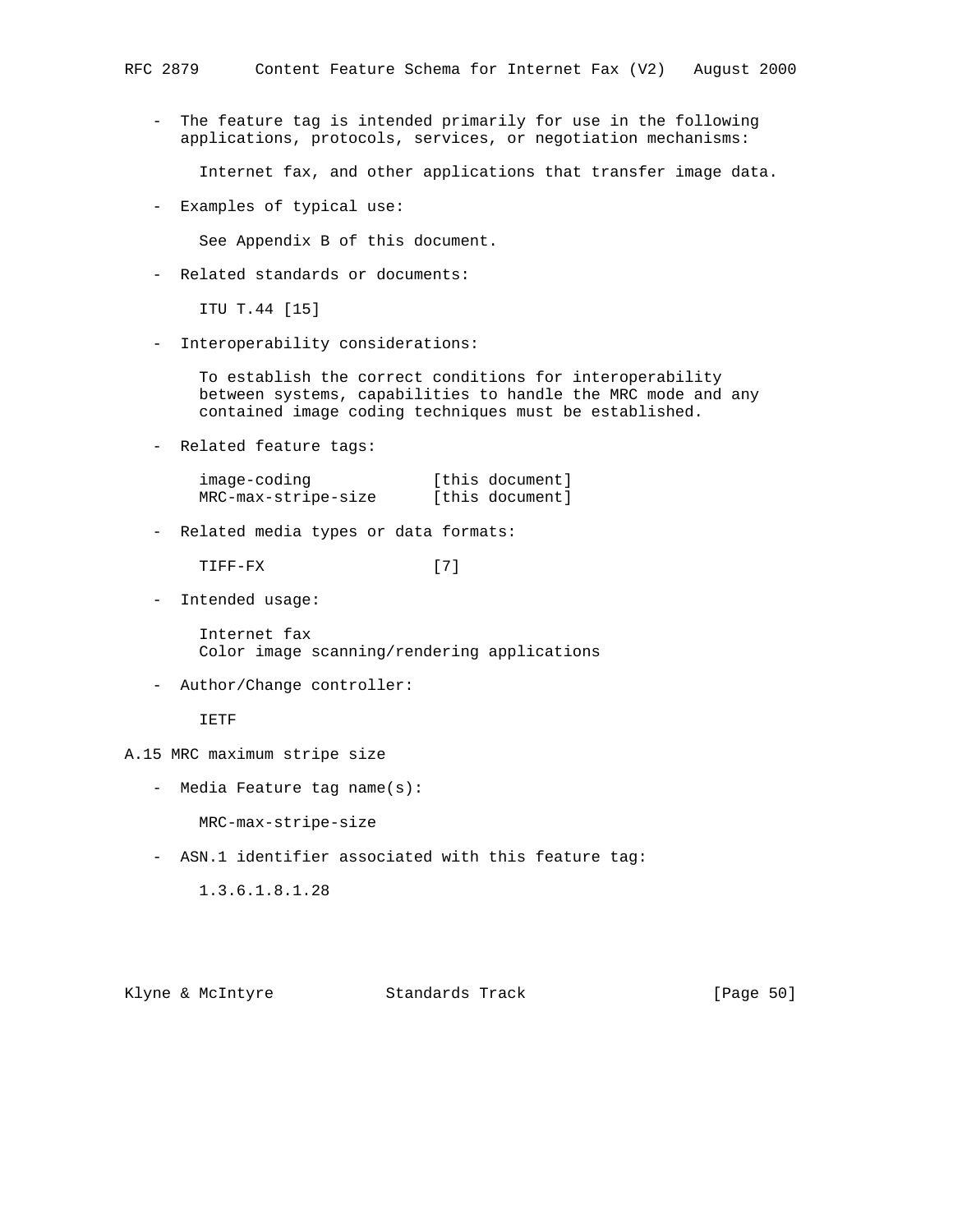- Summary of the media features indicated:

 This feature may be used with MRC coding (MRC-mode>=1), and indicates the maximum number of scan lines in each MRC stripe.

 The value given indicates an upper bound on the stripe size. The actual value may vary between stripes, and the actual size for each stripe is indicated in the image data.

- Values appropriate for use with this feature tag:

Integer (>0)

 - The feature tag is intended primarily for use in the following applications, protocols, services, or negotiation mechanisms:

Internet fax, and other applications that transfer image data.

- Examples of typical use:

 (MRC-max-stripe-size<=256) (MRC-max-stripe-size>=0)

 - Considerations particular to use in individual applications, protocols, services, or negotiation mechanisms:

 For Internet fax, the legal constraints for an image receiver are those given as examples above.

- Related feature tags:

MRC-mode [this document]

- Related media types or data formats:

TIFF-FX [7]

- Intended usage:

 Internet fax Color image scanning/rendering applications

- Author/Change controller:

IETF

Klyne & McIntyre  $\sim$  Standards Track [Page 51]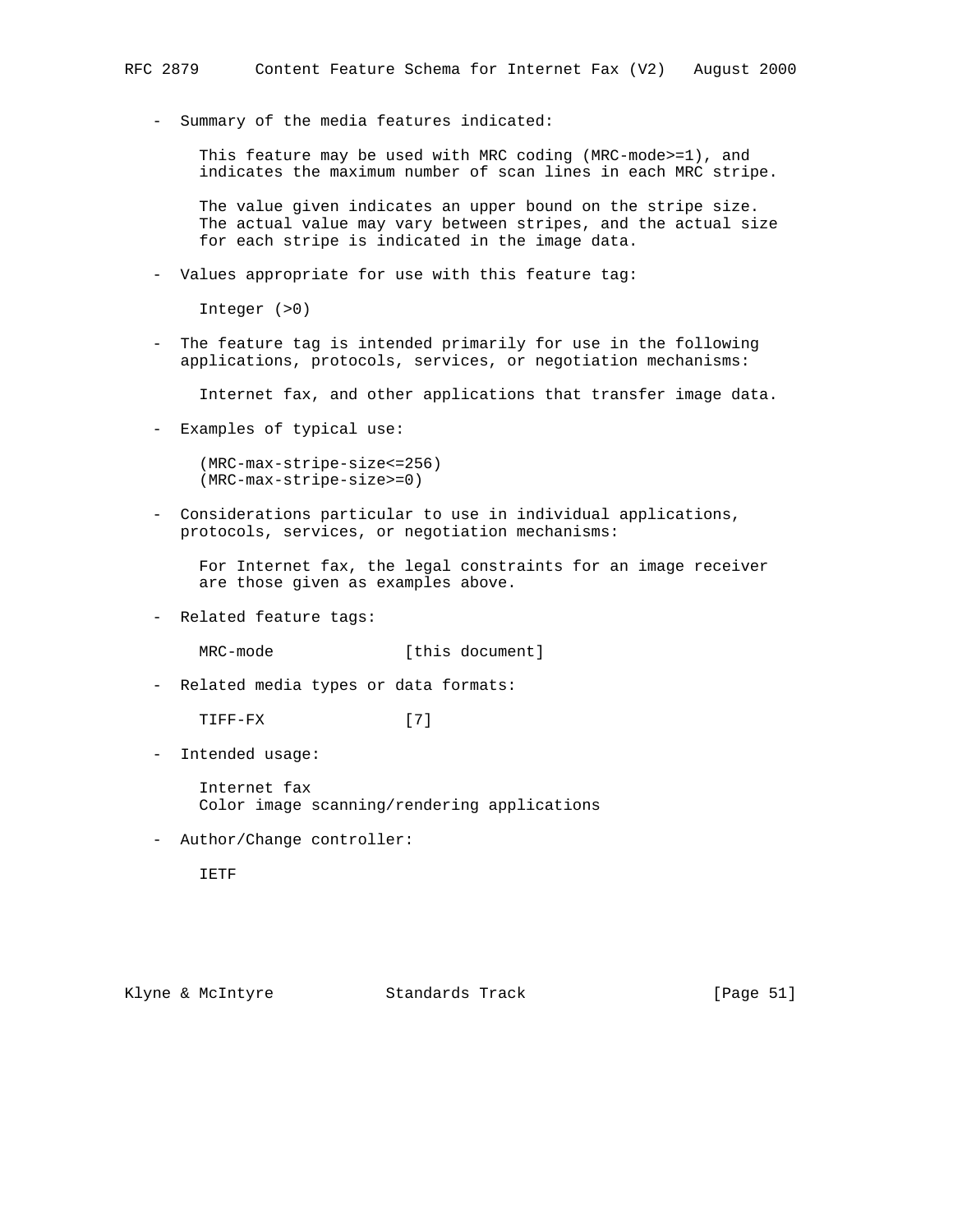### Appendix B: TIFF mode descriptions

 This appendix contains descriptions of the TIFF modes defined by RFC 2301 [7], presented as feature set expressions in the form defined by "A syntax for describing media feature sets" [2] and using the feature schema introduced by this document.

 These may be taken as illustrations of the feature set combinations that are required for the corresponding TIFF profiles described by RFC 2301.

 TIFF-S has no optional elements, so is presented as a single feature set. Other profiles are presented as (TIFF-x-base) and (TIFF-x-full) indicating the minimum and full feature sets associated with each profile.

```
(TIFF-S) :-
      (& (image-file-structure=TIFF-S)
         (color=Binary)
         (image-coding=MH) (MRC-mode=0)
         (| (& (dpi=200)
                (dpi-xyratio=[200/100,200/200])
                (size-x=1728/200) )
            (& (dpi=204)
                (dpi-xyratio=[204/98,204/196]
                (size-x=1728/204) ) )
         (paper-size=A4) )
 (TIFF-F-base) :-
    (& (image-file-structure=TIFF-F)
       (color=Binary)
       (image-coding=MH) (MRC-mode=0)
       (dpi=204)
       (dpi-xyratio=[204/98,204/196])
       (size-x=1728/204)
       (paper-size=A4) )
 (TIFF-F-full) :-
    (& (image-file-structure=TIFF-F)
       (color=Binary)
       (image-coding=[MH,MR,MMR]) (MRC-mode=0)
       (| (& (dpi=200)
             (dpi-xyratio=[200/100,200/200])
              (size-x=[1728/200,2048/200,2432/200]) )
          (& (dpi=204)
              (dpi-xyratio=[204/98,204/196,204/391])
              (size-x=[1728/204,2048/204,2432/204]) )
          (& (dpi=300)
```
Klyne & McIntyre  $\sim$  Standards Track [Page 52]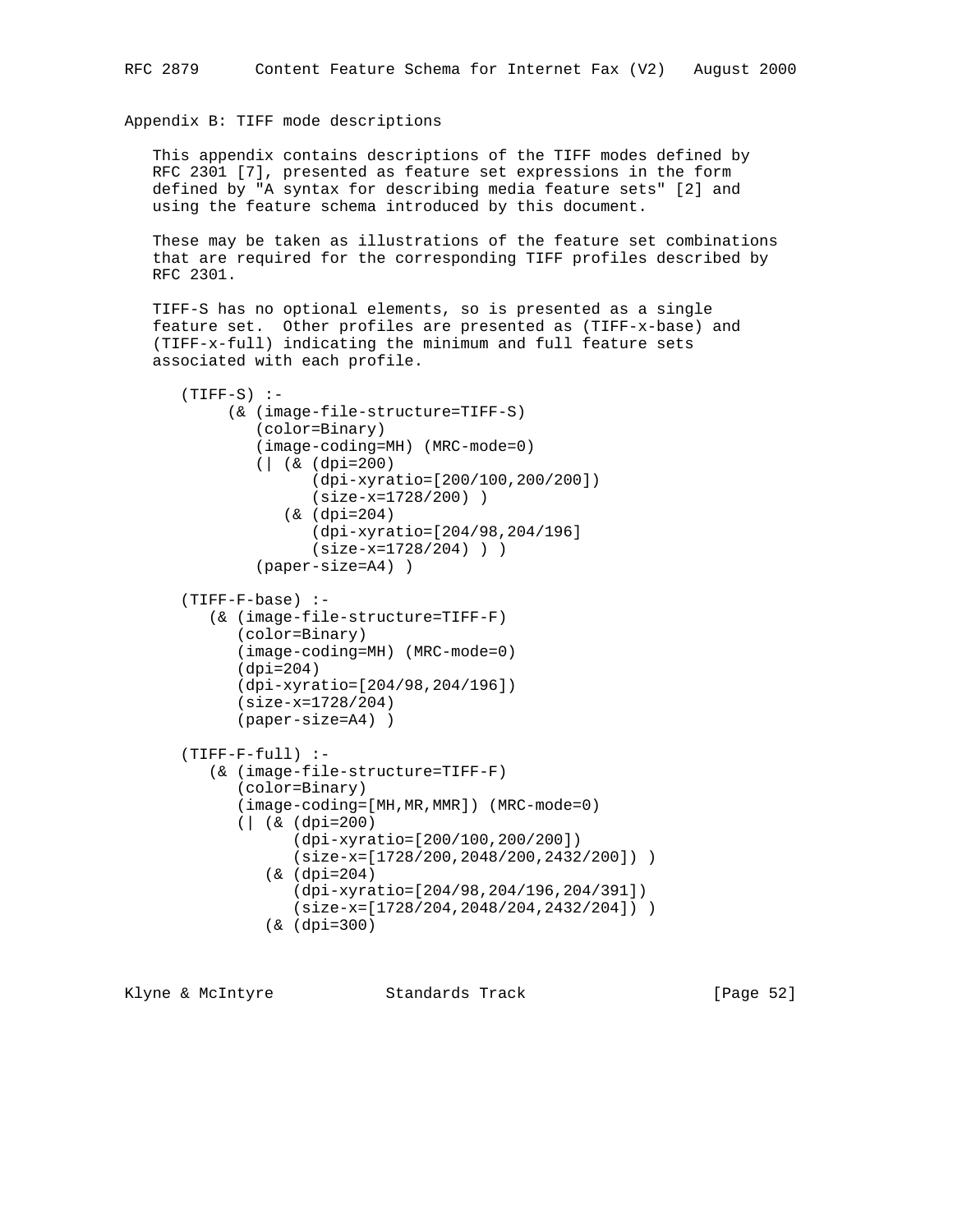```
 (dpi-xyratio=300/300)
              (size-x=[2592/300,3072/300,3648/300]) )
          (& (dpi=400)
              (dpi-xyratio=400/400)
              (size-x=[3456/400,4096/400,4864/400]) )
          (& (dpi=408)
             (dpi-xyratio=408/391)
             (size-x=[3456/408,4096/408,4864/408]) ) )
        (paper-size=[A4, B4, A3, letter, legal]) )
 (TIFF-J-base) :-
    (& (image-file-structure=TIFF-J)
       (color=Binary)
       (MRC-mode=0)
       (image-coding=JBIG)
       (image-coding-constraint=JBIG-T85)
       (JBIG-stripe-size=128)
       (dpi=204)
       (dpi-xyratio=[204/98,204/196])
       (size-x=1728/204)
       (paper-size=A4) )
 (TIFF-J-full) :-
    (& (image-file-structure=TIFF-J)
       (color=Binary)
       (MRC-mode=0)
       (image-coding=JBIG)
       (image-coding-constraint=JBIG-T85)
       (JBIG-stripe-size>0)
       (| (& (dpi=200)
              (dpi-xyratio=[200/100,200/200])
             (size-x=[1728/200,2048/200,2432/200]) )
          (& (dpi=204)
             (dpi-xyratio=[204/98,204/196,204/391])
             (size-x=[1728/204,2048/204,2432/204]) )
          (& (dpi=300)
             (dpi-xyratio=300/300)
              (size-x=[2592/300,3072/300,3648/300]) )
          (& (dpi=400)
             (dpi-xyratio=400/400)
             (size-x=[3456/400,4096/400,4864/400]) )
          (& (dpi=408)
             (dpi-xyratio=408/391)
            (size-x=[3456/408,4096/408,4864/408]) ) (paper-size=[A4, B4, A3, letter, legal]) )
 (TIFF-C-base) :-
    (& (image-file-structure=TIFF-C)
```
Klyne & McIntyre  $\sim$  Standards Track [Page 53]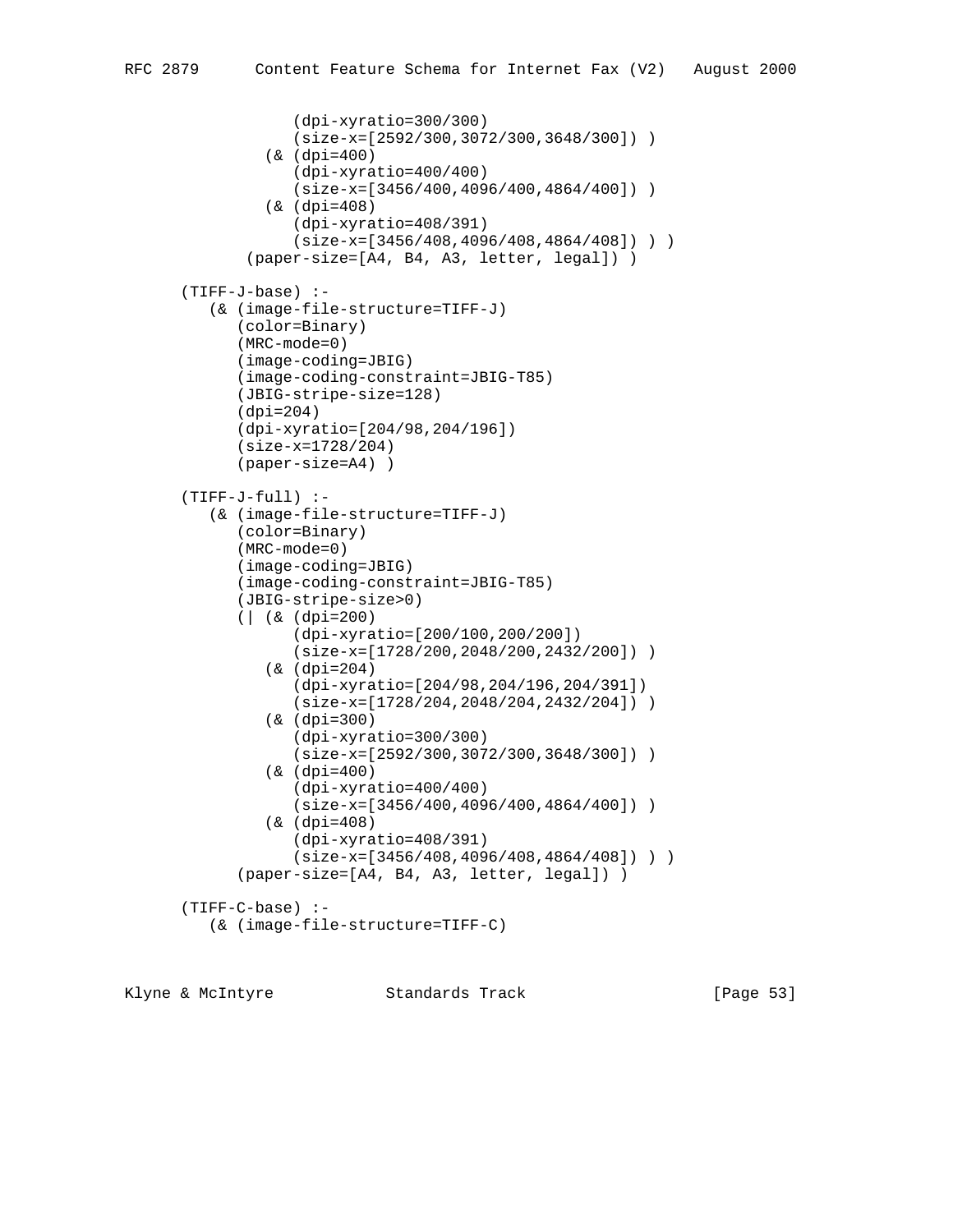```
 (color=grey)
       (color-levels<=256)
       (MRC-mode=0)
       (image-coding=JPEG) (image-coding-constraint=JPEG-T4E)
       (color-space=CIELAB)
       (CIELAB-L-depth<=101)
       (CIELAB-L-min>=0)
       (CIELAB-L-max<=100)
       (color-illuminant=D50)
       (dpi=200) (dpi-xyratio=1)
       (size-x=864/100)
       (paper-size=A4) )
 (TIFF-C-full) :-
    (& (image-file-structure=TIFF-C)
       (image-coding=JPEG) (image-coding-constraint=JPEG-T4E)
       (color-space=CIELAB)
       (| (& (color=grey)
             (color-levels<=4096)
             (CIELAB-L-depth<=4096) )
          (& (color=full)
             (color-levels<=68719476736)
             (color-subsampling=["4:1:1","1:1:1"])
             (CIELAB-L-depth<=4096)
             (CIELAB-a-depth<=4096)
             (CIELAB-b-depth<=4096) ) )
       (MRC-mode=0)
       (dpi=[100,200,300,400]) (dpi-xyratio=1)
       (size-x=[864/100,1024/100,1216/100])
       (paper-size=[A4, B4, A3, letter, legal]) )
 (TIFF-L-base) :-
    (& (image-file-structure=TIFF-L)
       (MRC-mode=0)
       (image-coding=JBIG)
       (image-coding-constraint=JBIG-T43)
       (JBIG-stripe-size=128)
       (image-interleave=stripe)
       (color=grey)
       (color-levels<=256)
       (color-space=CIELAB)
       (CIELAB-L-depth=101)
       (CIELAB-L-min>=0)
       (CIELAB-L-max<=100)
       (color-illuminant=D50)
       (dpi=200) (dpi-xyratio=1)
       (size-x=864/100)
       (paper-size=A4) )
```
Klyne & McIntyre  $\sim$  Standards Track [Page 54]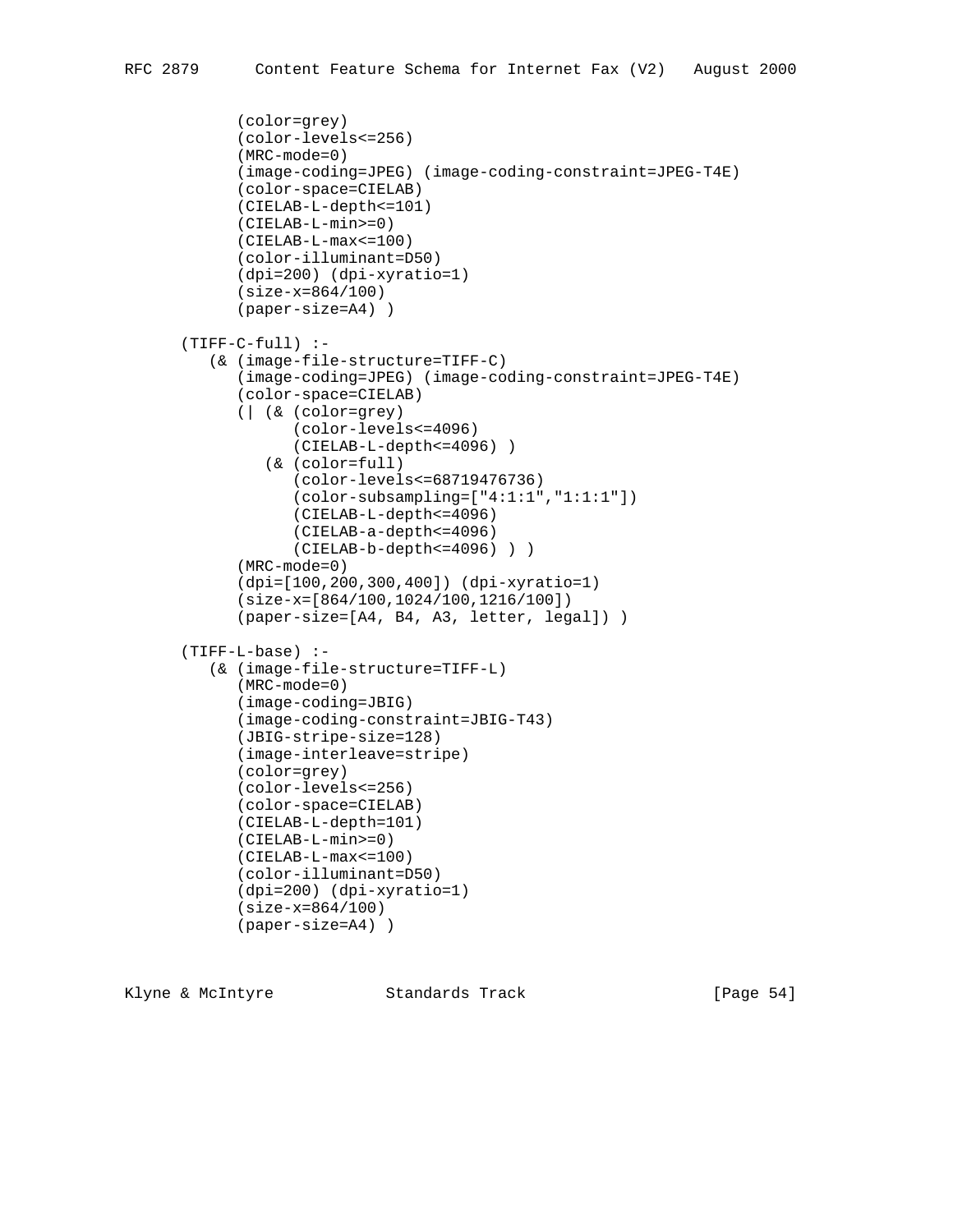```
 (TIFF-L-full) :-
    (& (image-file-structure=TIFF-L)
       (MRC-mode=0)
       (image-coding=JBIG)
       (image-coding-constraint=JBIG-T43)
       (JBIG-stripe-size>0)
       (image-interleave=[stripe, plane])
       (| (& (color=limited)
             (color-levels<=8)
             (color-space=[Device-RGB, Device-CMY] ) )
          (& (color=limited)
             (color-levels<=16)
             (color-space=Device-CMYK) )
          (& (color=mapped)
             (color-levels<=65536)
             (color-space=CIELAB)
             (CIELAB-L-depth<=4096)
             (CIELAB-a-depth<=4096)
             (CIELAB-b-depth<=4096) )
          (& (color=grey)
             (color-levels<=4096)
             (color-space=CIELAB)
             (CIELAB-L-depth<=4096) )
          (& (color=full)
             (color-space=CIELAB)
             (color-levels<=68719476736)
             (CIELAB-L-depth<=4096)
             (CIELAB-a-depth<=4096)
             (CIELAB-b-depth<=4096)
             (CIELAB-L-min>=0) ) )
       (dpi=[100,200,300,400]) (dpi-xyratio=1)
       (size-x=[864/100,1024/100,1216/100])
       (paper-size=[A4, B4, A3, letter, legal]) )
 (TIFF-M-base) :-
    (& (image-file-structure=TIFF-M)
       (MRC-mode>=1)
       (MRC-max-stripe-size<=256) )
 (TIFF-M-full) :-
    (& (image-file-structure=TIFF-M)
       (MRC-mode>=1) )
```
Klyne & McIntyre  $\sim$  Standards Track [Page 55]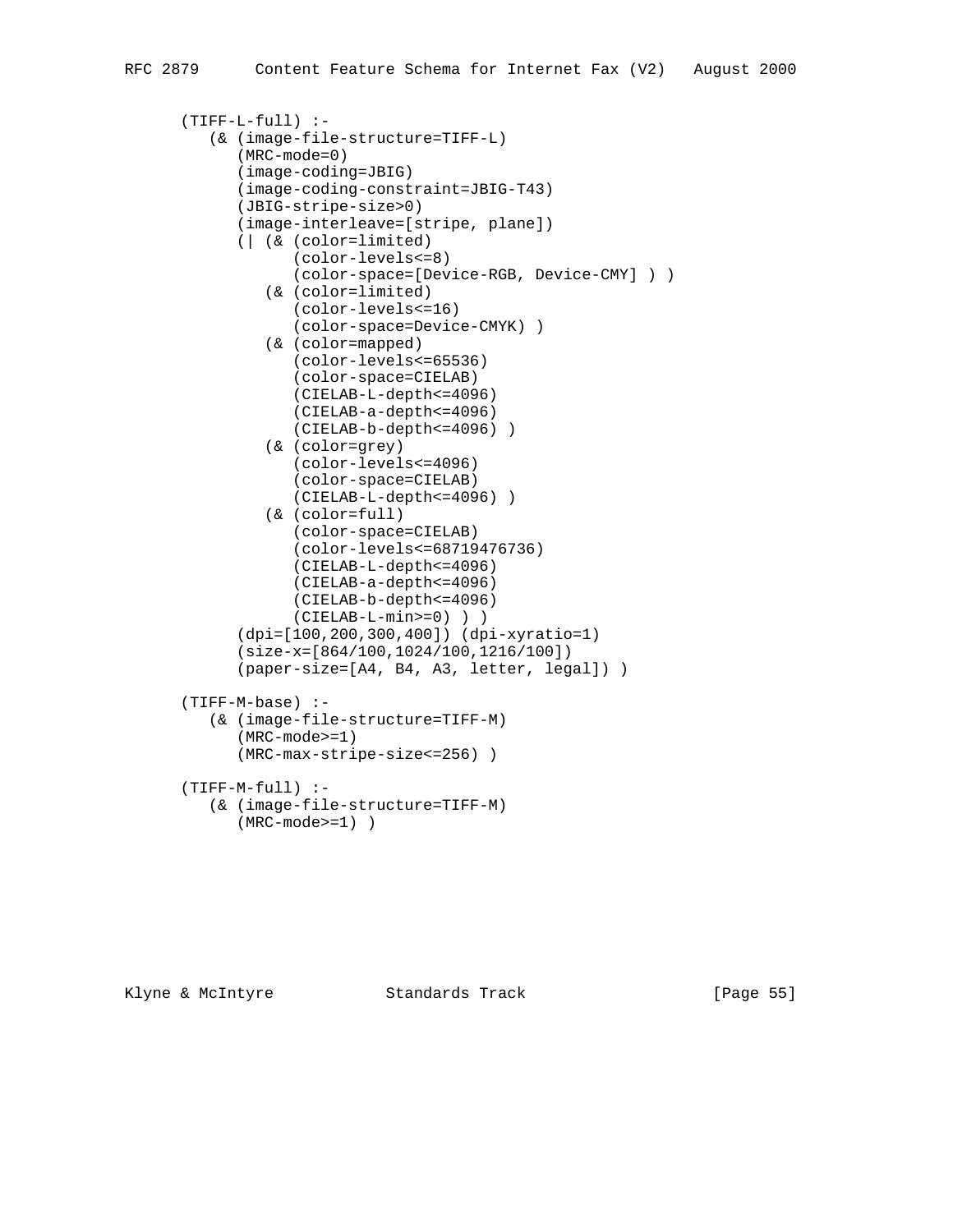Support for multiple TIFF profiles may be indicated by combining their expressions with the OR operator; e.g.

(| (TIFF-F) (TIFF-S) (TIFF-J) )

indicates support for all black-and-white modes.

 TIFF-M is a composite mode and must be used in conjunction with some other mode to define the particular capabilities of a receiver; e.g.

 (| (TIFF-M-base) (TIFF-S) (TIFF-J-full) (TIFF-C-base) (TIFF-L-full) )

 Each sub-image in an MRC image must conform to the capabilities indicated AND also to any additional constraints imposed by the MRC structure, such as bi-level mask layer, etc. See sections A.13 and section 3.7.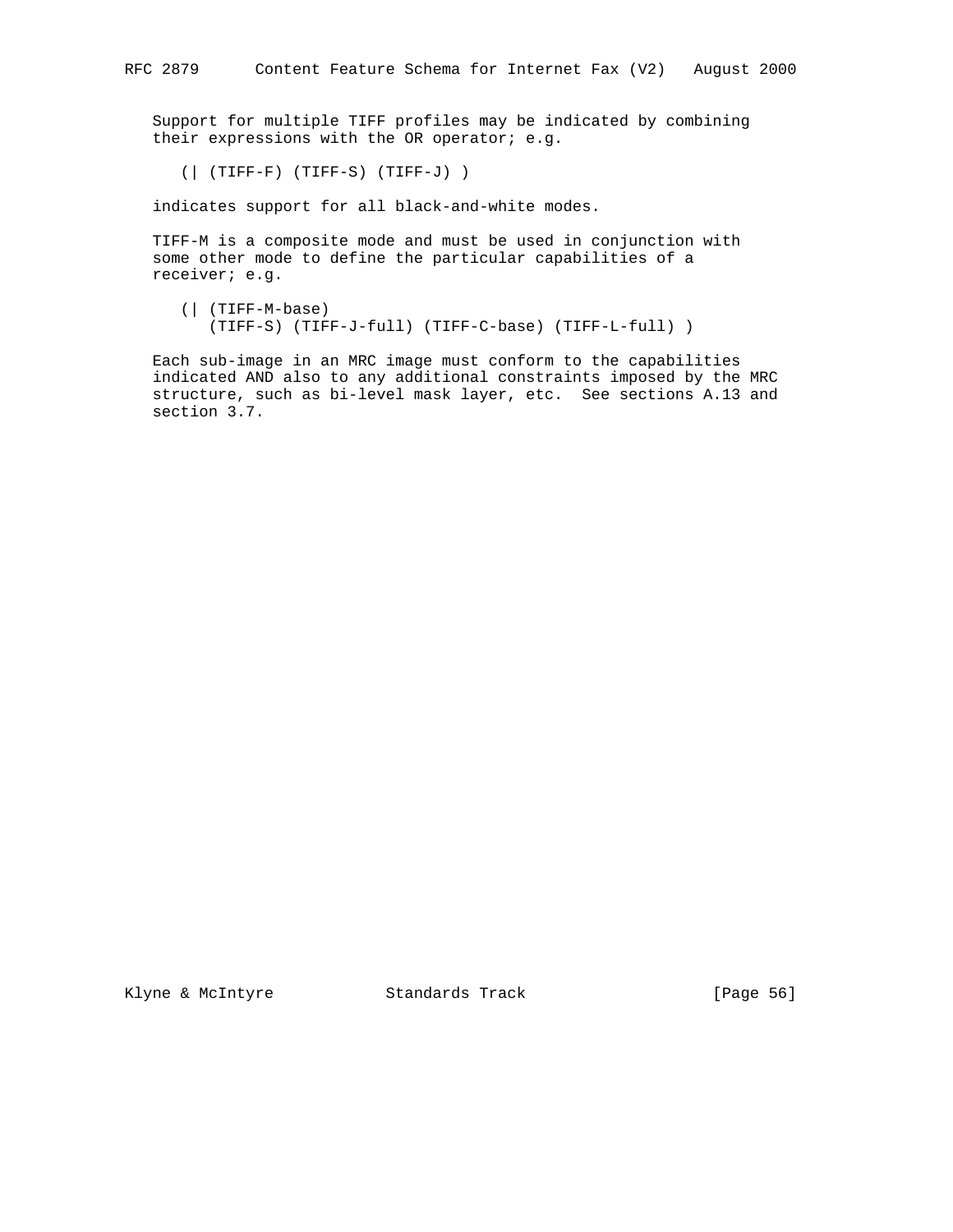Appendix C: Changes from RFC 2531

- 00a 23-Jun-1999 Updated Appendix B with more complete TIFF-FX profile descriptions. Added note to section 3.5 clarifying the meaning of (color=limited) in the context of Internet fax. Added note to section 3.6 and A.6 to clarify interpretation of color depth. In A.6, noted that color gamut is not the same as color resolution; fixed example. Split section 3.7 into two sections, dealing with simple image coding options and MRC composite image options. Added new feature tag 'color-illuminant' (sections 3.6, A.5). Added cross-references from TIFF-M image file structure to MRC-mode tag. Updated introduction and references.
- 00b 10-Aug-1999 Bring examples into line with T.30 mapping document [4], and reorganize to make the expression structure less complex. Add details of mailing list for discussion. Added JPEG-only colour example. Change definition of image-file structure tag to indicate more precisely what is being defined, and to draw out the distinction between a file structure to contain MRC images (image-file-structure), and the MRC image model (MRC-mode).
- 01a 01-Oct-1999 Update author's address and some references.
- 01b 05-Jan-2000 Incorporate last-call review comments (all editorial).